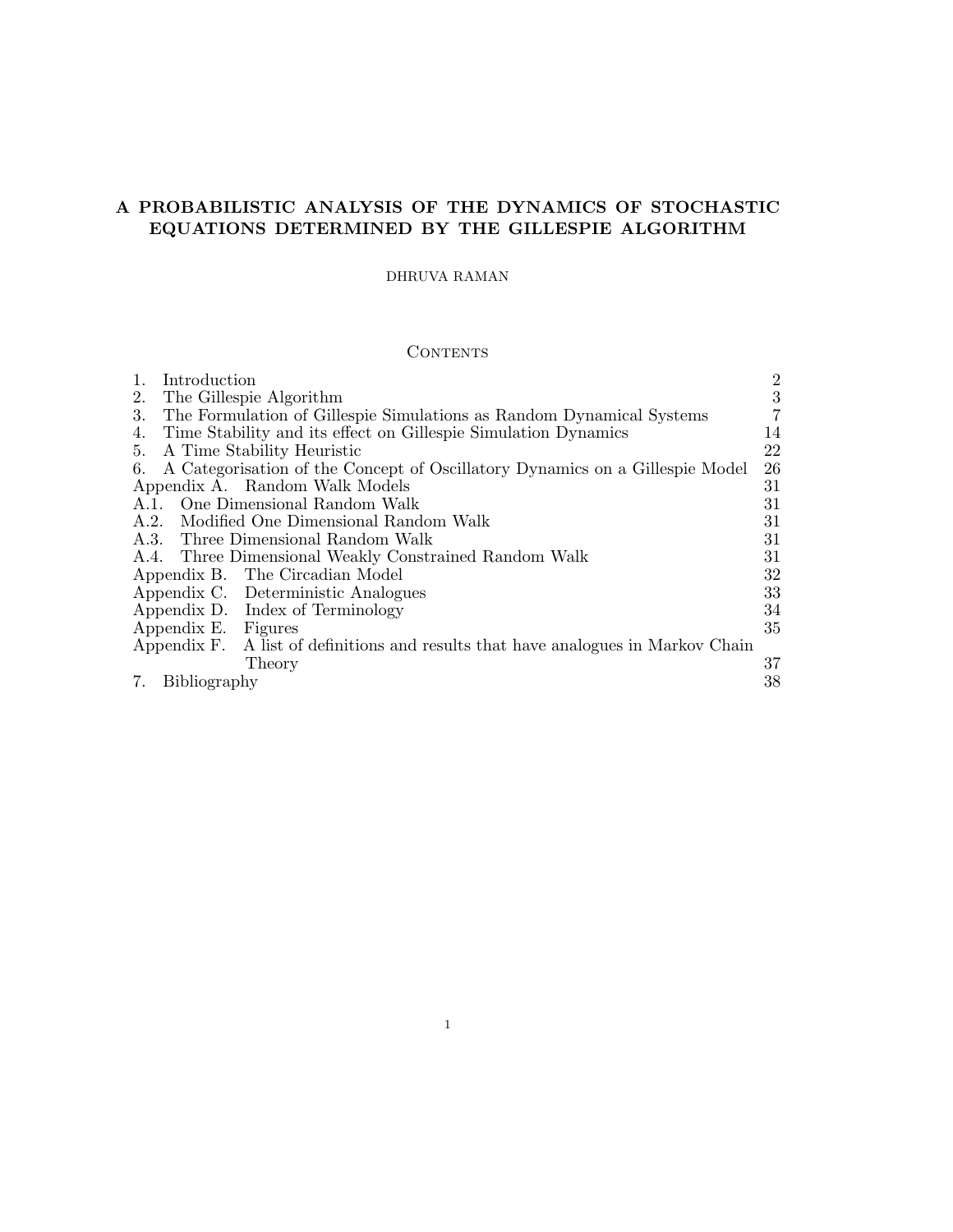#### 1. INTRODUCTION

The accurate modelling of the time dynamics of discrete physical systems is integral across the sciences. Such models often involve an approximation of both the system state space as a continuous quantity and the evolution of the system as a deterministic quantity. In systems with a small number of elements, such a model has limited validity, due to the increasing effect of stochasticity in the dynamics, and the increasing granularity of the state space. The Gillespie Algorithm provides a way of modelling these systems in such a way that neither of the aforementioned approximations are necessary. However, this implies a loss of determinism. In this essay, we consider to what extent we can forecast the evolution of Gillespie Algorithm derived models of such systems, and determine behaviours that are independent of inter-trial stochasticity.

Biochemical processes, and, in particular, gene regulatory networks, form a critical class of systems that are amenable to stochastic modelling through the Gillespie Algorithm. Such systems evolve through discrete reaction events, in which both the choice of reaction and the time between reactions are random quantities. In gene regulatory network models, there is no clear concept of mass conservation. In other words, the gain of one system substrate does not necessarily imply the loss of others, and vice versa. This reflects the fact the substrates of such systems are generally messenger RNA molecules, or proteins. The rate of change of these factors may be a product of the state of the system, but the actual production and degradation processes can be carried out by biological machinery external to the system. The Circadian Rhythm Model described in [GOL03] exhibits this property, as does our simplification of the model presented in Appendix B. For this reason, we concentrate on the class of models in which each discrete system evolution takes the form of a gain or loss of one substrate element.

The vast majority of the mathematical machinery we construct is unique to this essay, and is introduced as it comes up, so as not to detract from the overall flow of the exposition. In order that the reader does not get lost in a morass of definitions, we provide an index of terminology, in Appendix D.

Shortly prior to submission of this essay, it was found that our definition of a time-stable Gillespie Simulation is equivalent to that of an ergodic Markov Chain, and that many of the results presented in Chapter 4 and onwards, have generalised counterparts in [FAY95]. However, the proofs of these results are in general unique to this exposition, having been arrived at independently, and it is indicated if this is not the case. Reconstruction of the mathematical apparatus and nomenclature to coincide with that presented in [FAY95], and general Markov Chain theory, was not considered a worthwhile endeavour.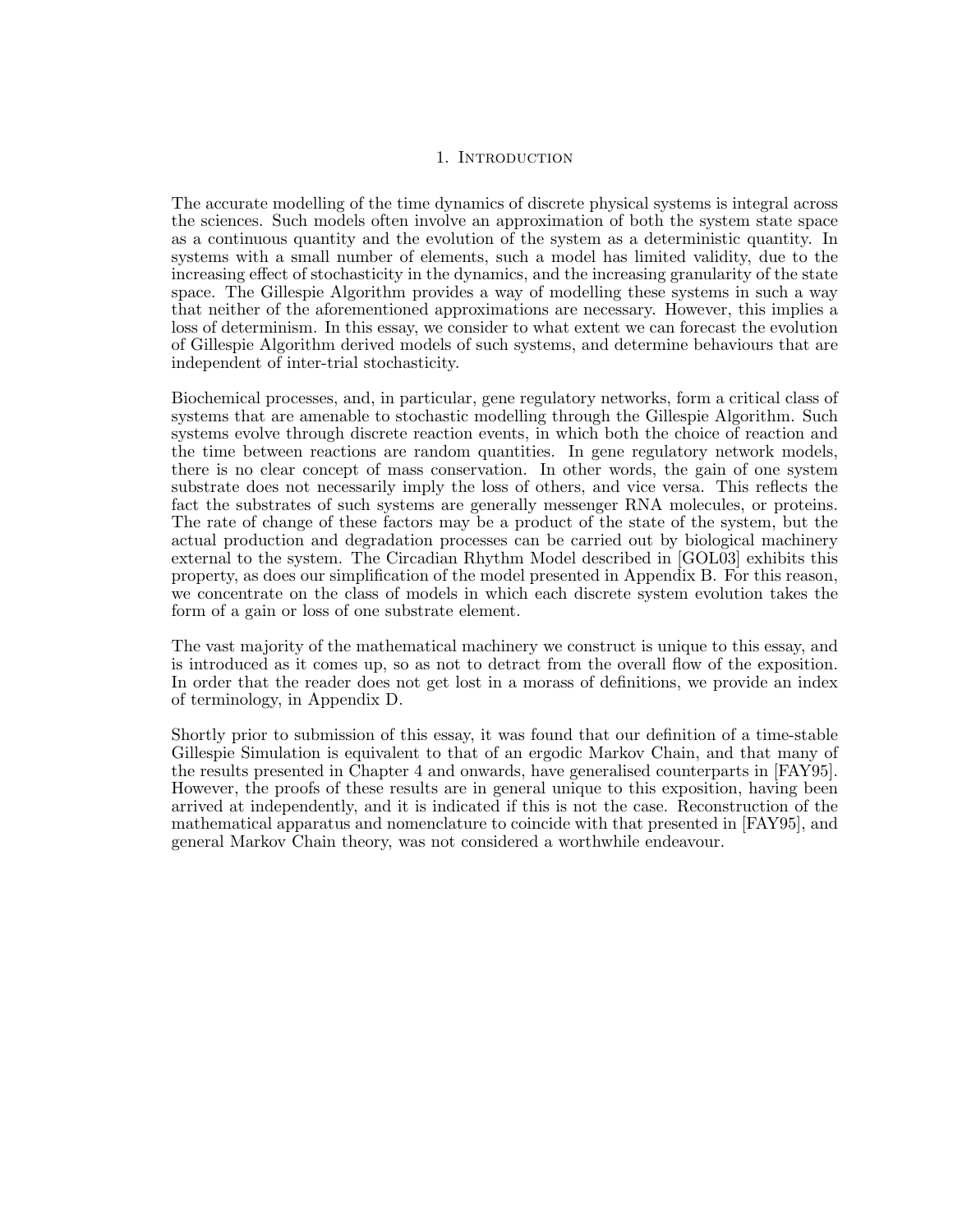### 2. The Gillespie Algorithm

In this section, we construct some of the basic mathematical objects necessary for our subsequent analysis, and provide the explicit form of the Gillespie Algorithm

**Definition 2.1. Substrate State Space:** We define the substrate state space,  $X$ , of a physical system with n distinct substrate types, as the set of allowable substrate vectors. So an element  $x \in X$  is an n-dimensional vector, with the value of  $x_i$  denoting the quantity of the  $i<sup>th</sup>$  substrate of the system. We define the **mass** of x to denote the sum of the numbers of its substrate elements. In this essay, we consider physical systems where substrate levels take positive integer values. Therefore,  $X \cong \mathbb{N}^n$ . <sup>1</sup> In particular we define, the i<sup>th</sup> basis vector of  $X: e^i$ , as follows:

$$
e^i_j = \delta_{ij}
$$

Here,  $\delta$  signifies the Kronecker delta function.

**Definition 2.2. System State Space** We define the system state space Y as the product space  $X \times \mathbb{R}^+$ . A system state  $y \in Y$  is of the form  $(x,t)$ , with  $x \in X$ ,  $t \in \mathbb{R}^+$ , and describes the system having substrate levels corresponding to x, at time t.

**Definition 2.3. Reaction State Space:** We consider physical systems that evolve through the occurrence of m separate reactions,  $r_1...r_m$ . We define the reaction state space Q of the system as the discrete set consisting of these reactions. Each reaction can be considered as a function mapping  $X$  to itself. This essay is chiefly concerned with systems where the following assumptions apply:

$$
(1) \ \ m=2n
$$

- (2)  $r_i(x) = x + e^i$   $i \in \{1, 2, ...n\}$
- (3)  $r_{i+n}(x) = x e^i$   $i \in \{1, 2, ... n\}$

**Definition 2.4. Reaction Rate Vector Field:** The reaction rate vector field,  $R$ , of a physical system, is a function

$$
R:Y\mapsto\mathbb{R}^m
$$

The value  $R_i(y)$  denotes the rate of occurence of reaction  $r_i$  in the system, given system state y. Note that reaction rates can only take non-negative values, ie  $R_i(y) \geq 0$ ,  $\forall y \in Y$ . In this essay, we will be dealing solely with physical systems whose reaction rate vector fields are independent of time, and therefore purely a function of the current substrate levels. Therefore, we will henceforth consider  $R$  as a function with effective domain  $X$ . In other words, given  $y \in Y$  such that  $y = (x, t)$  we take  $R(y) = R(x)$ , and use the two terms interchangeably. In this essay, the following assumption applies:

- (1)  $R_i(x) \neq 0 \ \forall i \in \{1, ..., n\}$
- (2)  $R_i(x) = 0$  iff  $x_i = 0$ ,  $\forall i \in \{n+1, ..., 2n\}$

<sup>&</sup>lt;sup>1</sup>Here, we consider  $\mathbb N$  to include 0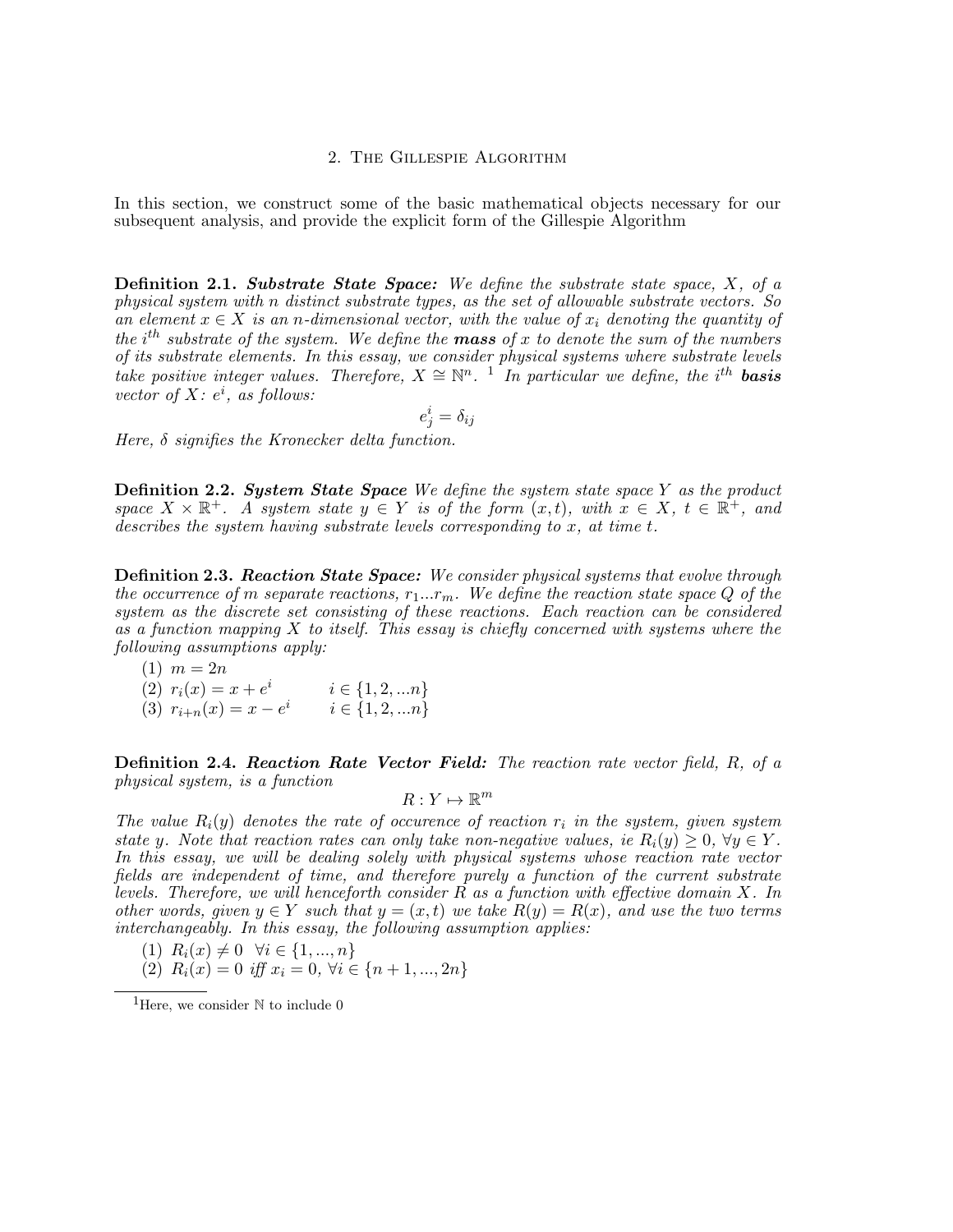**Definition 2.5. Gillespie Model:** Define a Gillespie model as the pair  $(X, R)$  consisting of a substrate state space, and reaction rate vector field. Note that any two physical systems sharing the same Gillespie model have identical dynamics. In this sense, we can consider a Gillespie model to uniquely define a physical system being modelled.

We are now in a position to define the Gillespie Algorithm, which generates a stochastic trajectory of the system state of a Gillespie model in time. In the exposition of the algorithm to come, the following notation is used:

#### Notation 2.6.

- $(1)$   $\lambda(x) =$  $\sum_{i=m}^{i=m}$  $i=1$  $R_i(x) = ||R(x)||_{L_1}$  (as every rate is by definition non-negative).  $\lambda$  corresponds to the total reaction rate of the system.
- (2) I is the iteration counter. On the i<sup>th</sup> iteration of the Gillespie Algorithm,  $I := i$

Algorithm 2.7. Classical Gillespie Algorithm [WIL06]

- (1) **Initialisation**: Set an initial system state  $y_0 = (x_{t_0}, t_0)$ , and calculate  $R(x_{t_0})$ . Set  $I=1$
- (2) Random Number Generation and Scaling: Calculate  $\lambda(x_{t_{I-1}})$ . Simulate a realisation of the following random variables

$$
u_I \sim U[0,1] \qquad w_I \sim exp(1)
$$

Define:

$$
\tilde{w}_I = \frac{1}{\lambda(x_{t_{I-1}})} \times w_i \qquad \qquad \tilde{u}_I = u_I \times \lambda(x_{t_{I-1}})
$$

Note that  $\tilde{w_I} \sim exp\left(\lambda(x_{t_{I-1}})\right)$ , and  $\tilde{u_I} \sim U\left[0, \lambda(x_{t_{I-1}})\right)$ 

(3) **System Update:** We define the set of intervals  ${c_k}_{i=1}^m$ 

$$
c_k = \sum_{i=1}^{k-1} R_i(x_{t_{I-1}}) + \left[0, R_k(x_{t_{I-1}})\right)
$$

. Note that:  
\n(a) 
$$
\bigcup_{i=1}^{m} c_i = \left[0, \lambda(x_{t_{I-1}})\right)
$$
\n(b)  $c_i \cap c_j = \emptyset \quad \forall i, j$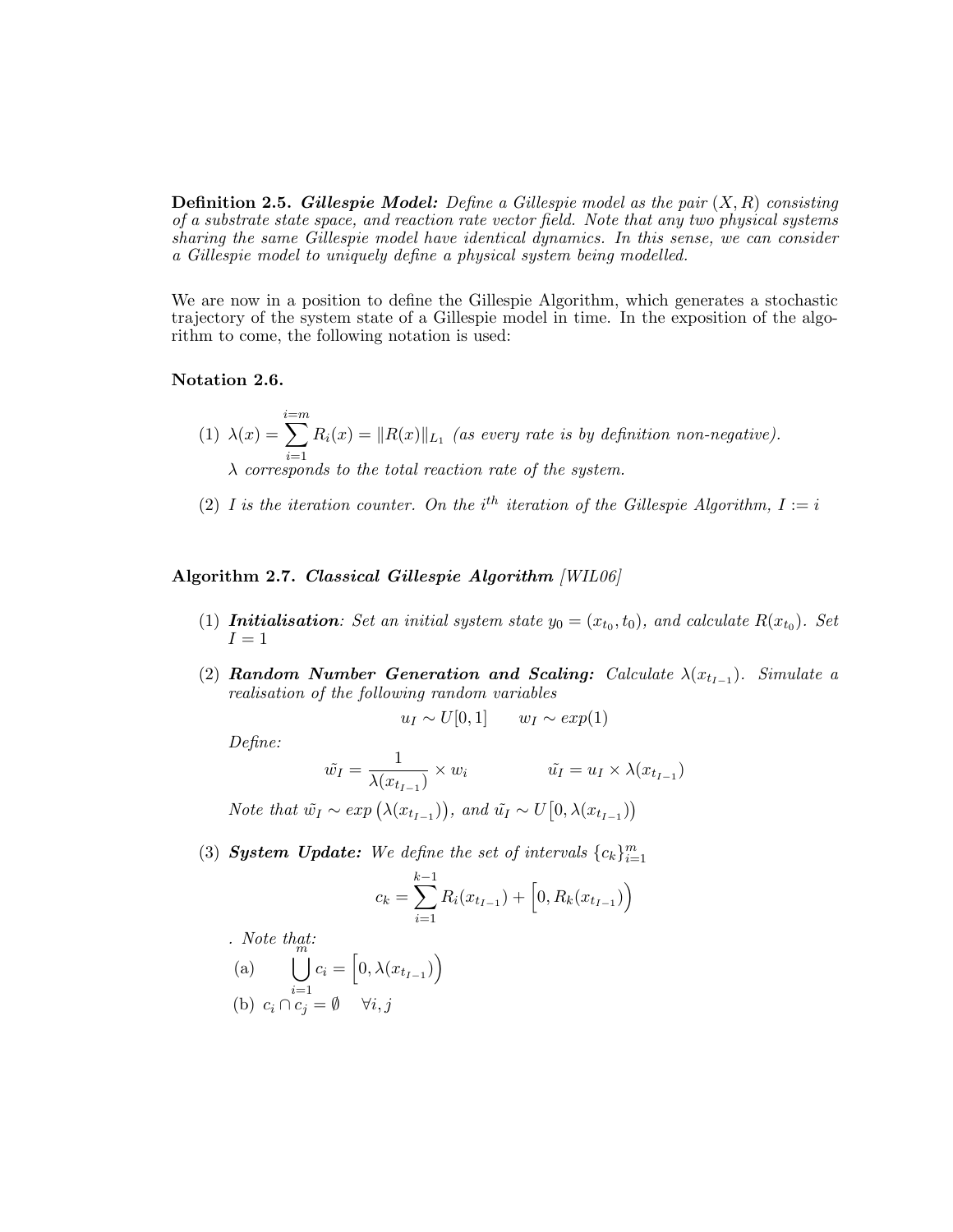Therefore  $\tilde{u}_I$  is in exactly one of the set of intervals  $\{c_k\}$ . Call this the j<sup>th</sup> interval. Set

$$
y_I = \left(r_j(x_{t_{I-1}}), t_I + w_I\right)
$$

(4) **Reset:** Store  $y_I$ . Set  $I = I + 1$ . Return to step (2)

#### Explanation

The algorithm models each reaction as a poisson process, of rate equal to its respective reaction rate. The sum of reactions is therefore a poisson process with rate equal to the sum of the rates of the respective reactions. Waiting times between reactions are therefore exponentially distributed, and given by the random variables of the form  $\{\tilde{w}_I\}$ . After each waiting time, we choose a reaction to simulate. The probability of choosing a reaction is equal to its reaction rate as a proportion of the total reaction rate of the system.

**Definition 2.8.** Define a **K** step Gillespie Simulation on a Gillespie Model as the sequence:  $\{y_i\}_{i=0}^{i=K}$ , obtained by performing the Gillespie algorithm K times given an initial system state  $y_0$ . A Gillespie simulation with no step number specified is assumed to be an infinite sequence. Note that simulations are not well defined, due to the inherent stochasticity of the algorithm.

**Definition 2.9.** Define the **trajectory**,  $x(t) : (t_0, T) \rightarrow X$ , of a Gillespie Simulation  ${y_i}_{i=0}^\infty$  as follows:

 $x(t) = x_{t_i}$  $t \in [t_i, t_{i+1})$ 

Define the **initial condition** of a Gillespie trajectory as the state  $y_0 = (x_0, t_0)$ . Here,  $T = lim_{i\rightarrow\infty}t_i$  for an infinite Gillespie simulation, and  $T = t_K$  in the obvious (omitted) modification of the definition to accommodate a K-step Gillespie Simulation.

In essence, when we iteratively perform the Gillespie algorithm on a Gillespie Model with initial conditions, we get a discrete set of vectors  $\{y_i\}$ , which capture every single change occurring in the system during application of the algorithm. This is the Gillespie simulation. The trajectory continuously models the actual time evolution of the system, which is unchanging except at the set of timepoints recorded by the Gillespie simulation.

**Definition 2.10.** Given a point  $x(t')$  on a trajectory, we name t' as the **elapsed** (external) time. We also define the internal time  $p$  of a point  $x(t')$  on the trajectory as follows:

$$
p[x(t')] = i : t' \in [t_i, t_{i+1})
$$

Note that the space of internal times is isomorphic to  $\mathbb N$ . The internal time corresponds to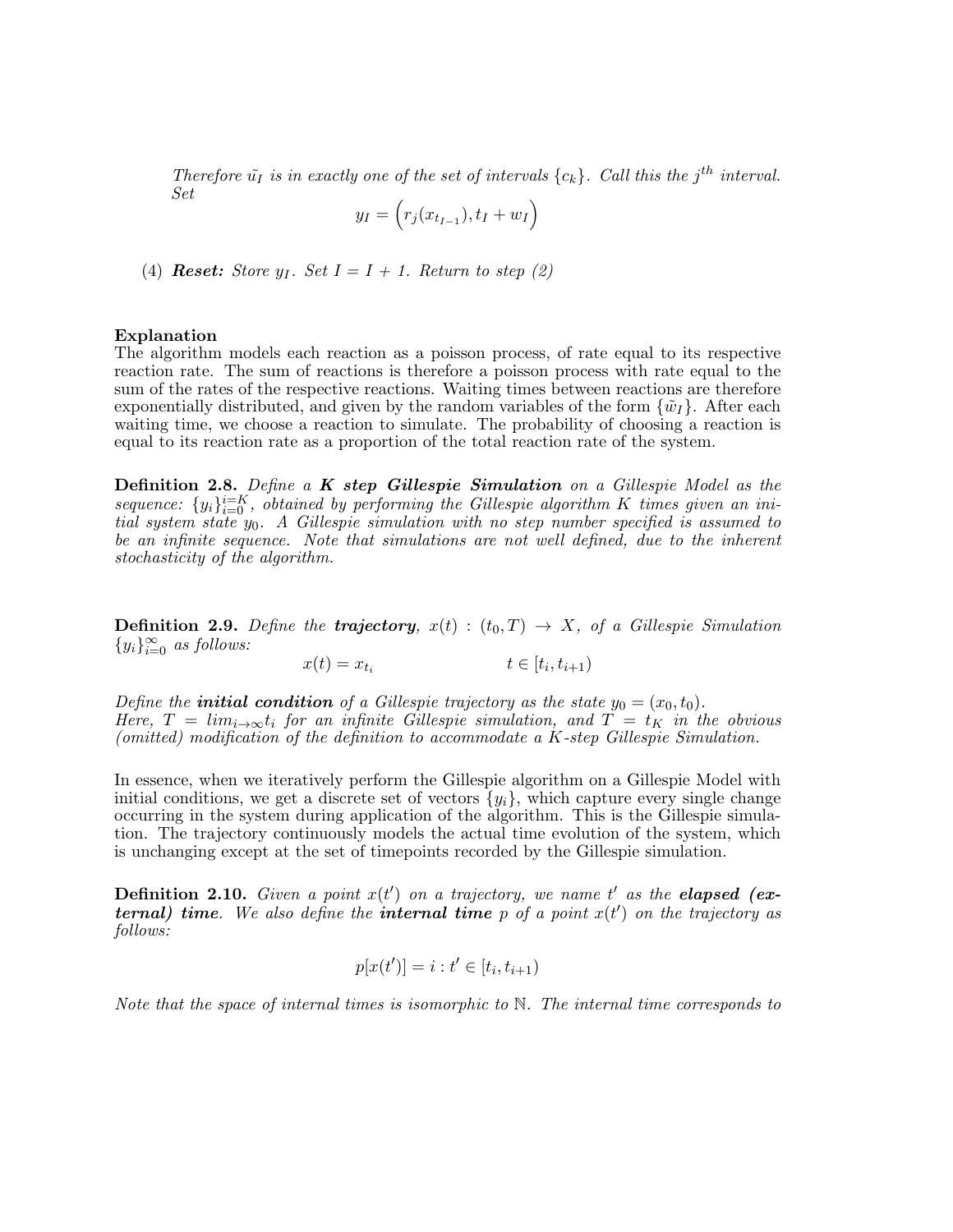the number of changes the system state has gone through. We denote the space of internal times as T

#### Definition 2.11. Random Sequence Space:

Realisation of an infinitely long Gillespie simulation involves generation of the following sequences of random variables:

> ${u_i}_{i=1}^{\infty} : u_j \sim U[0,1] \quad \forall j \in \mathbb{N}$  $\{w_i\}_{i=1}^{\infty}: w_j \sim exp(1) \quad \forall j \in \mathbb{N}$

We accordingly define the random sequence space  $\Omega$  as follows:

 $\Omega = U \times W$  $U = \{u : u = \{u_i\}_{i=1}^{\infty}\}; \quad u_i \sim U[0,1]$  $W = \{w : w = \{w_i\}_{i=1}^{\infty}\}; \quad w_i \sim exp(1)$ 

**Proposition 2.12.** A Gillespie Simulation (and thereby a trajectory) on a Gillespie Model can be uniquely determined, given the pair:  $(x_0, \omega)$ , where  $x_0 \in X$ , and  $\omega \in \Omega$ .

*Proof.* Decompose  $\omega$  into the pair of sequences  $(u, w)$ . The proposition is equivalent to stating that a Gillespie Simulation is deterministic, given  $(x_0, u, w)$ . All of the randomness in the Gillespie algorithm is associated with the generation of the sequences:  $w$  and  $u$ . Therefore, the result is trivial. We have purposely excluded the provision of an initial elapsed timepoint  $t_0$  in the initial condition  $(x_0, u, w)$ , since it has no effect on the dynamics of the Gillespie simulation: and merely serves to translate the simulation in time.  $\Box$ 

For clarity, we outline an explicit, modified version of the algorithm, which runs deterministically, given a triple  $(x_0, w, u)$ , below.

### Algorithm 2.13. Modified Gillespie Algorithm

- (1) **Initialisation:** Generate an element  $\omega \in \Omega$ Set initial system state and rates vectors:  $y_0$  and  $R(y_0)$ , and iteration counter  $I = 1$
- (2) Random Number Scaling: As in Algorithm 2.7
- (3) System Update: As in Algorithm 2.7
- (4) Return to Step 2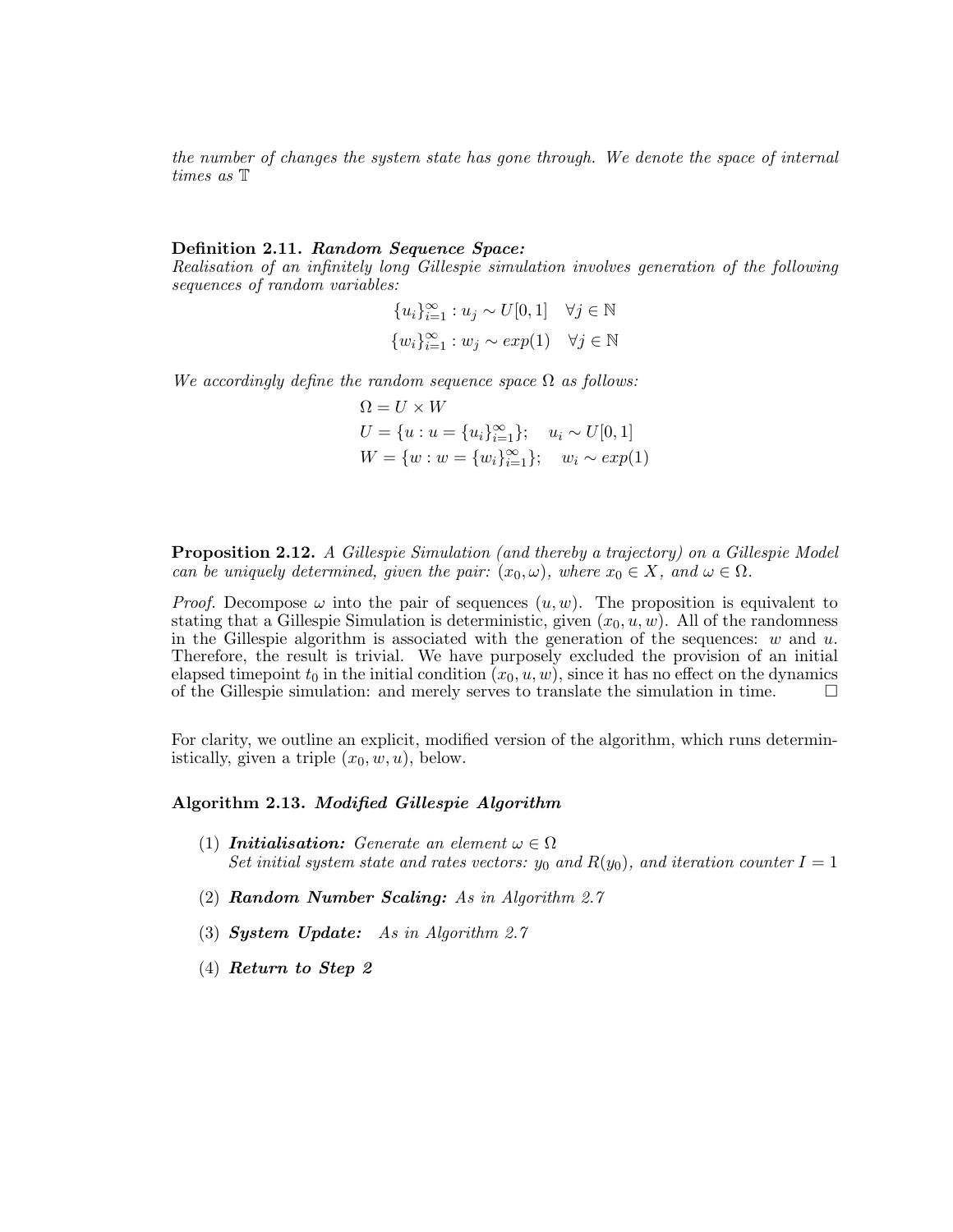**Definition 3.1. Random Dynamical System** [LUD98] A measurable random dynamical system on the measurable space  $(X, \mathcal{B})$  over a metric dynamical system  $(\Omega, \mathcal{F}, \mathbb{P}, (\theta(t))_{t \in \mathbb{T}})$ with time  $\mathbb T$  is a mapping:

$$
\varphi: \mathbb{T} \times \Omega \times X \to X, \quad (t, \omega, x) \mapsto \varphi(t, \omega, x)
$$

with the following properties:

- (1) Measurability:  $\varphi$  is  $\mathcal{B}(\mathbb{T}) \otimes \mathbb{F} \otimes \mathcal{B}$ ,  $\mathcal{B}\text{-}measurable$
- (2) Cocycle Property: The mappings  $\varphi(t,\omega) := \varphi(t,\omega, \cdot) : X \to X$  form a cocycle over  $\theta(\cdot)$  ie they satisfy:

$$
\varphi(0,\omega) = id_X \quad \forall \omega \in \Omega \tag{3.1}
$$

$$
\varphi(t+s,\omega) = \varphi(t,\theta(s)\omega) \circ \varphi(s,\omega) \quad \forall s, t \in \mathbb{T} \quad \omega \in \Omega \tag{3.2}
$$

Here, we use '∘' to denote composition, which canonically defines an action on the left of the semigroup of self mappings,  $X \to X$ .

### Theorem 3.2. A Gillespie Simulation on a Gillespie Model can be formulated as a Random Dynamical System

The proof of this theorem forms the crux of this chapter. We commence by defining the relevant spaces and measured espoused in Definition 3.1. In this chapter, we take for granted the assumptions of Definitions 2.3 and 2.4.

**Definition 3.3.** We define a  $\sigma$ -algebra, B, on the system state space Y. Recall that  $Y \cong \mathbb{N}^n \times \mathbb{R}^+$  (Definition 2.2). We take B to be the product of the Counting and Lebesgue measures on these respective spaces. B is well defined, due to existence and uniqueness of the product measure [RUD87].

**Definition 3.4.** We define  $(\Omega, \mathcal{F}, \mathcal{V})$  to be the measurable space such that:

- (1)  $\Omega$  is defined as in 2.11
- (2) F is the  $\sigma$ -algebra generated by sets of the form  $\{(u,w) : (u_i,w_i) \in I_i \times J_i \subseteq I_j\}$  $[0,1] \times \mathbb{R}^+$ , where  $I_i$  and  $J_i$  are open intervals, for some  $i \in \mathbb{N}$ . Since this is a countable product of Borel  $\sigma$ -algebras (which are generated by open intervals) on the support of each sequence element, we rest assured that it too is a  $\sigma$ -algebra  $([RUD87]).$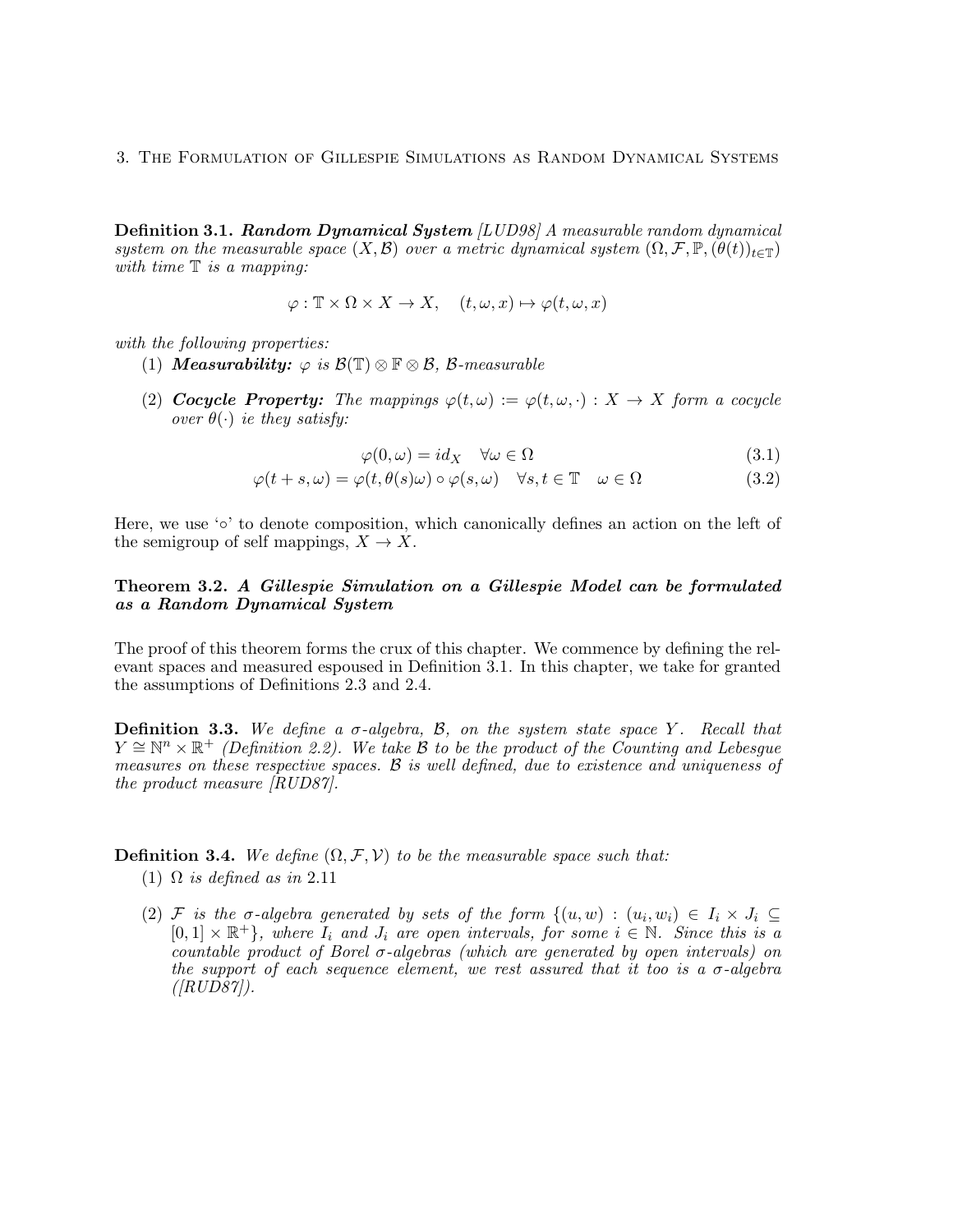(3)  $\mathcal{V}(A) = \prod_{i=1}^{\infty} P((u_i, w_i) \in A_i).$  $i=1$ <br>Here the probability measure, P, is that derived from the probability density functions of  $u_i$  and  $w_i$ . V, as a countable product of probability measures, is itself a probability measure [RUD87]

**Definition 3.5.** For a given Gillespie Model, we define the 'flow' map  $\varphi : \mathbb{T} \times \Omega \times Y \mapsto Y$ , as follows:

$$
\varphi\Bigl(d,(u,w),y_0\Bigr)=(y_d)
$$

Here,  $y_d$  is the system state obtained by conducting a d-step Gillespie Simulation on the triple  $(y_0, u, w)$ , which we have previously shown to be deterministic (2.12).  $d \in \mathbb{T}$ , the space of internal times, which we have previously noted is isomorphic to N.

Note that 2.13 provides an explicit method of computation for the flow map.

**Definition 3.6.** We define a Borel  $\sigma$ -algebra on  $\mathbb{T} : \mathcal{B}(\mathbb{T})$ , by giving  $\mathbb{T}$  the discrete topology.

Note that every subset of T is measurable, due to countability of the space combined with the fact that every discrete element of the space is measurable.

#### Theorem 3.7. The Flow map,  $\varphi$ , is measurable

Our plan of action is to decompose the flow map  $\varphi$  into the composition of two functions. One transforms the sequence  $u$  of uniform random variables into a sequence of reaction types, and the next converts the initial substrate vector to the final one using this reaction sequence, while calculating the reaction timepoint. The measurability of both of these functions then implies measurability of their composition,  $\varphi$ . Note that this decomposition is employed for purely theoretical purposes. Applying it algorithmically would be computationally expensive

**Definition 3.8.** Consider a Gillespie simulation on a model with m reaction types, denoted  $r_1...r_m$ . We define S as the space of reaction sequences.

$$
s\in S\Rightarrow s=\{s_i\}_{i=1}^\infty;\quad s_i\in Q,\ \forall i
$$

We define a measure on S in several stages: We first formalise the notion of distance between two reaction sequences. Let  $r_i, r_j$  be two reactions. Then define

$$
|r_i - r_j| = \delta_{ij}
$$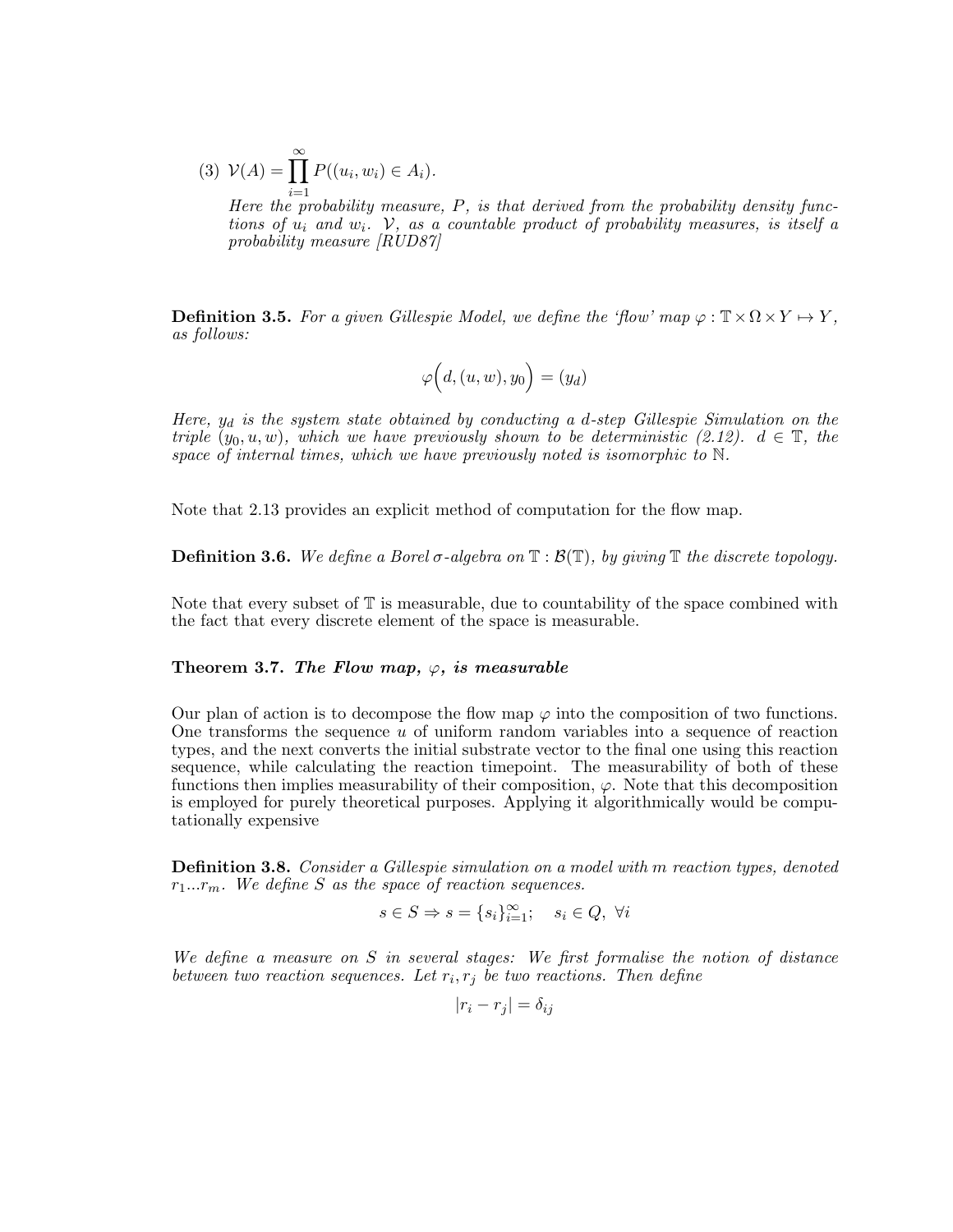Here,  $\delta_{ij}$  denotes the Kronecker Delta function. Now for arbitrary  $q, s \in S$ :

$$
d(q,s) = \sum_{i=1}^{\infty} \frac{|q_i - s_i|}{2^i}
$$

Such metrics on a sequence space are common in fields such as Dynamical Systems, so we neglect to prove that d does indeed define a metric, and refer the reader to, for example  $[DEV92]$ . Now that we have a metric, and therefore an induced metrizable topology, on S, we note the existence of a Borel  $\sigma$ -algebra  $\mathcal{B}(S)$  generated by open sets in the topology. In other words,  $\mathcal{B}(S)$  is generated by balls B of arbitrary radius in S. Note the following:

$$
B(s, 2^{-k}) = \left\{ q \in S : \{q_i\}_{i=1}^k = \{s_i\}_{i=1}^k \right\}
$$

**Definition 3.9.** We define the 'reaction sequence generating' function of a Gillespie Model as follows:

$$
\psi: \mathbb{T} \times \Omega \times Y \mapsto (\mathbb{T} \times W \times S \times Y),
$$
  

$$
\psi(d, (u, w), y) = (d, w, s, y)
$$

Here s is the sequence of reaction types occurring in a Gillespie simulation on the model given initial conditions  $(x, w, u)$ . Applying Algorithm 2.13 to this triple and storing only the generated reaction sequence would explicitly compute the function. Note that this is essentially a function mapping  $U$  to  $S$ : it acts as the identity function on other subspaces of its domain, and they are included purely in order that it can transmit information to functions it is composed with.

**Definition 3.10.** For a given Gillespie simulation, we define the function  $\phi$  as follows  $\phi: \mathbb{T} \times W \times S \times Y \mapsto Y$ ,  $\phi\bigl(d,w,y_0\bigr)=y_d$ 

Here,  $y_d$  is the system state reached by performing a d-step Gillespie simulation on  $y_0$ , with the reaction sequence of the simulation specified by s, and the reaction timepoints by w.

The proofs of results leading to Theorem 3.7 are simplified by the following observations:

- (1)  $\varphi(d,\omega,y) = \phi \circ \psi(d,\omega,y)$ , so measurability of  $\phi$  and  $\psi$  is a sufficient condition for measurability of  $\varphi$
- (2) To prove measurability of a function  $f: X \to Y$ , with  $(Y, \mathcal{B})$  a measurable space, it is sufficient to prove measurability of of arbitrary elements of a generating set for the  $\sigma$ -algebra  $\beta$ . Here we define a generating set of  $\beta$  to be a set that generates the whole of  $\beta$  under  $\sigma$ -algebra operations. [RUD87]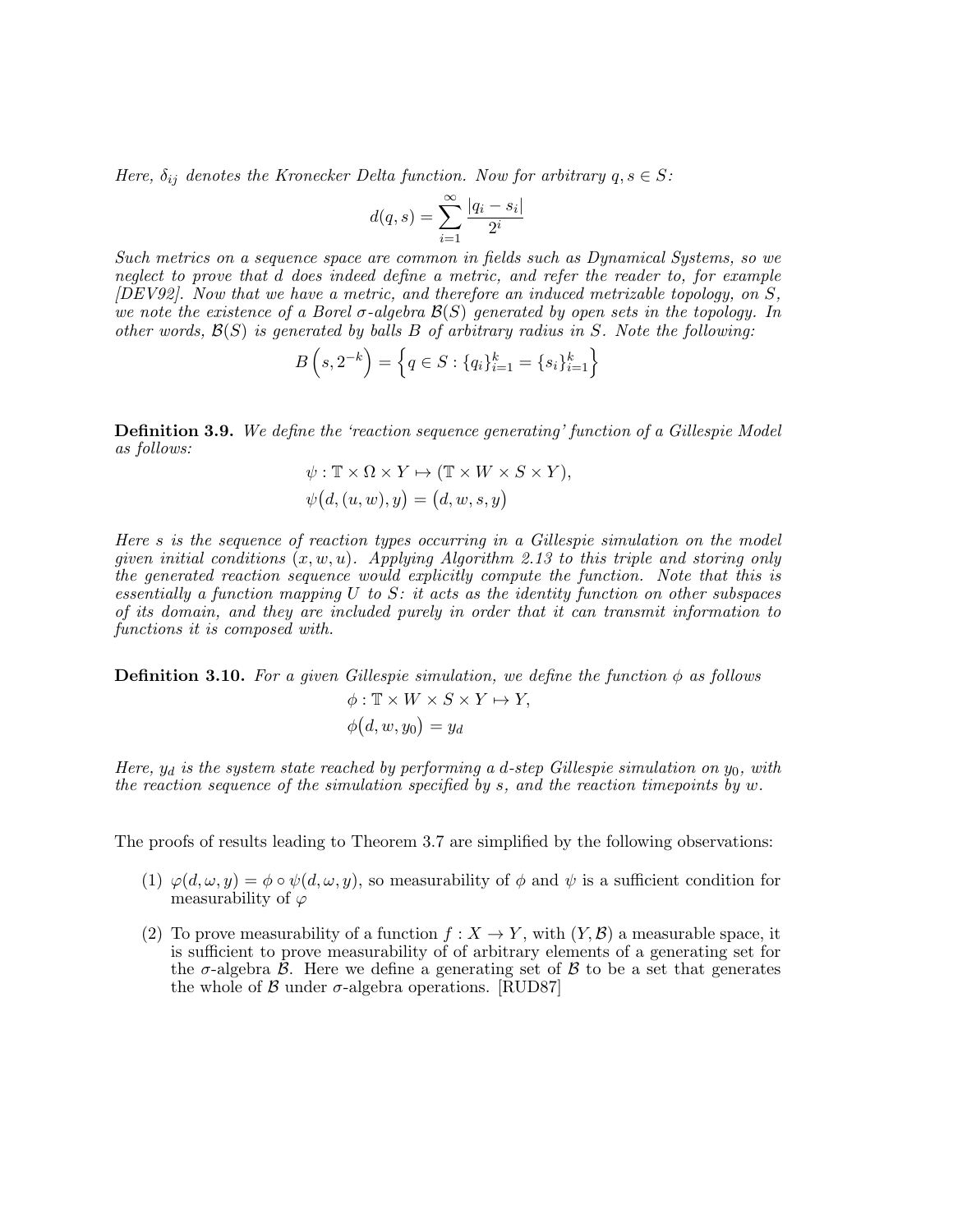- (3) The  $\sigma$ -algebra that allows implementation of the Lebesgue measure on  $\mathbb{R}^+$  is generated by open intervals. The  $\sigma$ -algebra required for implementation of the counting measure on a countable space is generated by discrete elements of that space. [RUD87]
- (4) The  $\sigma$ -algebra  $\beta$  on Y is generated by the product of single elements of X, and open intervals on  $\mathbb{R}^+$ . To prove measurability of a function f that maps onto Y, we therefore need only prove measurability of  $f^{-1}(x, E)$ , for an arbitrary element  $x \in X$ , and an arbitrary interval  $E \in \mathbb{R}^+$

### Lemma 3.11.  $\psi$  is  $\mathcal{B}(\mathbb{T}) \otimes \mathcal{F} \otimes \mathcal{B}$  measurable

Not that this is equivalent to showing that  $\psi^{-1}(d,\omega,A,y)$  is  $\mathcal{B}(\mathbb{T})\otimes\mathcal{F}\otimes\mathcal{B}$  measurable, for any discrete points  $d \in \mathbb{T}, \omega \in \Omega, y \in Y$ , and open interval  $A \in S$ .

*Proof.* The restriction of the range of  $\psi$  to  $\mathbb{T} \times \Omega \times Y$  is the identity function, so it is sufficient to prove that  $\psi^{-1}(A,.)$  is measurable. Decomposing the product spaces Y and  $\Omega$  into their constituent factor spaces, we have:

$$
\psi^{-1}(A,.) = \{x \in X, t \in \mathbb{R}^+, d \in \mathbb{T}, u \in U, w \in W \text{ such that } \psi|_{S}(d, u, w, x, t) = A\}
$$

$$
= \mathbb{R}^+ \times W \times \bigcup_{x \in X} \bigcup_{d \in \mathbb{T}} \{u : \psi|_{S}(d, u, x, .) = A\}
$$

The second equality holds due to the fact that internal and elapsed time calculations are independent of reaction sequence choice in the Gillespie Algorithm. Countability of  $X$  and T imply that the above double union is countable. It remains to show measurability, for fixed  $d \in \mathbb{T}$ ,  $x \in X$ , of:

$$
\left\{u \in U : \psi|_{S}(d, u, x, .) = A\right\}
$$

Any open set in  $S$  is a countable union of open balls, so we may assume without loss of generality that  $A$  is an open ball. From 3.8, we see that

$$
A = \left\{ q \in S : \{q_i\}_{i=1}^k = \{s_i\}_{i=1}^k \right\}
$$

for some fixed sequence of reactions  $\{s_i\}_{i=1}^k$ .

We know that  $s_1 = r_j$ , for some  $j \in \{1, ..., m\}$ . For a Gillespie simulation with arbitrary initial condition  $y_0$ , the first reaction is  $r_j$  if and only if  $u_1$  falls in some interval, of which the size, and start/end points are determined by the computations in 2.13, and the current state of the substrate vector. Let us denote this interval  $I_{s_1}$ . If the  $j^{th}$  reaction rate is 0, then  $I_{s_1} = \emptyset$ . We inductively define  $I_{s_i}$  similarly. Then

$$
\{u \in U : \psi|_{S}(u, x, d, .) \in A\} = \prod_{i=1}^{k} \{u : u_i \in I_{s_i}\}\
$$

From Definition 3.4, we see that this is measurable, since, although we have not analysed the dimensions of each individual  $I_{s_i}$ , we know each one represents either an interval or the empty set.  $\Box$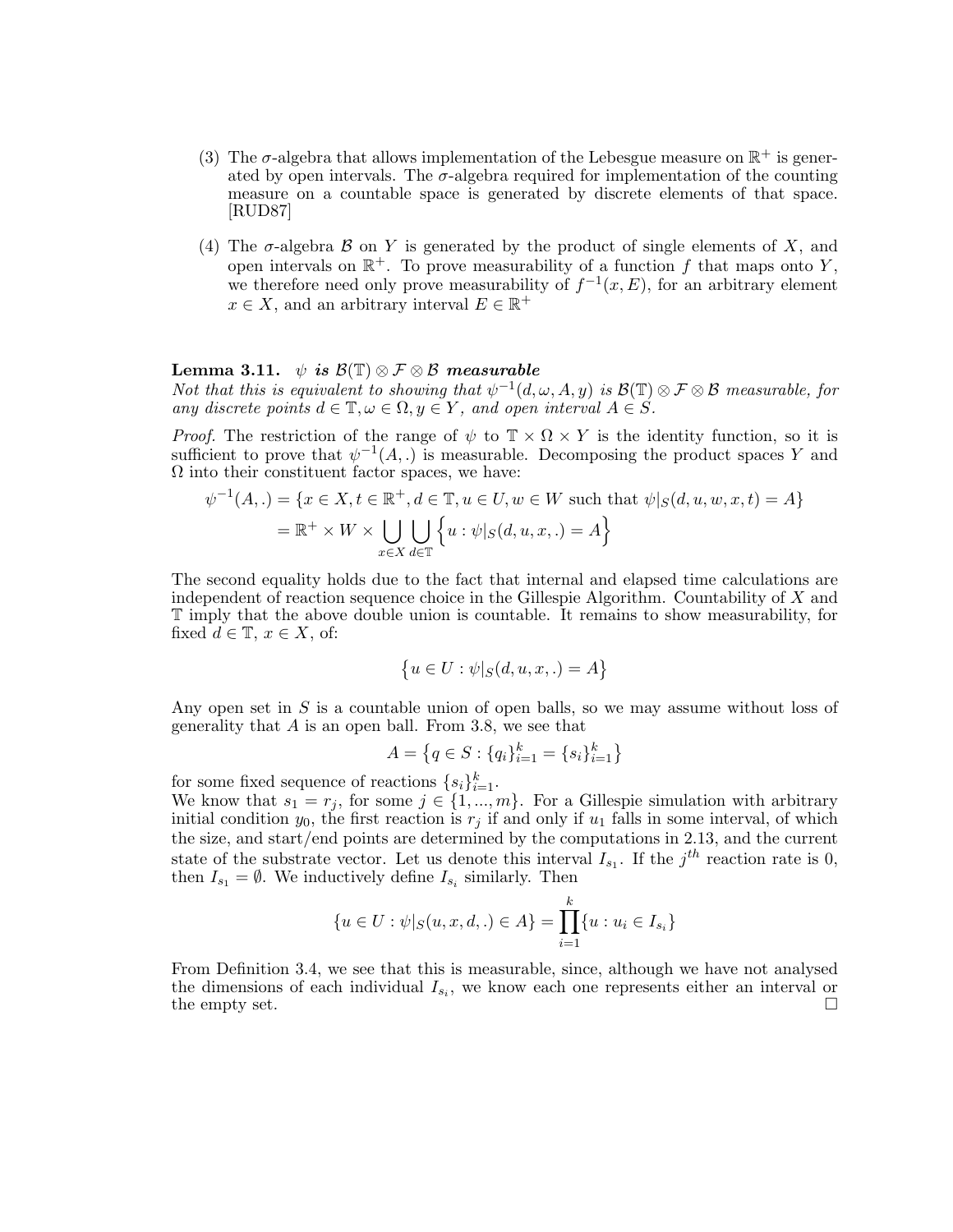#### Lemma 3.12.  $\phi$  is measurable

Note that this is equivalent to showing that  $\phi^{-1}(x,E)$  is  $\mathcal{B}(\mathbb{T}) \otimes \mathcal{F} \otimes \mathcal{B}(\mathbb{S}) \otimes \mathcal{B}$  measurable for any  $x \in X$  and interval  $E \subseteq \mathbb{R}^+$ , as  $(Y, \mathcal{B})$  is generated by sets of this form.

Proof.

$$
\phi^{-1}(x, E) = \bigcup_{x' \in X} \bigcup_{d \in \mathbb{T}} \{ w \in W, t \in \mathbb{R}^+, s \in S : \phi(d, (x', t), w, s) \in (x, E) \}
$$

Each of these unions is countable due to the countability of  $X$  and  $T$ . Therefore, measurability of the whole set is equivalent to that of each component element of the double union.

Note that we may assume  $t = 0$ , without loss of generality, in the above equality. Changing the initial elapsed time value merely translates the final elapsed time value, so does not affect measurability of the function.

Therefore, it remains to show measurability, for fixed  $d \in \mathbb{T}$  and  $x' \in X$ , of:

$$
\{w \in W, s \in S : \phi(d, (x', 0), w, s) \in (x, E)\}\tag{3.3}
$$

At the  $i<sup>th</sup>$  internal time (iteration) step, we calculate the increase in elapsed time by scaling  $w<sub>i</sub>$  by a factor proportional to the total magnitude of the reaction rates. The form of the scaling function, as shown in Algorithm 2.7, is as follows:

$$
\tilde{w_i} = \frac{1}{\lambda(x_{t_i})} \times w_i
$$

Note that the map from  $w_i$  to  $\tilde{w}_i$  (defined separately for each i), is therefore continuous over its domain  $(\lambda(x_{t_i})$  can only take positive values).

Let us introduce some new notation:

$$
G_{k,I} = \{ w \in W : \sum_{i=1}^{k} \tilde{w}_i \in I \}, \qquad k \in \mathbb{T}, I \subseteq \mathbb{R}^+ \tag{3.4}
$$

$$
F_{k,x'} = \{ s \in S : \phi(k, x', s, .) = (x, .)\}, \qquad k \in \mathbb{T}, x' \in X \tag{3.5}
$$

We observe that 3.3 describes the set  $G_{d,E} \times F_{k,x'}$ . It remains to show each of these sets is measurable.

We prove measurability of  $G_{d,E}$  by induction. First assume  $d=1$ , and pick an arbitrary interval  $I = (a, b)$  (with a or b possibly equal to  $\pm \infty$ ):

$$
G_{1,I} = \{ w : (\tilde{w}_1 > a \cap \tilde{w}_1 < b) \}
$$

Continuity of each transformation  $w_i \mapsto \tilde{w}_i$  shows that the set of  $w_1$  for which the above is true is Borel-measurable. In particular, this property holds for  $I = E$ , as choice of interval was arbitrary.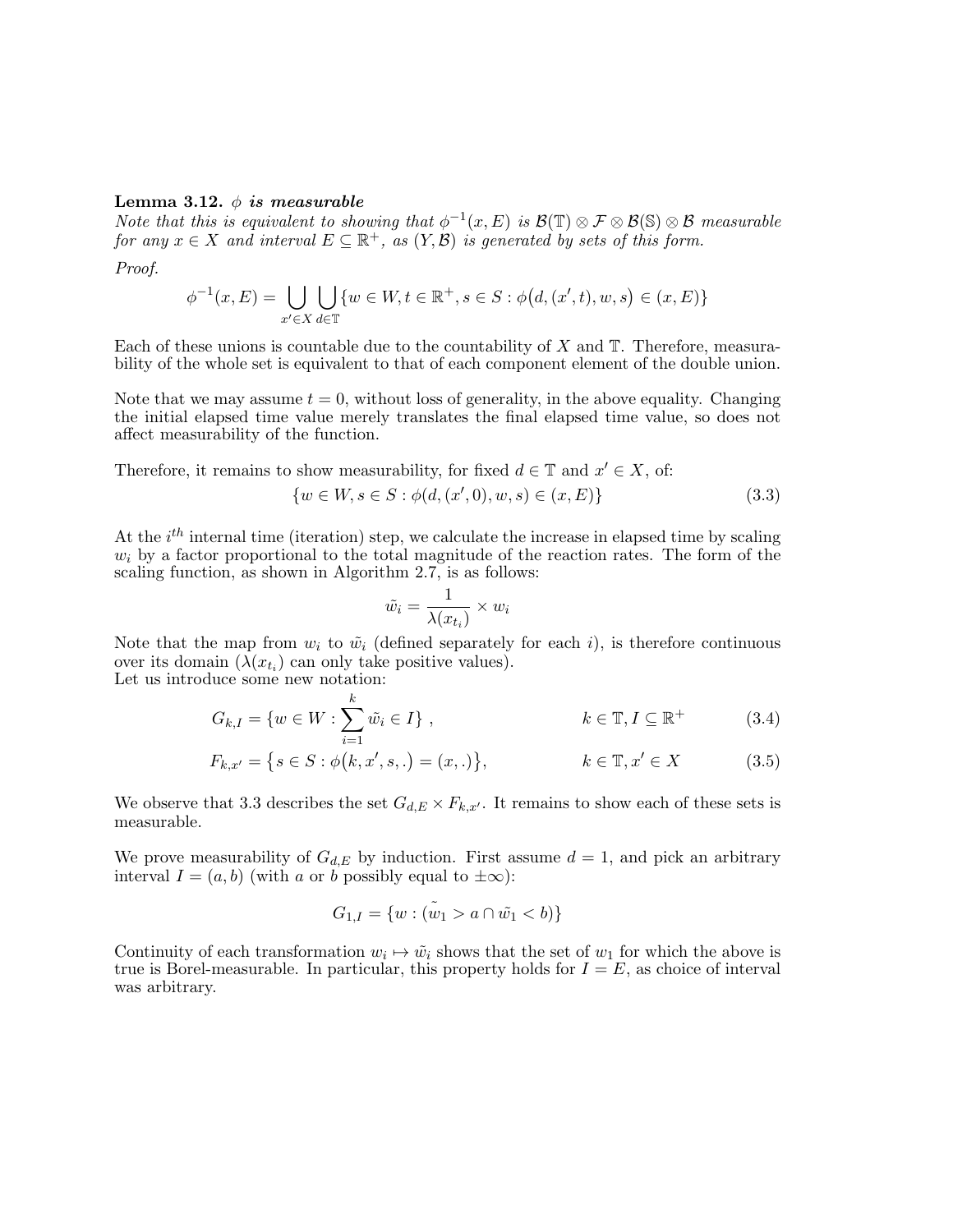Now let us assume that  $G_{k-1,I}$  is measurable, for some  $k \in \mathbb{N}$ , and any open interval  $I = (a, b)$ :

$$
G_{k,I} = \bigcup_{q \in \mathbb{Q}} \left\{ G_{k-1,(a-q,\infty)} \cap \{w_k : w_k \in (q,\infty)\} \bigcap \bigcup_{q \in \mathbb{Q}} \left\{ G_{k-1,(-\infty,b)} \cap \{w_k : w_k \in (-\infty,q)\} \right\} \right\}
$$

We can see that this is a composition of countable unions and intersections applied to measurable sets, and is therefore itself measurable, thus completing our induction argument.

We now prove measurability of  $F_{k,x'}$ :

Pick  $s \in S$ . Note that the elements  $\{s_i\}_{i=k+1}^{\infty}$  of s are independent of whether s is in the set  $F_{k,x'}$ , which is solely a function of the values  $\{s_i\}_{i=1}^k$ . After all, the substrate vector of a Gillespie simulation at the  $k^{th}$  iteration step is independent of the reactions occurring during subsequent iteration steps.

Now observe that, due to the fact that a given element  $s_j \in s$  belongs to one of m possible values, there are at most  $m^k$  possible distinct sequences  $\{s_i\}_{i=1}^k$ . Thus there must be a finite number (possibly zero) of distinct specifications on the set  $\{s_i\}_{i=1}^k$  that uniquely define any sequence starting with these values to belong to  $F_{k,x'}$ . Recall from Definition 3.8 the following:

$$
B(s, 2^{-k}) = \left\{ q \in S : \{q_i\}_{i=1}^k = \{s_i\}_{i=1}^k \right\}
$$

We see that  $F_{k,x'}$  is consequently a finite union of open balls in S, which is measurable by definition, with respect to  $\mathcal{B}(S)$ .

Corollary 3.13. Theorem 3.7 is true

**Definition 3.14.** We define the family of shift maps  $\theta(s) : \Omega \to \Omega$  as follows:  $\theta(s)(u,w) = (u',w')$ 

Here,  $(u', w')$  is the pair of sequences satisfying the property:

$$
(u'_i,w'_i)=(u_{i+s},w_{i+s})\ \forall i\in\mathbb{N}
$$

**Theorem 3.15.** The Flow map,  $\varphi$  (Definition 3.5), satisfies the cocycle property over  $\theta(.)$ (Definition 3.1).

*Proof.* We consider the set of mappings  $\varphi(t, w) = \varphi(t, w, .): Y \to Y$ .

$$
\varphi(0, w) = id_Y \tag{3.6}
$$

This requires no explanation. A cursory observation of the Gillespie algorithm shows that a 0-step Gillespie simulation is equivalent to the identity mapping. It remains to show the following:

 $\Box$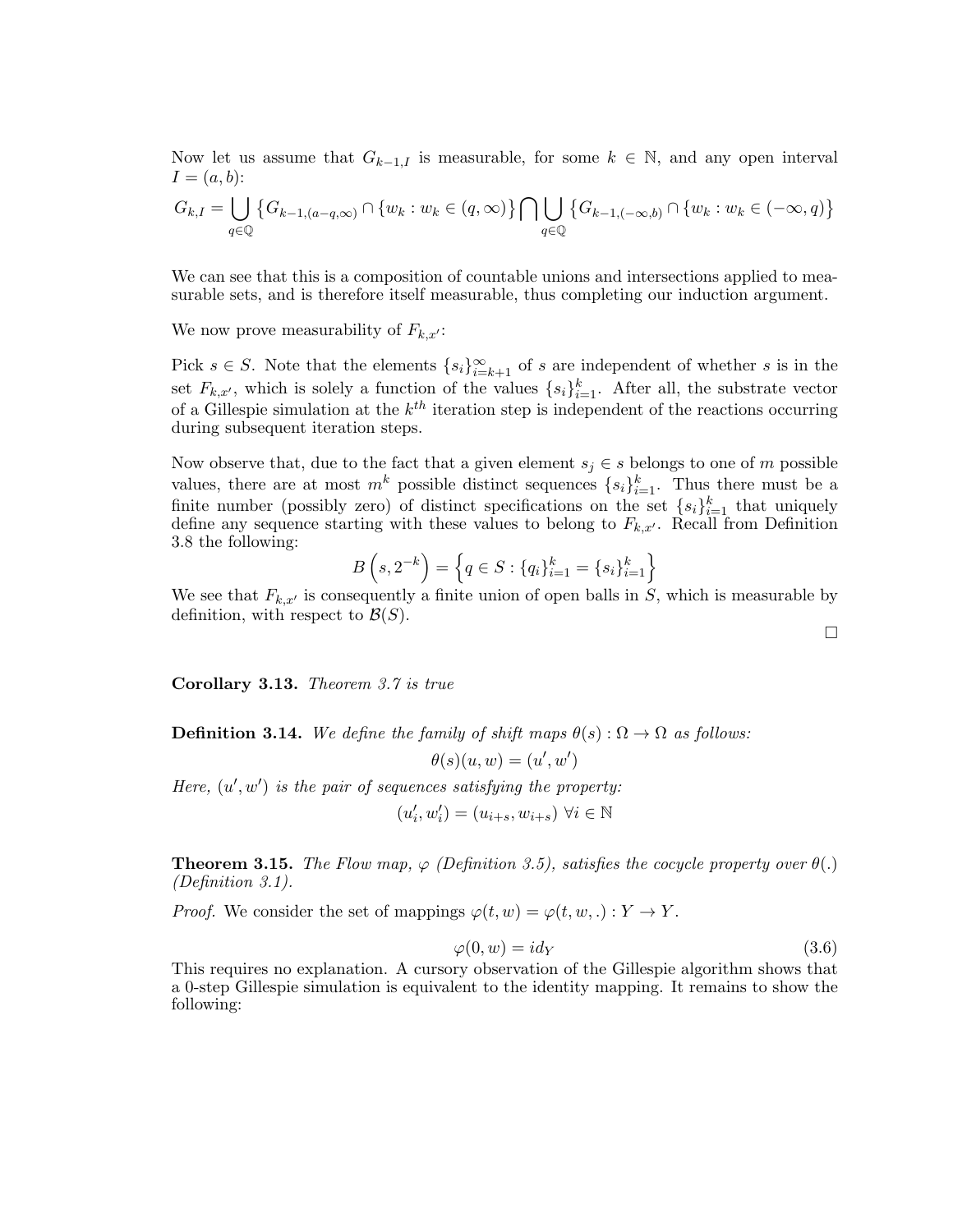$$
\varphi(t+s,\omega) = \varphi(t,\theta(s)\omega) \circ \varphi(s,\omega) \quad \forall s, t \in \mathbb{T} \quad \omega \in \Omega \tag{3.7}
$$

The LHS of Equation 3.7 defines a mapping from a system state  $y_0$  to the final value of its  $t+s$  step Gillespie simulation,  $y_{t+s}$ . The RHS defines the composition of a t step and and s step mapping on  $y_0$ . Since a Gillespie simulation proceeds algorithmically, with the results of each iteration stage independent of previous Gillespie states, the RHS also defines a  $t+s$ step mapping. Noting Proposition 2.12, we merely need show that the sequences  $\omega_L$  and  $\omega_R$  used to perform the simulations on the LHS and RHS of Equation (3.7) respectively, are identical.

From the definition of the flow map,  $\omega_L = \omega$ , where  $\omega$  is chosen in Equation (3.7).

On inspection, we see that:

$$
(\omega_R)_{i=1}^s = (\omega)_{i=1}^s
$$
  

$$
(\omega_R)_{i=s+1}^\infty = \theta(s)(\omega)_{i=1}^\infty = (\omega)_{i=s+1}^\infty
$$

So  $\omega_L = \omega_R$ , and we are done.

 $\Box$ 

### Corollary 3.16. The flow map  $\varphi$  defines a measurable Random Dynamical System

**Definition 3.17. Generator of the flow** We define the generating functions  $\zeta(\omega)$  of the flow map as follows:

$$
\zeta(\omega) = \varphi(1, \omega) : Y \mapsto Y
$$

Current literature focuses on Random Dynamical Systems in which the generating function, as defined above, is an affine map, with respect to the random vector  $\omega$  that it is parameterised by. This is obviously not the case in our situation, which leaves us at a dead end in terms of our current method of analysis, pending further research on less wellbehaved Random Dynamical Systems. This inclusion of this chapter was not just in the hope that such research will be carried out, however. Many of the structures and functions we have defined are subsequently used in other situations during the course of the essay.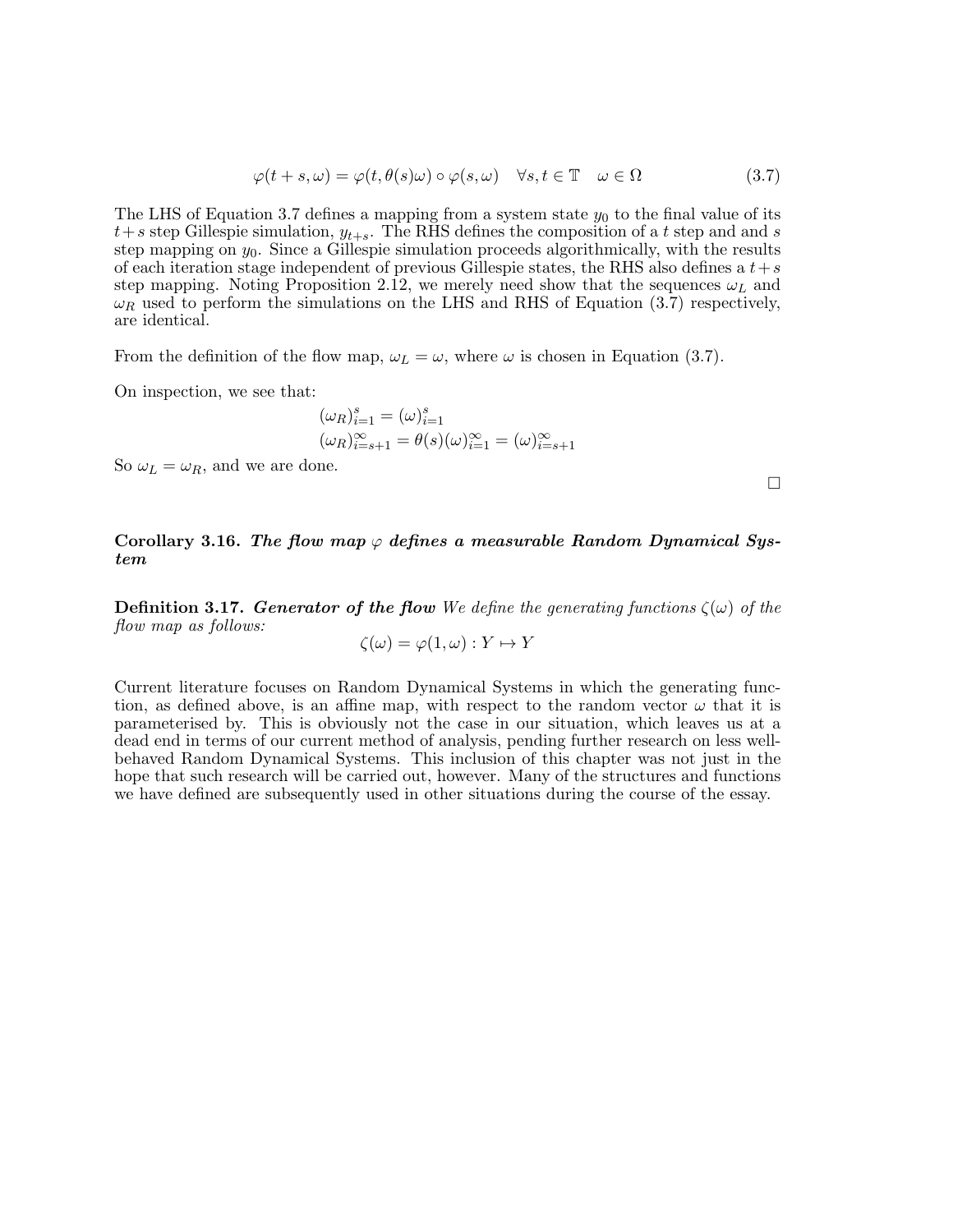#### 4. Time Stability and its effect on Gillespie Simulation Dynamics

We now introduce a regulatory condition on a Gillespie Model that we name *time stability*, which allows us to define a measure proportional to the limiting probability density of a Gillespie simulation on its substrate state space. First we much attach a probability measure to the space of Gillespie simulations in order that we can quantify simulation properties in terms of their likelihood of occurrence.

#### Definition 4.1. Simulation State Space

We define the simulation state space of y,  $O_y$ , as the space of possible infinitely long Gillespie simulations with initial system state  $y \in Y$ . We define the generic simulation state space, O, as

$$
O = \bigcup_{y \in Y} O_y
$$

Recall (Proposition 2.12), that a simulation  $o \in O_y$  is determined completely by the element  $\omega \in \Omega$ . Therefore we use the notation  $o_y(\omega)$  to indicate the Gillespie simulation in the space  $O_y$ , determined by the random sequence element  $\omega$ . It is important to recall that the determination is not unique, so it is possible to have distinct elements  $\omega_1, \omega_2 \in \Omega$ , such that  $o_y(\omega_1) = o_y(\omega_2)$ .

We define the **k-Step** simulation state space of y,  $O_y^k$ , as the space of possible k-step Gillespie simulations with initial system state y.

We will often solely concern ourselves with the substrate vector associated to an element of a simulation  $o \in O_y$ . The notation  $o_i | X$ , signifies the substrate vector associated with  $o_i$ , the  $i^{th}$  system state of a Gillespie simulation.

### Definition 4.2.  $\sigma$ -algebra on  $O_y$

We define a measure,  $\mathcal{O}_y$ , on  $\mathcal{O}_y$  as follows:

 $O_y^k$  consists of a set of sequences of system states, of length  $k$ . It is therefore isomorphic to the product of k copies of the system state space Y. We have already defined a measure  $\beta$ on Y (see Definition 3.3). We define  $\mathcal{O}_y^k$  to be the product of k copies of B. We then take:

$$
\mathcal{O}_y = \bigcap_{i=1}^\infty \mathcal{O}_y^i
$$

 $\mathcal{O}_v$ , as a product of  $\sigma$ -algebras, is one itself [RUD87].

**Definition 4.3.** We define the **decomposition map**  $C_y$  :  $O_y \rightarrow \mathcal{F}$  as follows:  $C_u(o) = \{\omega \in \Omega : \varphi(i, y, \omega) = o_i \quad \forall i \in \mathbb{T}\}\$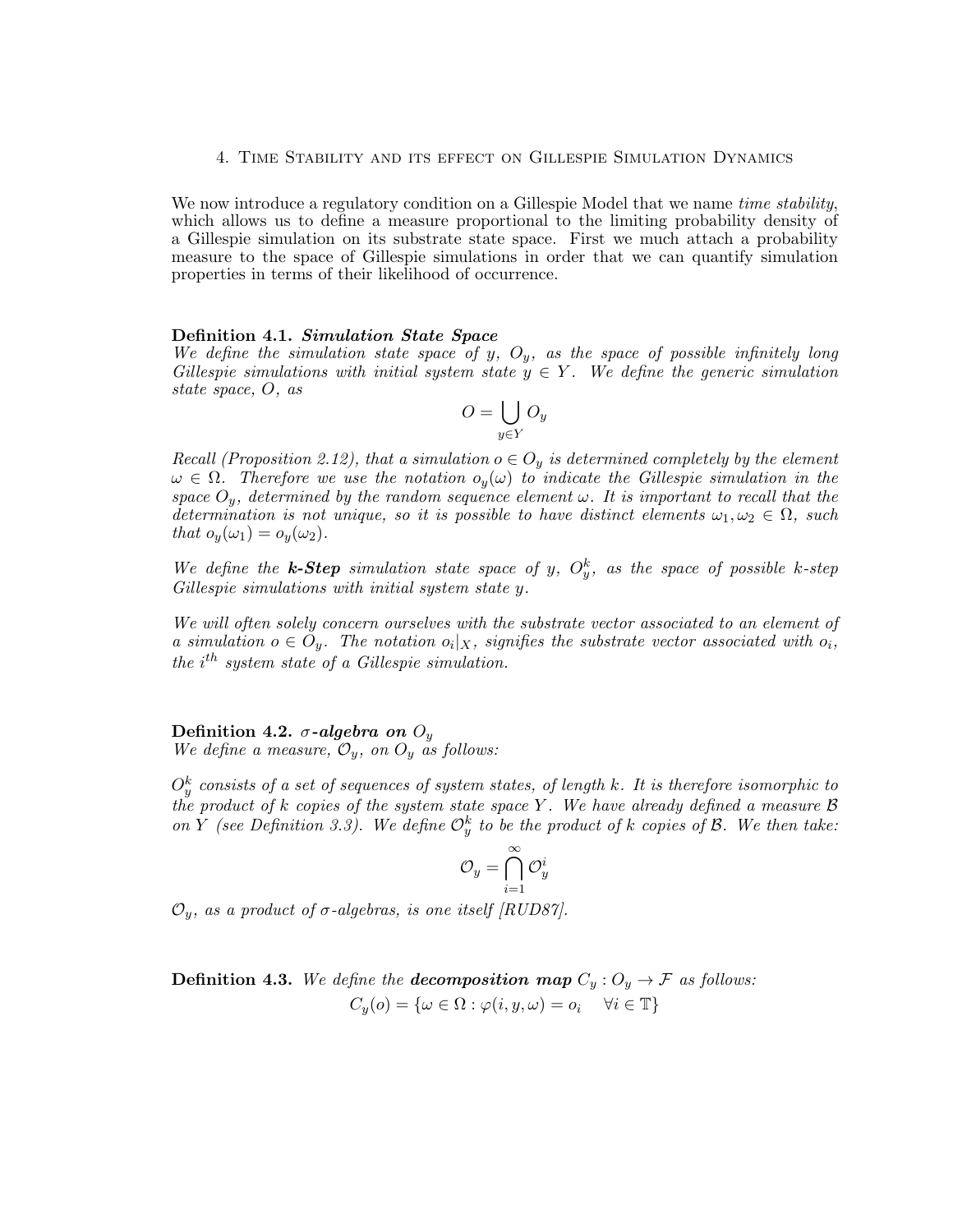(The construction of the Borel  $\sigma$ -algebra, F, is found in Definition 3.4)

The decomposition map is named as such due to the fact that it 'decomposes' a Gillespie simulation into the set of possible random vector sequences that would have, when inputted into the Gillespie algorithm, provided the original simulation as an output. It can be considered a 'pseudo'-inverse of the flow map, whose non-injectivity prohibits a true inverse.

**Lemma 4.4.** The range of the decomposition map is indeed F, the Borel  $\sigma$ -algebra on  $\Omega$ .

*Proof.* Pick  $o \in O_y$ . Let  $A_i$  be the set of  $\omega \in \Omega$  such that:  $\varphi(i, y, \omega) = o_i$ . Then we have:

- (1)  $o_i$  is measurable in  $(Y, \mathcal{B})$
- (2) Measurability of  $\varphi$ , the flow map implies  $A_i$  is measurable

Therefore, we have measurability of  $C_y(o) = \bigcap^{\infty}$  $i=1$  $A_i$ 

We proceed to prove measurability of the  $C_y$ . We furthermore prove that the image of any  $\mathcal{O}_y$ -measurable set, under  $C_y$ , is F-measurable. This implies that the  $\sigma$ -algebra generated by the pre-images of measurable sets in  $\mathcal{F}$ , under the decomposition map, is precisely  $\mathcal{O}_y$ . Consequently, we can 'transport' our existing probability measure  $V$  (see Definition 3.4) on the random sequence space, to a measure on  $O_y$ , through this bijective correspondence.

#### Lemma 4.5.  $\mathcal{O}_y$ -measurability of the decomposition map

Proof. It is sufficient to prove measurability of the pre-image of any member of a generating set of F. Recall that any element  $\omega \in \Omega$  can be expressed as a pair  $(u, w)$ . We can see from 3.4 that  $\mathcal F$  is generated by sets of the form:

$$
\{(u, w) : u_i \in J_1, w_i \in J_2, i \in \mathbb{N}\}\
$$

where  $J_1 \in [0, 1], J_2 \in (0, \infty)$ , are open (or closed) intervals.

Pick an arbitrary set  $A \in \mathcal{F}$  of this form:

$$
A = \{(u, w) : u_k \in J_1, w_k \in J_2, i\}
$$

for open intervals  $J_1, J_2$  as previously described.

$$
C_y^{-1}(A) = \{o : \exists (u, w) \in A : \varphi(i, y, u, w) = o_i \quad \forall i \in \mathbb{N}\}\
$$
\n(4.1)

$$
= \{o : o_k \in \varphi(k, y, u, w); \quad u_k \in J_1, w_k \in J_2\}
$$
\n(4.2)

$$
= \{o : (x_k, t_k) \in \varphi(k, y, u, w); \quad u_k \in J_1, w_k \in J_2\}
$$
\n
$$
(4.3)
$$

Here we recall that  $o = \{(x_i, t_i)\}_{i=1}^{\infty}$ 

It is sufficient to show that the set of  $(x_k, t_k)$  satisfying the constraint of Equation 4.3 is B-measurable, since  $\mathcal{O}_{y}$  is the countable product of copies of  $\beta$ .

 $\mathcal B$  is the product space of the  $\sigma$ -algebras generated by the counting measure on X, and the Lebesgue measure on  $\mathbb{R}^+$ . Every subset of X is measurable with respect to the counting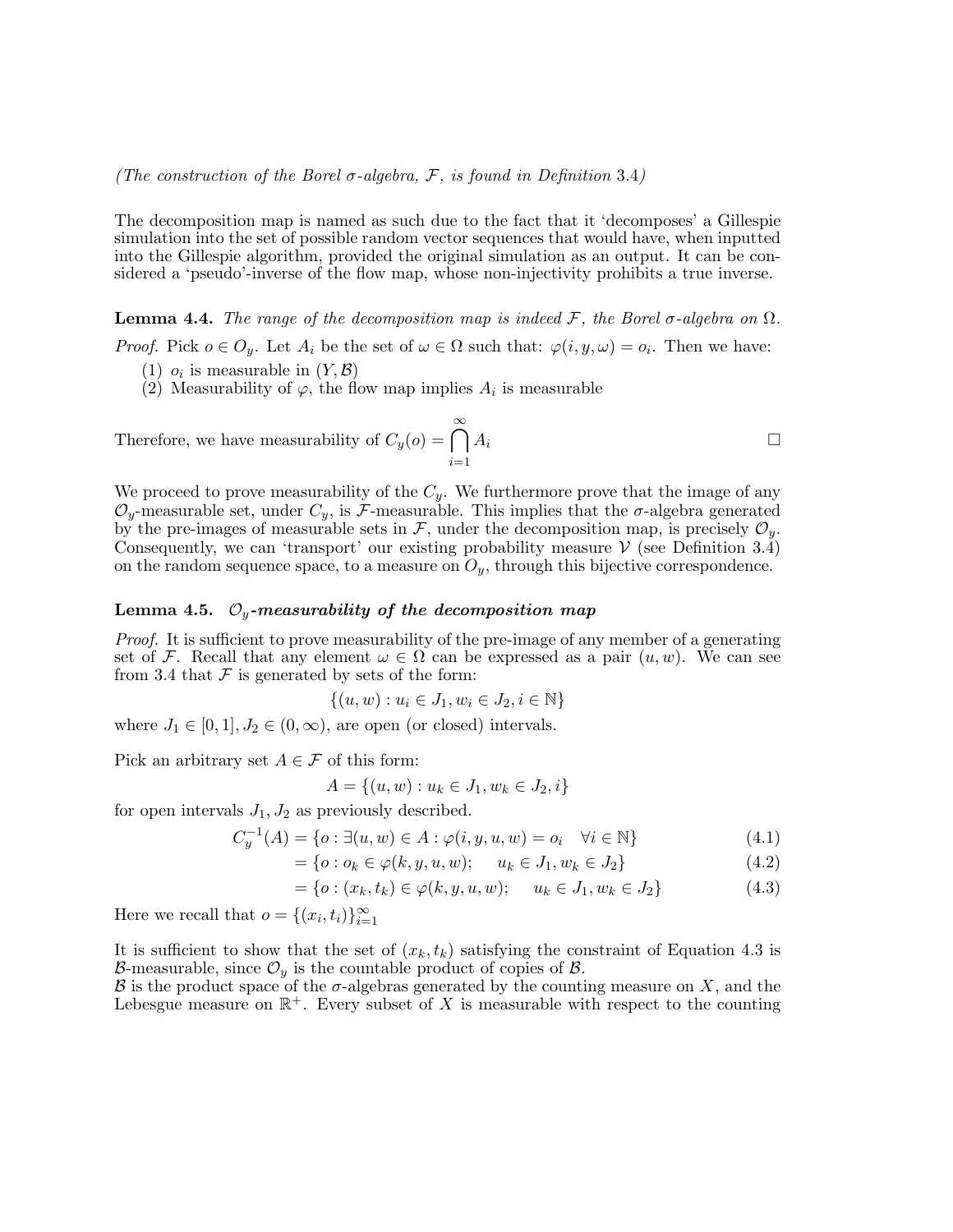measure, as it as a space of countable cardinality. So we need only prove that the set of  $\{t_k\}$  satisfying the constraint of 4.3 is Lebesgue measurable.

Referring to 2.7, we see that:

$$
t_k = \tilde{w_k} + \sum_{i=1}^{k-1} \tilde{w_i}
$$

where  $\tilde{w}_i = \lambda_i w_i$  for some nonzero constant  $\lambda_i$ . Since the support of  $w_i$  is  $(0, \infty)$ , and the set  $\{w_i\}_{i=1}^{k-1}$  is unconstrained in Equation 4.3, we can see that the support of  $\sum_{i=1}^{k-1} \tilde{w}_i$  is also  $(0, \infty)$ . Therefore the set of  $\{t_k\}$  satisfying the constraints of Equation 4.3 is equivalent to the following set:

$$
\{g + h : g \in J_2, h \in (0, \infty)\}
$$

This is an interval, so Lebesgue measurable.

### **Lemma 4.6.** The image of an  $\mathcal{O}_y$ -measurable set under  $C_y$  is F-measurable

*Proof.*  $\mathcal{O}_y$  is the product of countable copies of  $\mathcal{B}$ , the  $\sigma$ -algebra on Y, the system state space. Therefore, any  $\mathcal{O}$ -measurable set A will be of the form:

$$
A = \prod_{i=1}^{\infty} A_i : A_i \in \mathcal{B} \quad \forall i
$$

Now by definition:

$$
C_y(A) = \bigcap_{i=1}^{\infty} \{ \omega : \varphi(i, y, \omega) \in A_i \}
$$

Each element of the intersection is F-measurable due to measurability of the flow map  $\varphi$ (Theorem 3.7). Therefore,  $C_y(A)$  is  $\mathcal{F}\text{-measurable.}$ 

Definition 4.7. Probability measure on  $O_y$ We define the function  $P: O_y \mapsto [0, 1]$  as follows:

$$
\mathcal{P}(o) = \mathcal{V}(C_y(o))
$$

The bijection under  $C_y$  of members of  $\mathcal{O}_y$  and F, (Lemmas 4.5, 4.6), combined with the fact the V is a probability measure, assures us that  $P$  is a probability measure.

We can now analyse the dynamics of Gillespie simulations probabilistically. In a biochemical system of the type the Gillespie algorithm attempts to model, we inevitably observe stability of the dynamics over time, despite their local stochasticity. We proceed to define this idea rigorously, and demonstrate its consequences.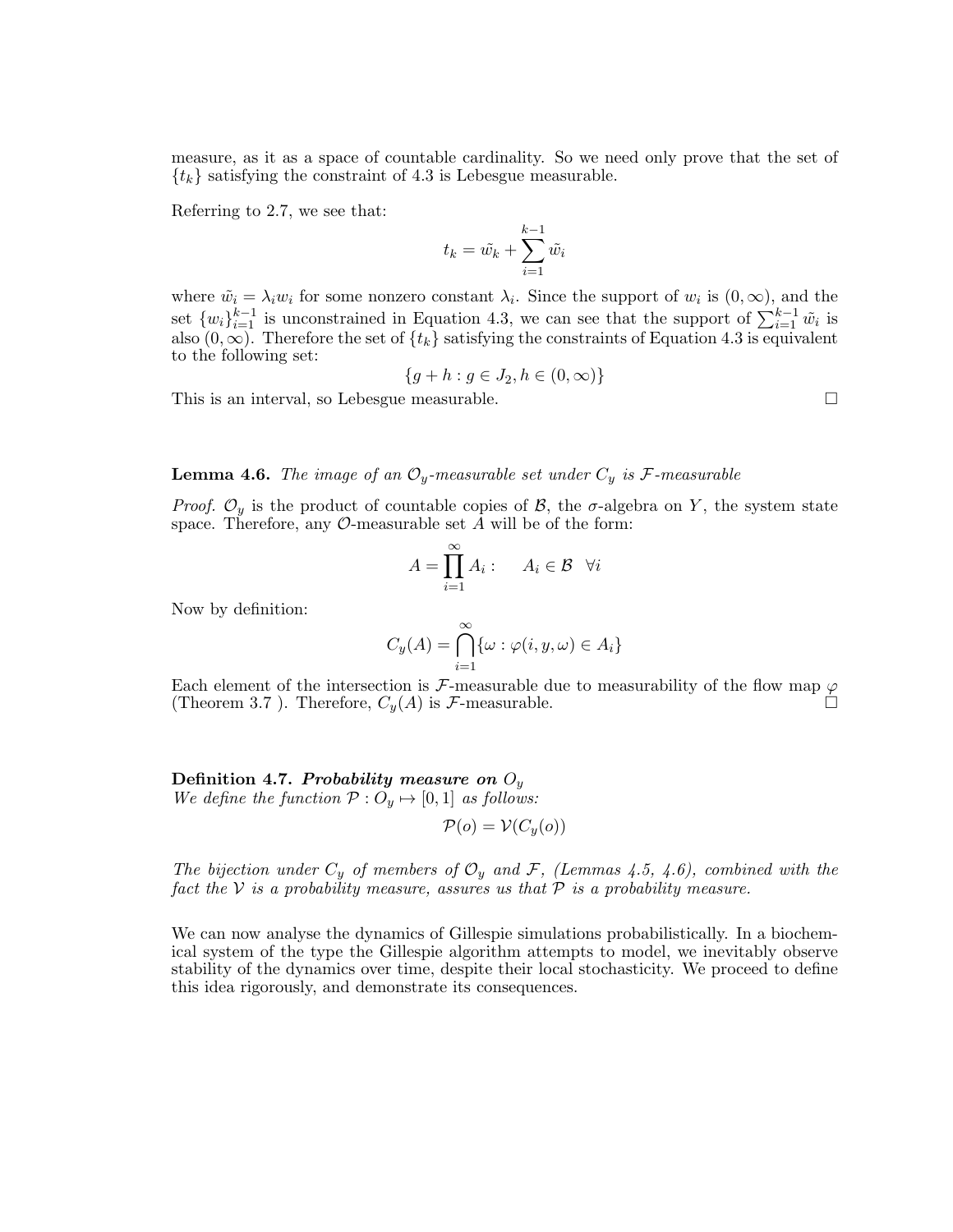# Definition 4.8. Time-Stable simulation state space

For a given  $x \in X$ ,  $y \in Y$ , let

$$
A_{xy} = \left\{ o \in O_y : \bigcap_{n=1}^{\infty} \left( \bigcup_{m=n}^{\infty} \{ o_m : o_m |_{X} = x \} \right) \right\}
$$
(4.4)

In other words,  $A_{xy}$  is the set of simulations in  $O_y$  that return to the substrate vector x infinitely often. We can see that Equation 4.4 is measurable. We define  $O_y$  to be time-stable (with respect to x) if there exists  $x \in X$  such that

$$
\mathcal{P}(A_{xy})=1
$$

**Lemma 4.9.** Suppose  $O_y$  is time-stable with respect to some substrate vector  $x' \in X$ . Then  $O_y$  is time stable with respect to any  $x \in X$ . We may therefore alter our definition of time stability to remove dependence on a given substrate vector  $x \in X$ .

*Proof.* For any  $o \in A_{x'y}$ , we have a subsequence  $\{o_{n_i}\}_{i=1}^{\infty}$  of elements of  $o$  whose substrate vector is equal to x'. Let  $K_i$  be the event that there exists  $j \in \{n_i, ..., n_{i+1}\}$  such that  $o_i |X = x$ . We can see that  ${K_i}$  are independent, identically distributed random variables, due to the following:

- (1) The evolution of the substrate vector in the Gillespie algorithm is dependent only on its current state (ie it is a Markov chain), due to independence of of sequence elements of sequences in the random sequence space.
- (2) The only system state  $K_i$  is dependent on is therefore  $o_{n_i}$ , whose substrate vector is  $x$ , for all  $i$

The same reasoning assures us that the set of  $\sigma$ -algebras:  $\{\mathcal{O}_y^{n_i} \cap (\mathcal{O}_y^{n_{i-1}})^c\}_{i=1}^{\infty}$  are mutually independent. We also see that  $K_i \in \mathcal{O}_y^{n_i} \cap (\mathcal{O}_y^{n_{i-1}})^c$ 

$$
\rm Let
$$

$$
G_k = \sigma\left(\bigcup_{k=i}^{\infty}\left\{\mathcal{O}_y^{n_i} \cap (\mathcal{O}_y^{n_{i-1}})^c\right\}\right)
$$

Now let K be the event that, for any  $i \in \mathbb{N}$ , with  $i > n_1$ , there exists  $j \in \mathbb{N}$  such that  $j > i$ and  $o_j = x$ , with  $j \geq n_1$ . Then

$$
K = A_{xy} = \bigcap_{i=1}^{\infty} \left( \bigcup_{j=n_i}^{\infty} K_j \right) \in \bigcap_{i=1}^{\infty} G_i
$$

So  $A_{xy}$  is a tail event with respect to the aforementioned set of  $\sigma$ -algebras, and, by Kolmogorov's Zero-One Law [WIL91], has probability 0 or 1.

Now given  $o \in A_{x'y}, i \in \mathbb{N}$ , we know that there exists j such that  $n_j > i$ . In addition,  $o_{n_j}|_X = x'$  by definition. Due to the assumptions in Definition 2.3, we are assured that there is a finite sequence of reactions that would take the substrate vector from  $x'$  to  $x$ .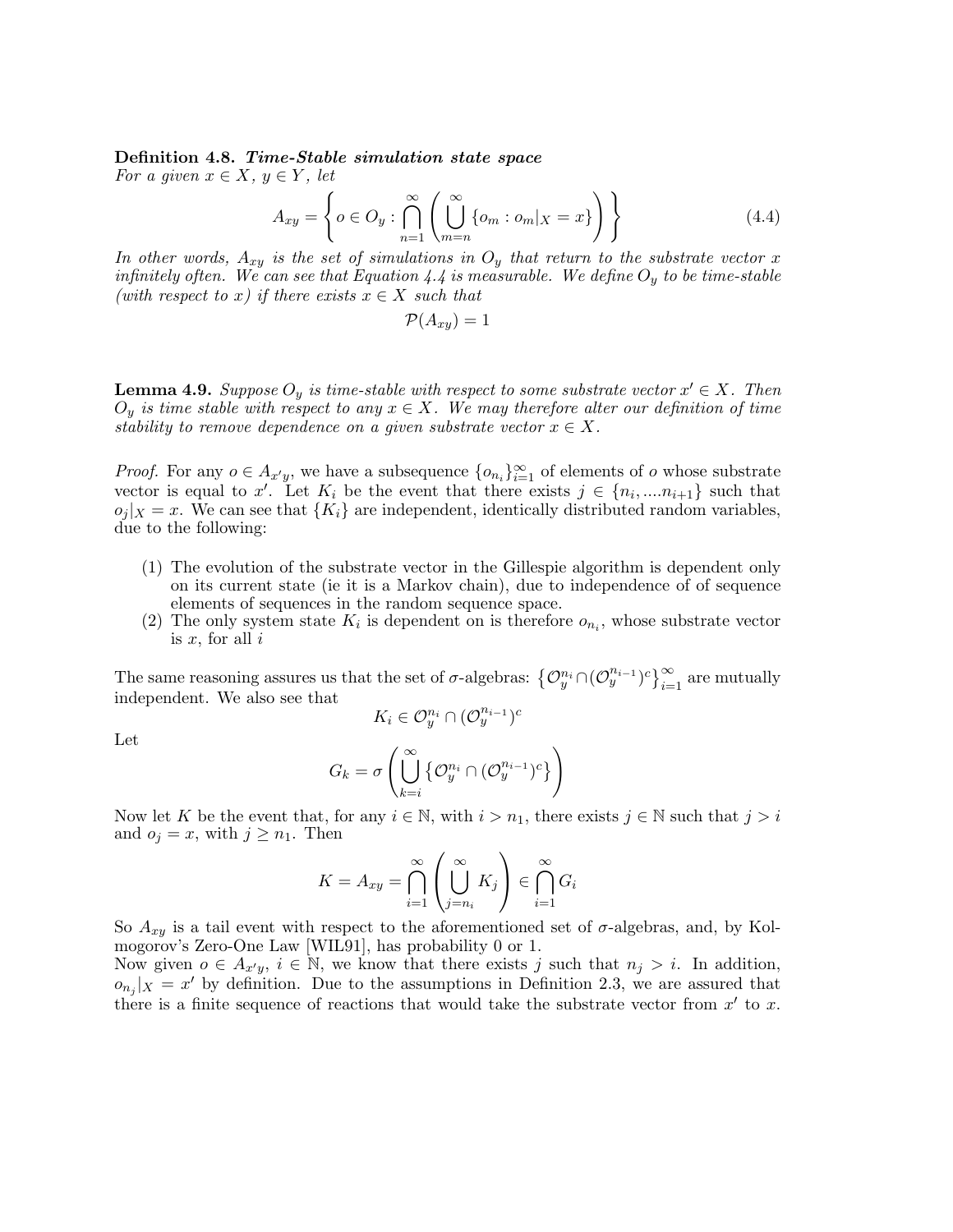The probability of each of these reactions occurring is always strictly greater than zero, regardless of the system state, again by assumption. Therefore the product of these positive probabilities, which gives the probability of the aforementioned sequence of reactions occurring, is again greater than 0. This event would imply the occurrence of an element of o with substrate vector  $x'$ , and index greater than  $n_j$ . This is an event contained within K, and therefore,  $A_{xy}$ . This shows that  $P(A_{xy}) > 0$ , so  $P(A_{xy}) = 1$ .

The previous lemma shows that, given a time stable simulation state space, any Gillespie simulation will hit every substrate vector infinitely often with probability one. One would think that this does not make sense in the context of a biological system. However, note that the above proof gives no constraints on the time scale required to achieve such time stability.

**Corollary 4.10.** Suppose there exists a time stable simulation state space,  $O_y$  on a Gillespie model  $(X, R)$ . Then every simulation state space on  $(X, R)$  is time stable, regardless of initial system state. This allows us to generalise the notion of time stability from a property of a particular simulation state space to one of the whole Gillespie model.

*Proof.* Suppose  $O_y$  is time stable. Given arbitrary  $y' = (x', t') \in Y$ , we are required to show that  $O_{y'}$  is time stable. Now we know from Lemma 4.9 that, on  $O_y$ ,  $\mathcal{P}(A_{x'y}) = 1$ . Let

$$
H = \{o \in O_y : \exists k \text{ s.t. } o_k | x = x'\}
$$

Time stability ensures that  $\mathcal{P}(H) = 1$ . Therefore  $\mathcal{P}(H \cap A_{x'y}) = 1$ . So any simulation in  $O_y$  that hits x', returns to hit x' again infinitely often, with probability one. But this is equivalent to saying that any simulation with initial substrate vector  $x'$ , returns to hit  $x'$  again infinitely often, with probability one, due to memorylessness of the Gillespie algorithm. This implies that  $O_{\eta'}$  is time stable.  $\overline{\phantom{a}}$  is time stable.

We proceed to prove the almost -sure existence of a limiting probability for elements of a Gillespie simulation on a time stable model to take a given substrate state. This then allows us to define a measure on the substrate state space proportional to the aforementioned limiting probability.

**Definition 4.11.** Given a time stable simulation space  $O_y$ , an arbitrary fixed  $x \in X$ , and an element  $o \in A_{xy}$  containing a subsequence  $\{o_{n_i}\}_{i=1}^{\infty}$  with  $o_{n_i}|_{X} = x$ , we define

$$
N_i^o=n_i^o-n_{i-1}^o;\qquad N_1^o=n_1^o
$$

Note that these random variable  $N_i^o$  are independent and identically distributed (with respect to both o and i), by a similar argument to that of the independence of  ${K_i}$  in Lemma 4.9. So their distribution is solely a function of x, and not  $O_y$ . We take the random variable  $N^x$ to be a representative random variable of the set. In other words it shares their distribution. We term the distribution of  $N^x$  to be the **return distribution** of x.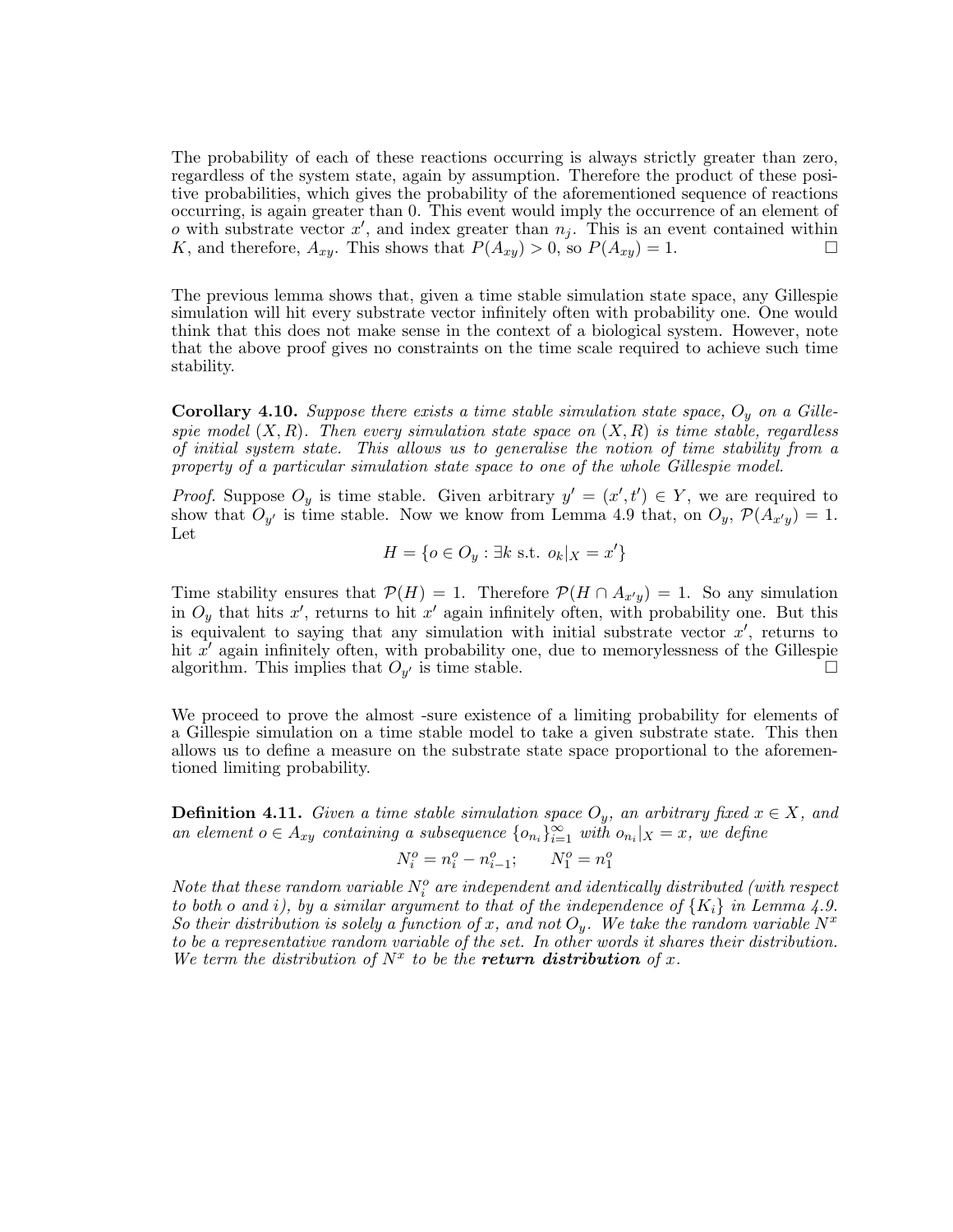**Lemma 4.12.** For a given time stable Gillespie model, if the mean of  $N^{x'}$ ,  $\mu_{x'}$ , is finite for a given  $x' \in X$ , then the mean of  $N^x$  is finite for every  $x \in X$ . We refer to such a model as strongly time stable. Any time stable Gillespie model that does not satisfy this property is weakly time stable

*Proof.* Let  $C_{x^{\prime}x}$  be the random variable denoting the number of steps a Gillespie simulation starting at  $x^{\tilde{\jmath}}$  takes to reach x. Define  $C_{xx'}$  similarly. Then we see that

$$
\mathbb{E}(N^x) \leq \mathbb{E}(C_{x'x}) + \mathbb{E}(C_{xx'}) + \mathbb{E}(C_{x'x})
$$

(1)  $\mathbb{E}(C_{xx'}) < \infty$ :

For a simulation  $o$  with subsequence  $\{o_{n_i}\}\$  of system states with substrate vector  $x'$ , let A be the event that, for a given i, there exists  $k \in [n_i, n_{i+1}]$  such that  $o_k | X = x$ , with  $p$  its corresponding probability. Then

$$
p \times \mathbb{E}(N^{x'}|A) \leq \mu_{x'}
$$

The reasoning is thus: Let us denote the probability space of  $N^{x'}$  as  $(\Omega, \mathcal{F}, P)$ . Then

$$
\mu_{x'} = \int_{\Omega} N^{x'} dP = \int_{A} N^{x'} dP + \int_{\Omega/A} N^{x'} dP
$$

All terms are positive due to non-negativity of the support of  $N^{x'}$ . Now if  $\int_A N^{x'} dP \ge$ 1  $\frac{1}{p} \times \mu_{x'}$ , we have:

$$
\int_A N^{x'} dP \ge p \times \int_A \mu_{x'} dP = p \times \frac{1}{p} \times \mu_{x'} \quad \perp
$$

Now  $Cxx' \leq \{N^{x'}|A\}$  by definition, so the result follows.

(2)  $\mathbb{E}(C_{x'x}) < \infty$ :

$$
\mathbb{E}(C_{x'x}) = \sum_{i=1}^{\infty} i \times p_i
$$

Here,  $p_i$  is the probability that a Gillespie simulation with initial substrate vector  $x'$ has a substrate vector x after i steps. Let  $k$  be the probability that the simulation returns to x' without hitting x. Then  $k < 1$ , by time stability of the model. We also have

$$
\sum_{i>n\times\mu_{x'}} p_i < k^n
$$

Now take  $\tilde{p} = sup_{i \leq \mu_{x'}}(p_i)$ . Then

$$
\mathbb{E}(C_{x'x}) \le \left(\sum_{i=1}^{\infty} k^i\right) \left(\sum_{i \le \mu_{x'}} i \times \tilde{p}\right) < \infty
$$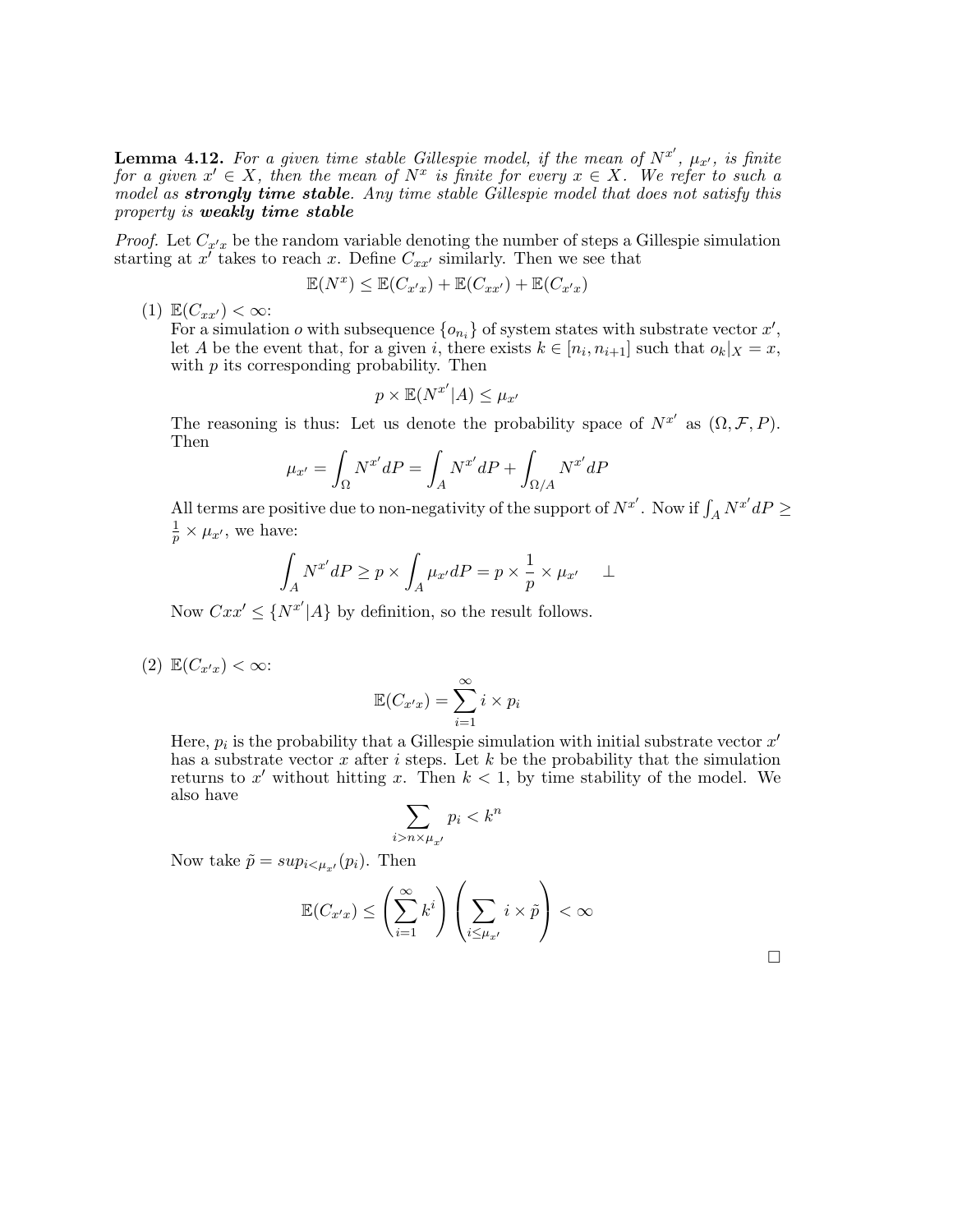**Theorem 4.13.** Let  $O_y$  be a simulation state space on a time stable Gillespie Model  $(X, R)$ . Fix an arbitrary  $x \in X$ , and, for a given  $o \in O_y$ , let

$$
B_n^{o,x} = \left\{ \frac{1}{n} \times \# \{ 0 \le k < n : o_k |_{X} = x \} \right\}
$$

Suppose that the model is strongly time stable, so that  $N^x$  has finite mean,  $\mu$ . Recall that  $\mu$  is independent of the initial state y of  $O_y$ . Then we claim that

$$
\mathcal{P}\left(\left\{o: \liminf_{n\to\infty} B_n^{o,x} = \limsup_{n\to\infty} B_n^{o,x} = \frac{1}{\mu}\right\}\right) = 1
$$

In other words, the subset of  $O_y$  in which  $lim_{n\to\infty} B_n^o$  exists and equals  $\frac{1}{\mu}$  has probability one.

Now suppose  $N^x$  has infinite mean. Then  $\mathcal{P}\left(\left\{ \liminf_{n\to\infty}B_n^{o,x}=0\right\}\right)=1$ 

Proof.

We deal with the case where  $N^x$  has finite mean first:

We are assured that  $A_{xy}$  is a set of measure one, by definition. For every  $o \in A_{xy}$ , there exists  $\{o_{n_i}\}_{i=1}^{\infty}$  with  $o_{n_i}|_X = x$ . Therefore, on this set, by the strong law of large numbers:

$$
\mathcal{P}\left(A_{xy}\bigcap\left\{o:lim_{i\to\infty}\frac{1}{i}\sum_{k=1}^i N_k^x=\mu\right\}^C\right)=0
$$

This implies

$$
\mathcal{P}\left(\left\{o: lim_{i\rightarrow\infty}\frac{1}{i}\sum_{k=1}^{i}N_{k}^{x}=\mu\right\}\right)=1
$$

Now

$$
\left\{ \lim_{j \to \infty} B_j^{o,x} = \frac{1}{\mu} \right\} = \left\{ \lim_{j \to \infty} \frac{1}{j} n_j^o = \mu \right\} = \left\{ \lim_{j \to \infty} \frac{1}{j} \sum_{i=1}^j N_i^o = \mu \right\}
$$

 ${B_j^o > \epsilon} = {n_{c_j}^o < \epsilon j} = \left\{ {\sum\limits_{i = 1}^{c_j} {} \right\}$ 

Thus proving the theorem.

The proof is more involved where  $N^x$  has infinite mean: A sufficient condition for the claim is that

$$
\forall \epsilon > 0 : \mathcal{P}\left(\left\{o : \bigcap_{i=1}^{\infty} \bigcup_{j=i}^{\infty} \{B_j^o > \epsilon\}\right\}\right) = 0 \tag{4.5}
$$

 $N_i^o < \epsilon j$ 

 $i=1$ 

Now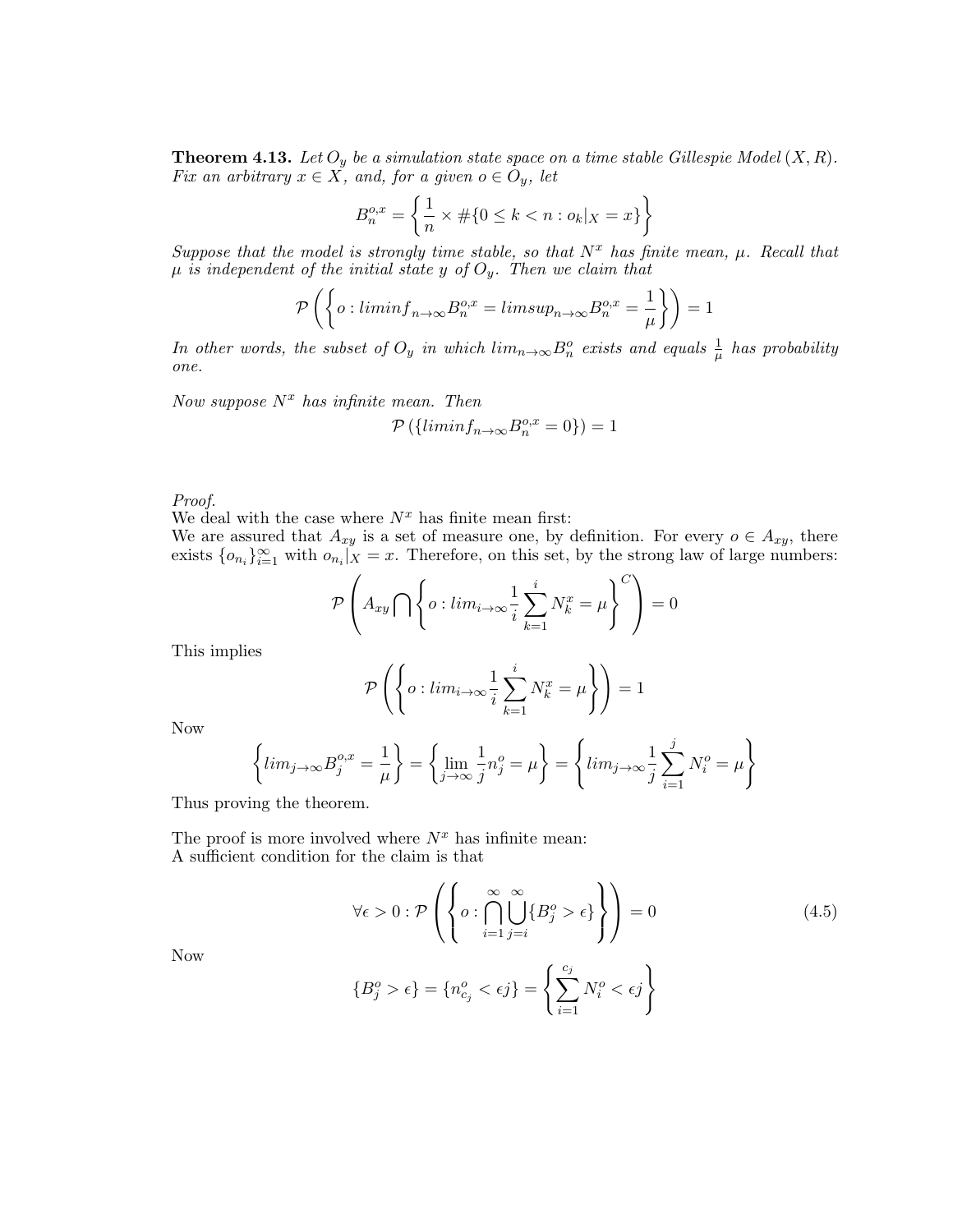where  $c_j = [\epsilon j] + 1$ , the value of  $\epsilon j$  rounded up to the nearest positive integer Therefore (4.5) is equivalent to

$$
\forall \epsilon > 0 : \mathcal{P}\left(\left\{o : \lim_{i \to \infty} \bigcup_{j=i}^{\infty} \left\{ \sum_{k=1}^{c_j} N_k^o < \epsilon_j \right\} \right\} \right) = 0 \tag{4.6}
$$

We note that  $\epsilon j \leq c_j$ . Therefore (4.6) is implied by:

$$
\forall \epsilon > 0 : \mathcal{P}\left(\left\{o : \lim_{i \to \infty} \bigcup_{j=i}^{\infty} \left\{\frac{1}{c_j} \sum_{k=1}^{c_j} N_k^o < 1\right\}\right\}\right) = 0\tag{4.7}
$$

Regardless of the value of  $c_j$ , the random variable  $\tilde{N}_{j,k}^o = \frac{1}{c_j}$  $\frac{1}{c_j}N_k^o$  will have infinite mean, since this property is invariant under scaling. With our new notation, (4.7) is equivalent to  $\lambda$ 

$$
\forall \epsilon > 0 : \mathcal{P}\left(\left\{o : \lim_{i \to \infty} \bigcup_{j=i}^{\infty} \left\{ \sum_{k=1}^{c_j} \tilde{N}_{k,j}^o < 1 \right\} \right\}\right) = 0 \tag{4.8}
$$

A sufficient condition for the above is that there exists some value of j with  $\tilde{N}_{k,j}^o > 1$ , with probability one. Such an occurrence is a tail event, by the same reasoning as given in Lemma 4.9 regarding the set  $K$ . Therefore it has either probability 0 or 1. Since any element  $\tilde{N}_{k,j}^o > 1$  has infinite mean, there is a strictly positive probability that it will be greater than one, ruling out the former option. We are done.

**Lemma 4.14.** A Random variable with non-negative support must have defined mean, whether finite or infinite.

*Proof.* The expected value of a random variable X on a probability space  $(\Omega, \mathcal{F}, \mathcal{P})$  is defined as the Lebesgue integral:

$$
\int_{\Omega} X d\mathcal{P}
$$

This does not exist only when both the positive and negative components of the integral both sum to infinity. However, if  $X$  has non-negative support, the above integral has no negative component.

Corollary 4.15. Any substrate vector on a time-stable Gillespie model must satisfy one of the conditions of Theorem 4.13. So any time stable Gillespie model is either strongly or weakly time stable.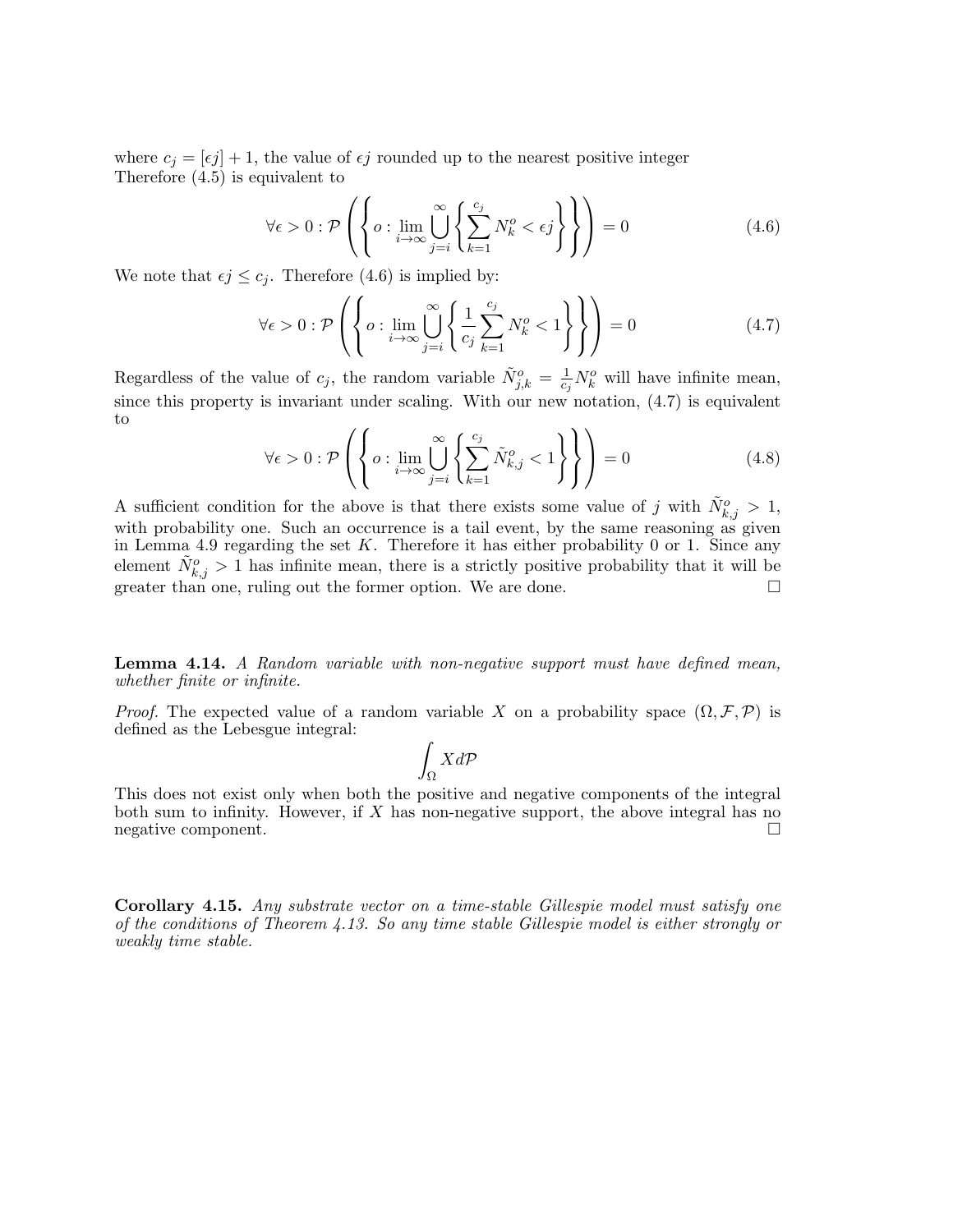**Definition 4.16.** Given a strongly time stable Gillespie Model, we we attach a measure  $\mathcal{L}: X \to [0,1]$  as follows [FAY95]:

$$
\mathcal{L}(x) = \frac{1}{\mu_x}
$$

Here,  $\mu_x$  is the mean value of  $N^x$ , the return distribution of x. Theorem 4.13 and Corollary 4.15 show us that it is defined for all  $x \in X$ . Since it is just a weighted form of the counting measure, we neglect to prove that it does indeed define a measure. We name  $\mathcal L$  the **Limiting Probability** of X. Note that this is a probability measure. By Theorem  $4.13$ :

$$
\mathcal{P}\left(\bigcap_{x\in X} \{o: \liminf_{n\to\infty} B_n^{o,x} = \limsup_{n\to\infty} B_n^{o,x}\}\right) = 1
$$

Taking a simulation o from the above set, we have:

$$
\mathcal{L}(X) = \mathcal{P}\left(\{\lim_{n \to \infty} \bigcup_{x \in X} B_n^{o,x}\}\right) = 1
$$

#### 5. A Time Stability Heuristic

Notation 5.1.

(1) We take  $d: X \times X \mapsto \mathbb{R}^+$  to be the  $L_1$  metric on X. So

$$
d(x, x') = \sum_{i=1}^{n} |x_i - x'_i|
$$

(2) We take  $B(x,r)$  to define a closed ball with respect to the  $L_1$  metric. So

$$
B(x,r) = \{x' \in X : d(x, x') \le r\}
$$

#### Definition 5.2. Rests

Consider a Gillespie model  $(X, R)$ , with  $A \subset X$ . Suppose we have a simulation  $o \in O$ , with a finite string of elements:  $\{o_i\}_{i=k}^m$ .

 $(1)$   $o_k|_X \notin A$ (2)  $o_i |_X \in A \ \forall i = \{k+1, ..., m\}$ 

(3)  $o_{m+1} \notin A$ 

Then we define the string  $\{o_i\}_{i=k+1}^m$  to be a **rest** of o in A, of length  $m - k$ . Suppose we replace conditions  $(2)$  and  $(3)$  with:

(4)  $o_i | X \in A \quad \forall i > k$ 

Then we refer to the string  ${o_i}_{i=k+1}^{\infty}$  as an **infinite rest** of o in A. Define  $x \in A$  as the substrate vector:  $o_k |_X$ . We refer to x as the **entry point** of the rest.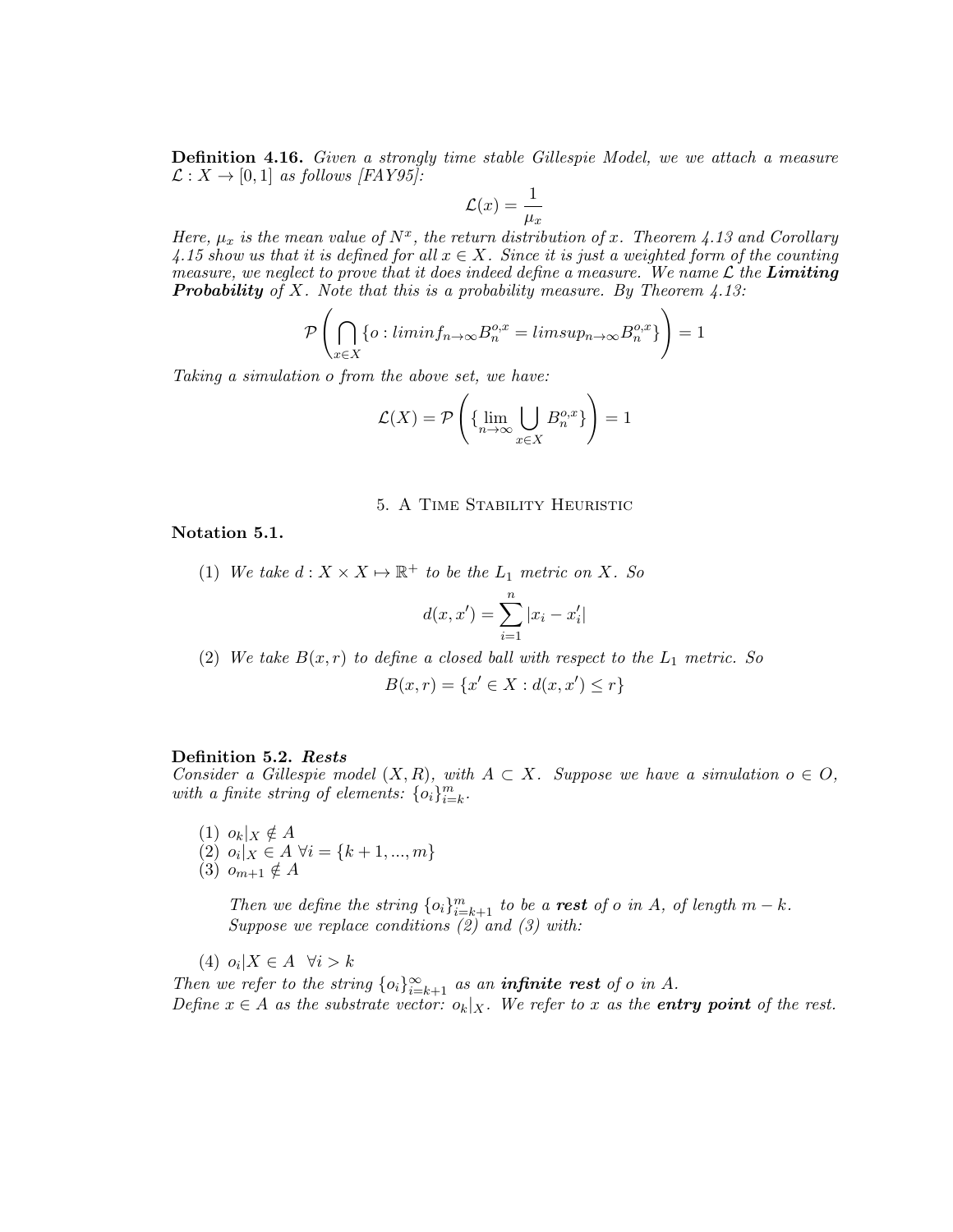**Lemma 5.3.** Suppose we have two results of a subset A, with identical entry point  $x \in$ A. Then the random variables denoting resting length are independent and identically distributed, with defined (possibly infinite) mean.

Proof. Independence and identical distribution are a consequence of the memorylessness of the Gillespie Algorithm. The defined mean is a consequence of  $4.14$ 

#### Definition 5.4. Stable Mass Model

We define a Gillespie Model  $(X, R)$  to be of stable mass if there exists a subset  $N \subset X$ of the form  $N = B(x,r)$  such that the following condition is satisfied for all Gillespie simulations o:

$$
\exists c \in (0.5, 1): s.t. \ o_k|_X \notin N \Rightarrow \mathcal{P}\Big(d(o_{k+1}|_X, N) < d(o_k|_X, N)\Big) > c
$$

Here, we assume that the reactions of the system satisfy the assumptions of Definition 2.3.

#### **Theorem 5.5.** A Gillespie Model  $(X, R)$  of stable mass is also strongly time stable

*Proof.* We know that the set N is of the form  $B(x, r)$  by definition. Let  $y = (x, 0)$ . For a simulation  $o \in O_y$ , let us denote by  $Q_o$  the expected resting length of o in  $X/N$ . We prove this is finite in the next lemma. Assuming for now that it is indeed finite, we know that there exists  $x \in N$  such that the expected resting time of o in  $X/x$  is finite, due to the fact that N contains a finite number of substrate vectors. But this is equivalent to stating that the expected value of the return distribution of  $x$  is finite, which implies that the Gillespie model is strongly time stable.  $\square$ 

**Lemma 5.6.** The expected resting time of a simulation o in  $X/N$  exists and is finite in a stable mass model, where  $o_1|_X \in N$ .

*Proof.* We know that the set N is of the form  $B(x, r)$  by definition. Let  $y = (x, 0)$ . Then, for a simulation  $o \in O_y$ , let us define the function:

$$
f: O_y \mapsto \mathbb{Z}^N
$$
;  $f(o)_k = d(o_k|_X, x)$ 

Here,  $\mathbb{Z}^N$  is the sequence space on  $\mathbb{Z}$ . We can see that f is measurable. Also;

$$
f(o)_k > r \Leftrightarrow o_k|_X \notin N
$$

Given a rest of *o* in  $X/N$ :  $\{o_i\}_{i=i}^{j+m}$  $i=j^{m}$ , with unknown length m, we wish to find the expected length  $m$  of the rest, assuming that it exists. This transforms to the problem: Given the information that  $f(o)_k = r + 1$ , what is the expected first return time of  $\{f(o)_i\}$  to the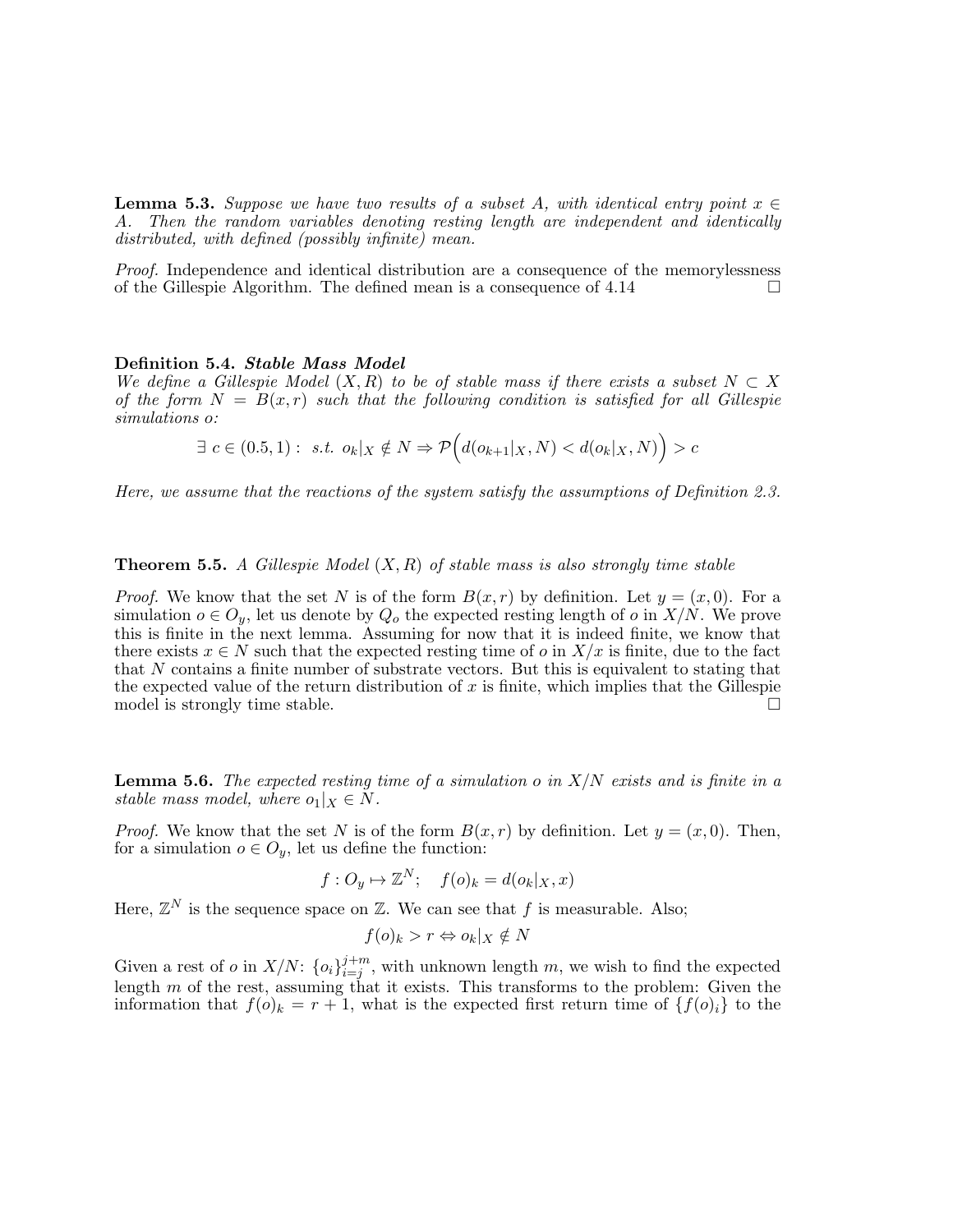interval  $[0, r]$ , assuming that it exists? Define the random variables  $\{Z_i\}_{i=k}^m$  as follows:

$$
Z_i = \begin{cases} 1 & f(o)_i \ge f(o)_{i=1} \\ -1 & f(o)_i < f(o)_{i=1} \\ 1 & i=k \end{cases}
$$

Then  $S_j = \sum_{i=k}^j Z_i$  is a biased random walk starting at 1. The time of the first expected hitting of  $S_j$  to the point 0 is always greater or equal to the expected value of m, as  $S_j$  is by definition greater or equal to  $f(o)_j - f(o)_k$ . As i tends to infinity,  $S_i$  will, with probability one, eventually be smaller or equal to  $\tilde{S}_i$ , where:

$$
\tilde{S}_j = \sum_{i=k}^j \tilde{Z}_i; \quad \tilde{Z}_i = \begin{cases} 1 & \text{with probability 1-c} \\ -1 & \text{with probability c} \\ 1 & \text{if } i = k \end{cases}
$$

This is due to the fact that the probability of the event  $\{Z_i = -1\}$  is always greater than c, by the definition of mass stability. We now show that a first hitting time exists with probability one for  $\{\tilde{S}_j\}$ , which implies that it exists for  $\{S_j\}$  with probability one as well: Calculation gives us the following:

$$
\mathbb{E}(\tilde{S}_n) = 1 + (n-1)(1-2c)
$$

$$
Var(\tilde{S}_n) = 1 + (n - 1)(1 - c)(1 + c)4c
$$

Applying Chebyshev's Inequality [WIL91], gives:

$$
P\left(|\tilde{S}_n - \mathbb{E}(\tilde{S}_n)| \ge k \times \sqrt{Var(\tilde{S}_n)}\right) < \frac{1}{k^2}
$$

Since  $\mathbb{E}(S_n)$  decreases at a rate proportional to n (since  $1-2c < 0$ ), while  $\sqrt{Var(S_n)}$ increases at a rate proportional to the square root of n, one can see that  $\{\tilde{S}_n\}$  will almost surely hit 0 eventually, as  $n$  increases. So  $m$  exists with probability one.

It remains to show that the expected value of this first hitting time, for the sequence  $\{\tilde{S}_i\},$ is finite. This implies that the same is true for  $\{S_i\}$ , which in turn shows that the expected value of  $m$  is finite.

Let  $H$  be the random variable denoting the length of steps required for the random walk  $\tilde{S}_i$  to hit zero, and  $p_i$  be the probability of the event  $\{H = i\}$  (which is only nonzero when  $i$  is odd). Then

$$
p_{2i+1} = {2i+1 \choose i} c^{i+1} (1-c)^i
$$

$$
\mathbb{E}(H) = \sum_{i=0}^{\infty} i p_i \approx \sum_{i=1}^{\infty} (2i+1) \left(\frac{2i+1}{2i}\right)^{\frac{3}{2}} c (4c(1-c))^i \frac{1}{\sqrt{\pi n}}
$$
(5.1)

Equation 5.1 uses Stirling's approximation. We note that convergence of the approximation is sufficient to prove that of the original summation, due to the sum of error terms being bounded. Now  $4c(1-c) < 1$ , due to the fact that  $c \in (0.5, 1)$ . The presence of this exponentially decreasing term assures us that the sum converges.  $\Box$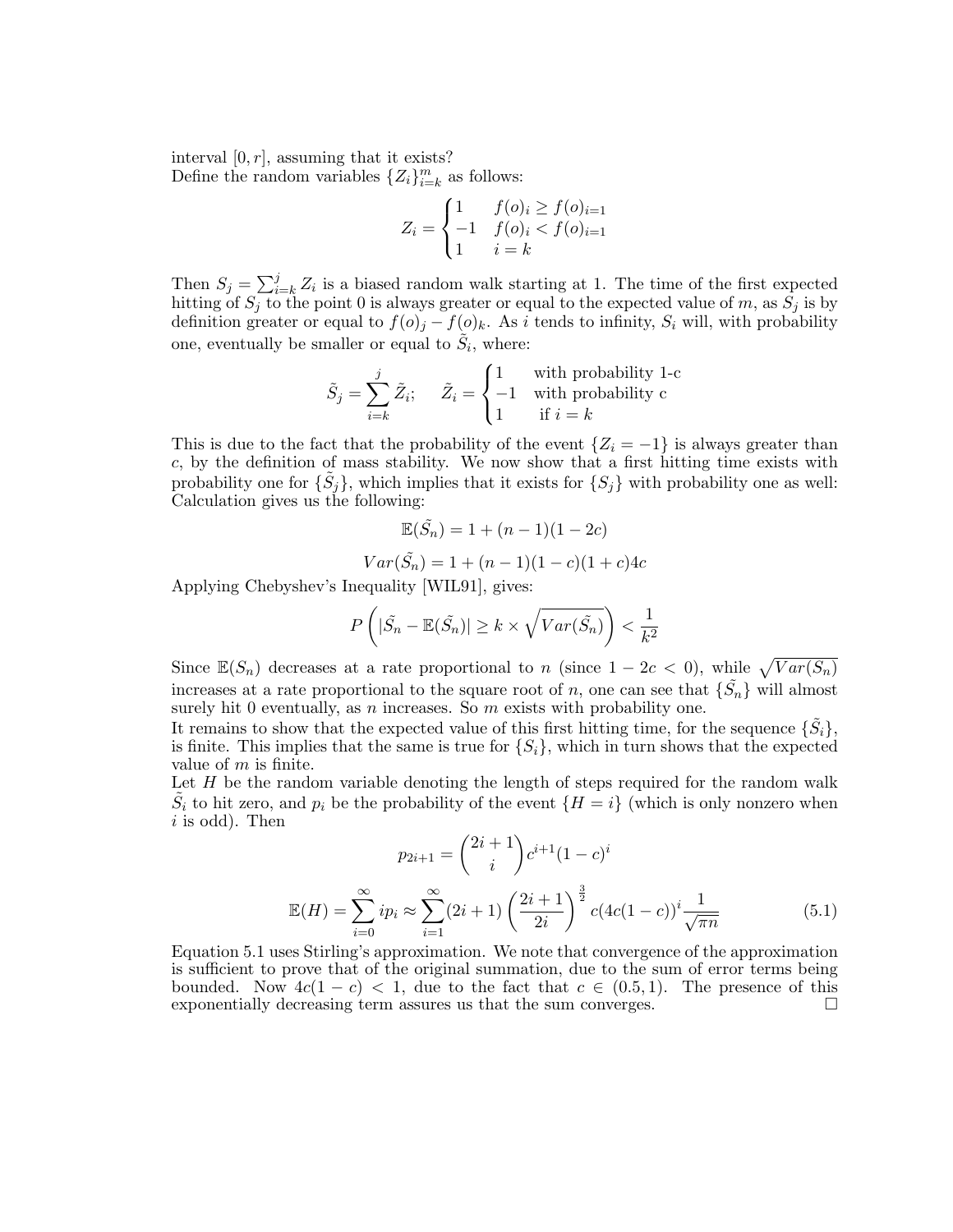### Example 5.7. Comparison of Time Stability of Random Walks

P'olya proved that a random walk on a one or two dimensional integer lattice will return to its starting point with probability one, but that in higher dimensions, the probability of return was strictly smaller than one. Also proven was that the expected return time of the one and two dimensional random walks to their starting point was infinite [POL21]. Subsequent research estimated the probability of return on a three dimensional integer lattice to be approximately 0.34 [GLA77]. In Appendix A, we have formulated Gillespie Models equivalent to the one and three dimensional random walks, just described. With respect to our terminology, the first is weakly time stable, while the second is not time stable at all.

We construct and prove strong time stability of a weakly constrained three dimensional random walk Gillespie model, in Appendix A.4, using Theorem 5.5. The counterintuitive physical interpretation is that an unbiased random walk will meet a given point on the  $\mathbb{Z}^3$ lattice with probability less or equal to 0.35, while one in which a weak drift term towards the origin is present outside of a ball around the origin, will meet every point with probability one.

#### Example 5.8. A Circadian Model

Consider our Circadian Model described in Appendix B, and graphed in Figure 3. The probability of a reaction of decreasing mass, given substrate vector  $x \in X$  is equal to:

$$
\sum_{i=1}^{10} \frac{R_{i+10}(x)}{R_i(x) + R_{i+10}(x)}
$$

A sufficient condition for mass stability of the model around a set of the form  $B(0,r)$ , for some finite r, is that the above summation is always greater than some  $c > 0.5$ , when x is outside of the set  $B(0,r)$ . Upon algebraic manipulation, this reduces to the following inequality being satisfied, for some  $K_r > 0$ , dependent on r:

$$
(v_2 - v_3)x_1 + v_4x_{10} - \frac{v_1}{1 + x_{10}^4} > K \sum_{i=1}^{10} x_i
$$

This inequality is not satisfied mathematically on all but a set of finite mass, as would be required for mass stability around a set of the form previously described. It fails due to the fact that the ratio between the quantities  $\sum_{i=2}^{9} x_i$  and  $x_1$ , is unbounded. However, incorporation of a bound in the Gillespie model, which would be physically realistic, given that  $x_1$  levels drive the rate of production of  $\{x_2, ..., x_9\}$ , would imply mass stability of the model.

#### Time Stability with respect to External Time

Time stability is defined with respect to internal time; the number of system state changes a Gillespie undergoes. One easily observes that it is preserved under the transformation to external time. What is not so clear, however, is whether strong time stability is invariant under this transformation. In other words, does the (in)finiteness of the expected value of the internal time return distributon determine that of its external counterpart?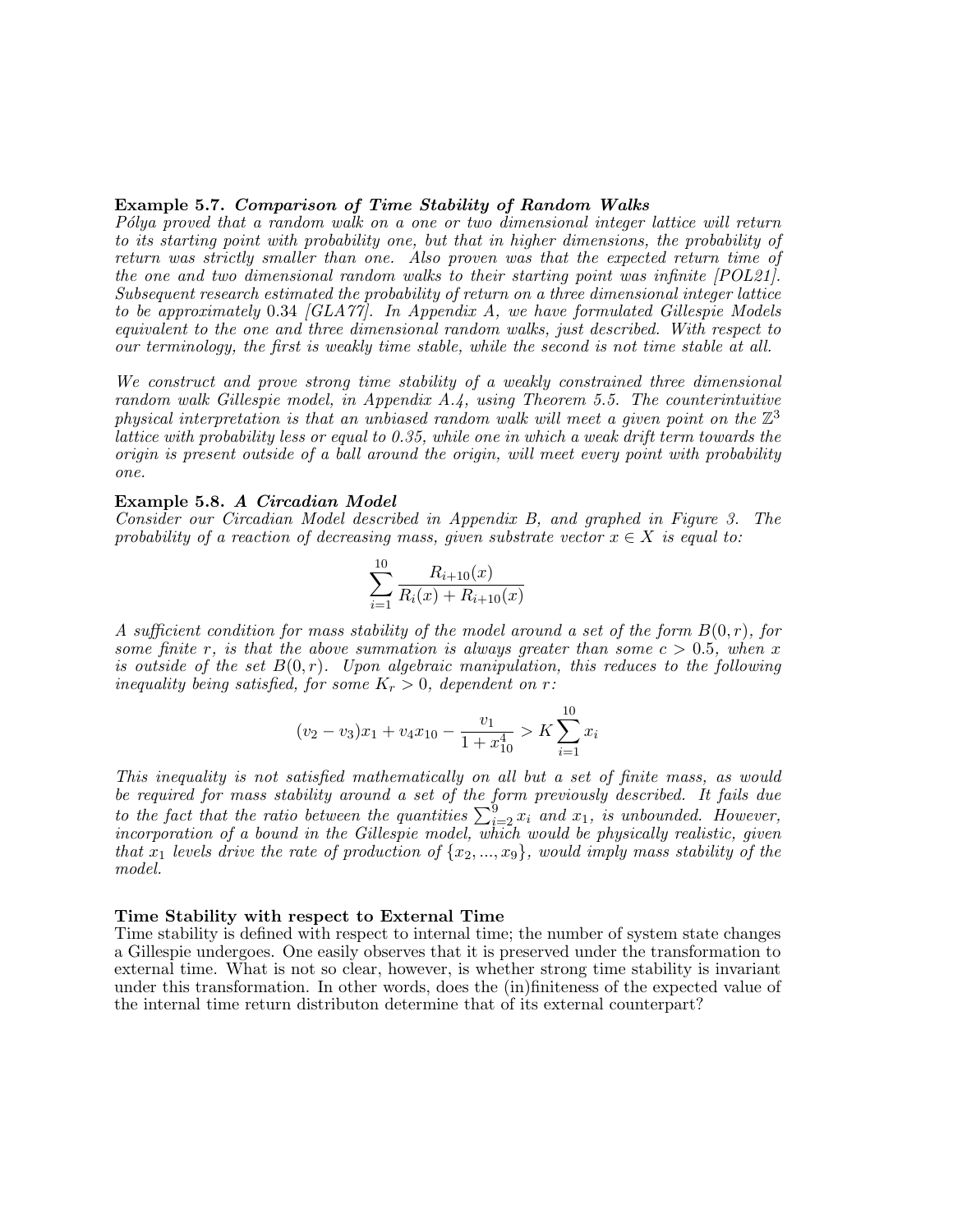Conjecture 5.9. There exist Gillespie models that are only weakly time stable, such that the expected external time between a simulation hitting the same substrate vector is finite.

Reasoning Consider the Modified Random walk given in Appendix A.2. The dynamics are the same as in the unmodified version with respect to internal timestep, and it is therefore weakly time stable. However, the amount of elapsed time between reactions decreases doubly exponentially as the mass of the system increases. It could therefore be possible that the external expected return time between oscillations was finite. A sufficient condition for this to be true would be that there existed an interval  $I = [-r, r]$ , for some  $r \in \mathbb{N}$ , such that the expected elapsed resting time of  $\mathbb{Z}/I$  was finite. A heuristic for the proof would be to show the terms in the expansion of the expected value of this resting time decreased fast enough as r increased, to allow the above to be true for some finite value of  $r$ . This would then prove it to be true for any value of  $r$ .

Note that computer simulation may not be a useful tool in the determination of time stability. A seemingly time stable system might in fact have a critical substrate state, unlikely to be reached after a computationally tractable length of time, which, when reached, has a probability of irreversibly changing the dynamics of a simulation in such a way that previously attained substrate states are no longer reached with probability one.

### 6. A Categorisation of the Concept of Oscillatory Dynamics on a Gillespie Model

The notion of an oscillating system is well defined in the deterministic setting. One merely need find a system state that is repeated after some defined time value, which we call the period of the oscillation. Adding an external noise to a deterministic oscillation does not complicate the definition unduly. The underlying trajectory would be unaffected by the noise values in such a setting, and could easily be uncovered by spectral analysis. In a Gillespie simulation, however, the path of the underlying trajectory will be determined by past noise values, which makes determination of period, and, indeed, what constitutes an oscillatory behaviour, ill defined. In this section we outline some possible means of arriving to such a definition.

**Proposition 6.1.** Any strongly time stable Gillespie model oscillates in the sense that there is an expected (finite) return time of a simulation on the model to any substrate vector it has already reached.

For a proof of the above proposition, refer to Section 4. Strong time stability, however, is not a sufficient condition for the existence of what we would empirically term an oscillatory model. For instance, a random walk on a finite lattice will revisit every point infinitely often, with a finite expected return time. We would however hardly characterise this as an oscillatory system.

The above proposition shows that the notion of eventual return to the same system state is ill-suited to the stochastic setting. Let us therefore consider another property of deterministic oscillators. A sine wave could be considered the most basic oscillatory system. The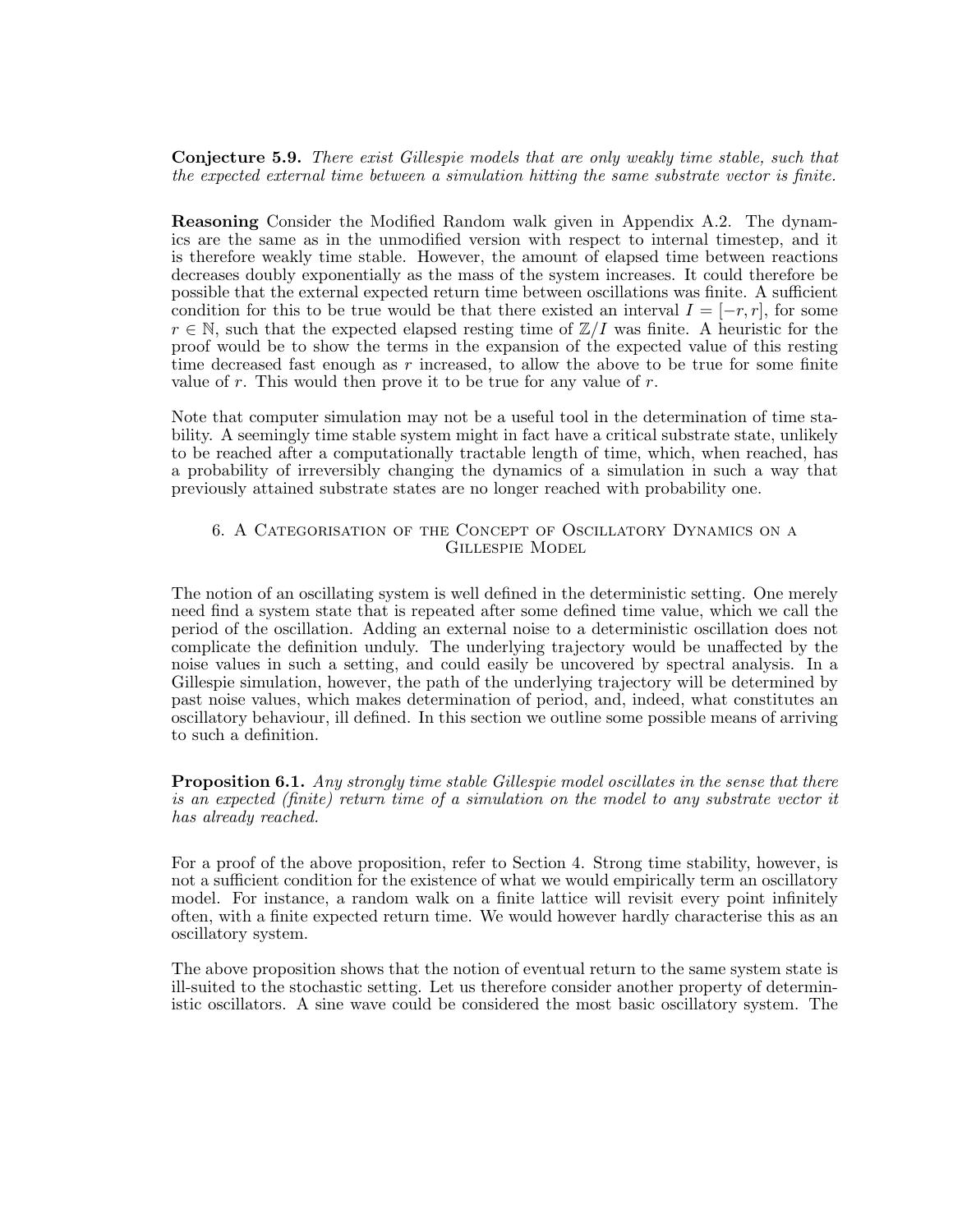function:

$$
f(x) = \sin(x)
$$

has a period of  $2\pi$ . We could describe any point on this trajectory by its phase, which would generally be defined as its value modulus  $2\pi$ . An alternative definition of phase could be given by constructing a bijective mapping between the phase as previously described, and some other property of the trajectory. We do so by fixing a timestep  $\alpha$  such that the quantity  $f(t + \alpha) - f(t)$  is unique to the value of t, modulus  $2\pi$ . One appropriate value of  $\alpha$  is one that corresponds to one quarter of the period. Figure 1 graphs  $f(t + \alpha)$  against  $f(t)$ . We see that this results in a perfect circle. We can now define the phase of a point  $f(t)$  by the angle of the point it corresponds to on the circle.

In a similar vein, a Gillespie simulation of the Circadian Model (Appendix B), part of which is plotted in Figure 2, was realised computationally. An algorithm (omitted) was created to determine an average period of oscillation,  $\beta$ , for the PER1 protein. We use the word oscillation loosely here, as, since we have not yet constructed an exact definition. The algorithm determined the average spacing between peaks, where multiple vacillations in quick succession around a single local maximum were ignored. Let  $g(t)$  be the trajectory of the Gillespie simulation. Figure 4 provides a graph of  $g(t+\beta)$  against  $g(t)$ . We note that the shape of the graph bears only a very superficial resemblance to the circle obtained under the analogous transformation of the sine function (Figure 1). However, a shared property of the graphs is the constant unidirectional change in angle with respect to a central point. This corresponds to the 'phase' of each model increasing in the same direction with time. We now construct a possible definition of a stochastic oscillator that is based on the existence of this property.

#### Definition 6.2. Phase Function

Pick  $c \in \mathbb{R}^n$ . We define the phase function of c as follows:

$$
Q_c^n : \mathbb{R}^n \times \mathbb{R}^n \mapsto [0, 2\pi)^n
$$
  

$$
(Q_c^n)_i(a, b) = \operatorname{atan2}((a_i - c_i), (b_i - c_i)) \qquad i \in \{1, ..., n\}
$$

Here, atan2 is a commonly used modification of the arctangent function.  $atan2(a, b)$  gives the angle, in radians, between the positive x-axis and the vector from the origin to the Cartesian co-ordinate  $(a, b)$ . [MAT12].

#### Definition 6.3. Jump Function

Consider a Gillespie Model  $(X, R)$  together with a positive integer  $\alpha$ . Pick an  $x \in X$ , and take  $y = (x, 0) \in Y$ . Given  $o \in O_y$ , we take:

$$
J_{\alpha,o}: X \mapsto X
$$

$$
J_{\alpha,o}(x) = o_{\alpha}|_X
$$

Definition 6.4. Mapping to the Phase Space  $Consider a Gilleopic Model (X, R), where X ≅ ℕ$  Pick a point  $c ∈ ℝ<sup>n</sup>/X$ , a positive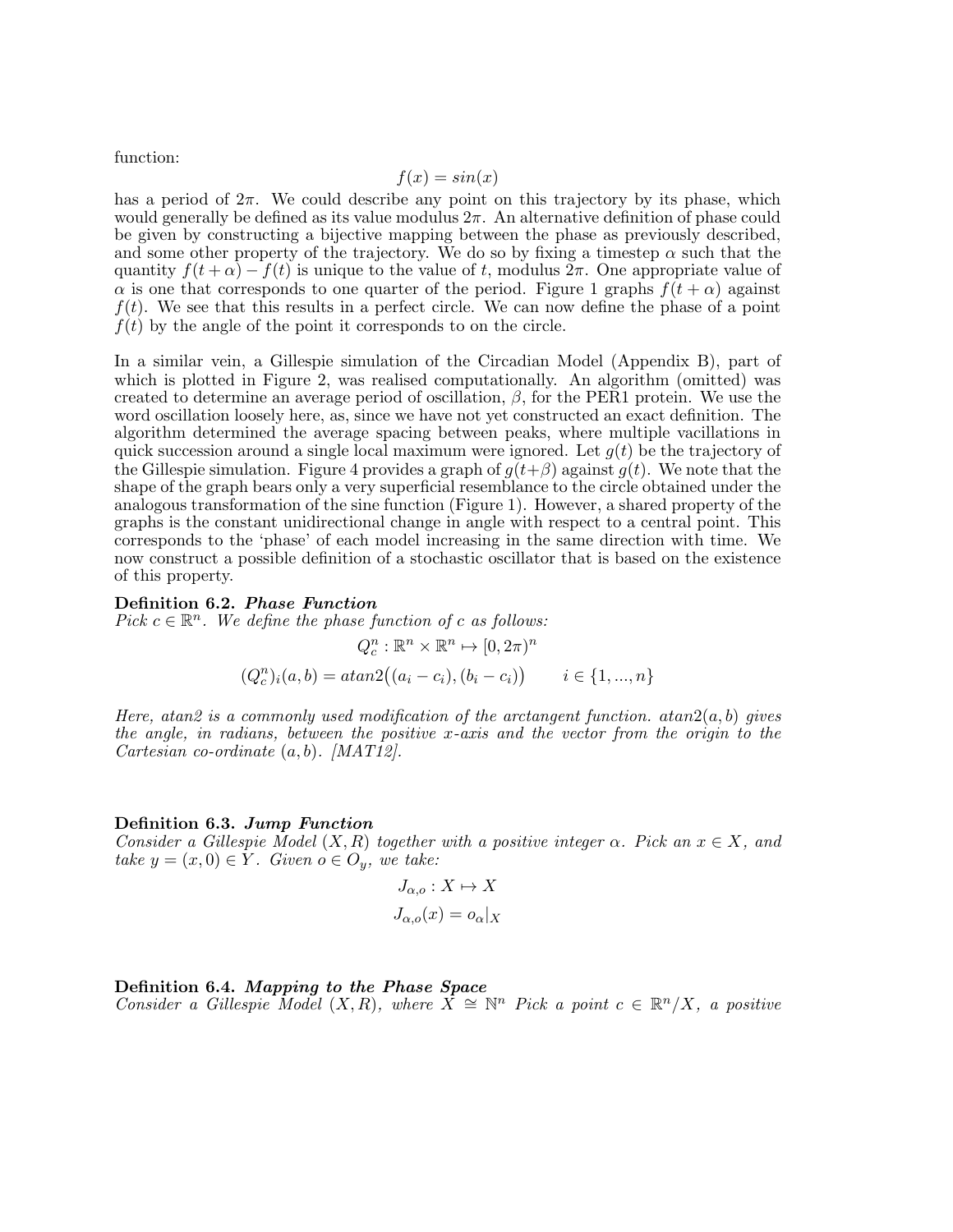integer  $\alpha \in \mathbb{N}$ , and a Gillespie simulation o with  $o_1|_X = x$ . We define a mapping  $T_{c,\alpha}$  from  $X \times O_{(x,0)}$  to  $[0,2\pi)^n$  as follows:

$$
T_{c,\alpha}(x,o) = Q_c^n(x, J_{\alpha,o}(x))
$$

We also define:

$$
H_{c,\alpha}(x) = \mathbb{E}(T(x)) = \int_{o \in O_{(x,0)}} T_{c,\alpha}(x,o) \ d\mathcal{P}
$$

Our expected value is taken with respect to the probability measure espoused in Definition 4.7. We refer to  $Im(H_{c,\alpha})$  as the **phase space** with respect to the parameters of H.

The  $i^{th}$  component of  $T_{c,\alpha}(x, o)$ , to put it plainly, calculates the difference in angle between the two lines originating at  $c_i$ , and respectively ending at  $x_i$  and the position of  $x_i$  after  $\alpha$ steps of the simulation o.  $\mathbb{E}(T(x_i))$  gives the expected value of this angle over the probability space of simulations. We require that both lines are non-trivial (ie not a point), in order for such an angle to exist. The constraint of c to  $\mathbb{R}^n/X$  ensures this.

 $H$ , meanwhile, gives a family of mappings from the substrate vector space  $X$  to the phase space  $[0, 2\pi)^n$ , parameterised by the values c and  $\alpha$ . Note that, since there are only a countable number of elements in  $X$ , any  $H$ -mapping is necessarily non-surjective, and any phase space is countable.

#### Definition 6.5. Generators on the Phase Space

Recall the flow map  $\varphi$ , from Definition 3.5. We define a family of mappings on the phase space, parameterised by values  $c \in \mathbb{R}^n / X$ , and  $\alpha \in \mathbb{N}$ , as follows:

$$
K_{c,\alpha}: Im(H_{c,\alpha}) \mapsto [0,2\pi)^n
$$

$$
K_{c,\alpha}(h) = \left( \mathbb{E}\Big(H_{c,\alpha}(\varphi|_X(1,\omega,y))|H_{c,\alpha}(y|_X) = h \Big) - h \right) \qquad mod \ 2\pi
$$

Note that the expected value here is taken with respect to the probability measure  $\mathcal V$  defined on  $\Omega$  in Definition 3.4.

Given that a system state is in a given phase, with respect to some c and  $\alpha$ , the function  $K_{c,\alpha}$  outputs the expected value of the change in phase after one step of the Gillespie Algorithm. In an oscillatory system, we would want the direction of this change in phase to be invariant with respect to the original phase. In other words, we want  $K$  to be an order preserving map. We give a rigorous definition of an order preserving map below:

#### Definition 6.6. Order Preserving Map

Suppose we pick three arbitrary vectors  $h^1, h^2, h^3 \in \mathcal{K} \subset [0, 2\pi)^n$ , with the i<sup>th</sup> component of the vector  $h^j$  denoted  $h_i^j$  $\frac{j}{i}$ . We define

$$
f: \mathcal{K} \mapsto [0, 2\pi)^n
$$

to be an order preserving map if, for all  $i \in \{1, ..., n\}$ :

 $h_i^{j_1} > h_i^{j_2} > h_i^{j_3} \Rightarrow$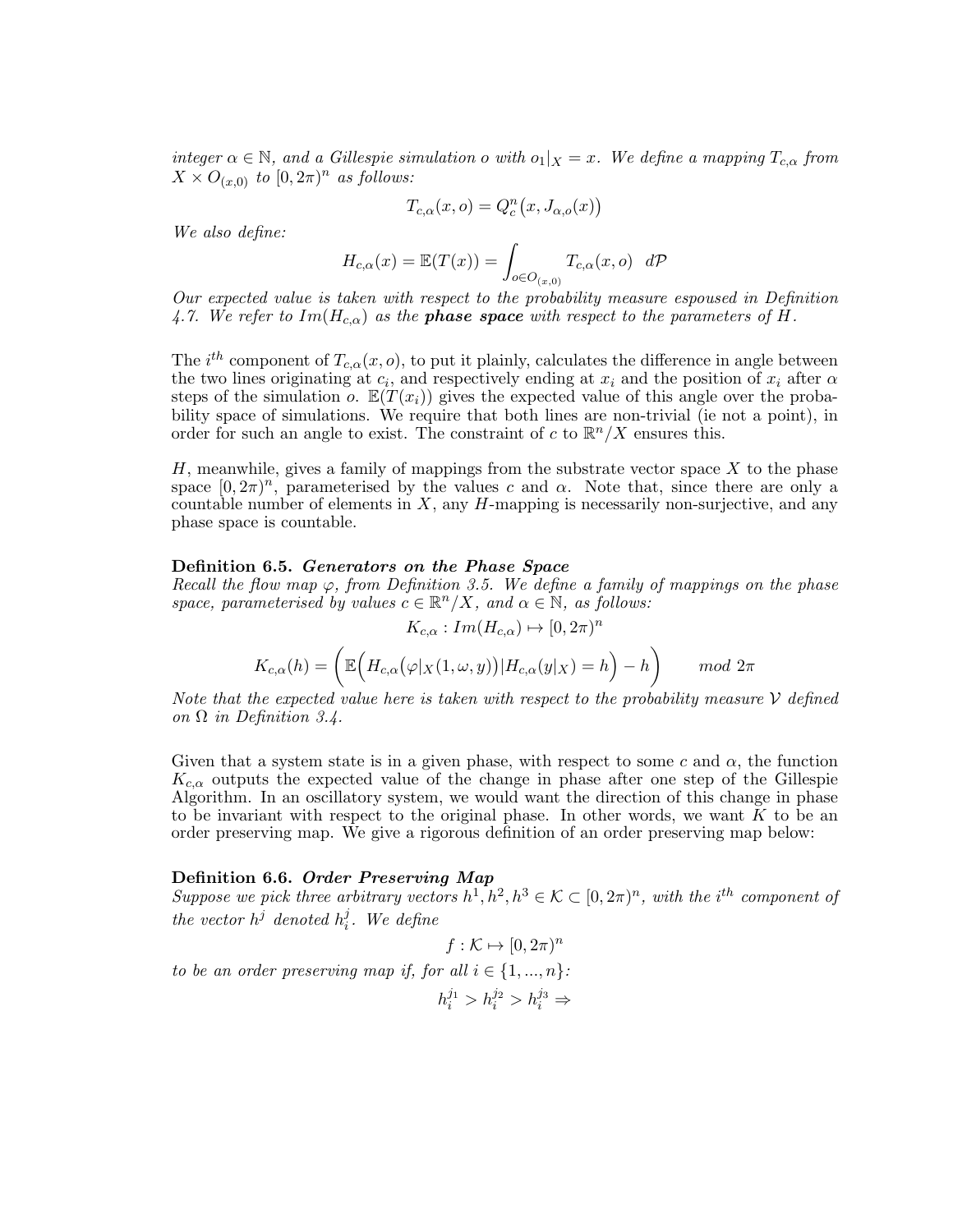(1)  $f(h_i^{j_1}) > f(h_i^{j_2}) > f(h_i^{j_3})$  OR (2)  $f(h_i^{j_3}) > f(h_i^{j_1}) > f(h_i^{j_2})$  OR (3)  $f(h_i^{j_2}) > f(h_i^{j_3}) > f(h_i^{j_1})$ 

In other words, the order of the points on the canonical circle formed by identifying the ends of the interval  $[0, 2\pi)$ , is preserved.

#### Definition 6.7. Absolutely Oscillatory System

We define a strongly time-stable Gillespie Model  $(X, R)$  to be an absolutely oscillatory system if there exists  $c \in \mathbb{R}^n / X$ , and  $\alpha \in \mathbb{N}$  such that  $K_{c,\alpha}$  is an order preserving map. We name  $K_{c,\alpha}$  a **rotation map** of the system. Note that it may not be unique.

Note that one could also define a relatively oscillating system by requiring  $K_{c,\alpha}$  to be order preserving on a restriction of its domain to a set of high limiting probability.

The obvious way to form a notion of the period of an absolutely oscillatory system would be to find the average 'rotation' realised by the rotation map over its domain. This cannot be done by iterating the rotation map infinitely, and finding the average rotation, a technique often used in a dynamical systems setting (See 'Poincare Rotation Number', [DEV92]). The reason is that the domain and range of the map are not equal. We instead proceed as follows:

#### Definition 6.8. Measure on the Phase Space

Assume we have a strongly time stable Gillespie Model. Recall the Limiting probability measure on X defined in 4.16. We can transport it to any phase space of the form  $Im(H_{c,\alpha})$ as follows:

$$
\mathcal{L}(h) = \mathcal{L}(\{x \in X : H_{c,\alpha}(x) = h\})
$$

Countability of both spaces makes measurability of the mapping trivial

**Lemma 6.9.** Suppose  $(X, R)$  is an absolutely oscillatory Gillespie model, with a rotation map  $K_{c,\alpha}$ . Let us turn the (countable) elements of the phase space into a sequence  $\{h_i\}_{i=1}^{\infty}$ . Let us define

$$
S_n = \sum_{i=1}^n K_{c,\alpha}(h_i) \mathcal{L}(h_i)
$$

Then  $\lim_{n\to\infty}S_n$  exists and is invariant with respect to permutations of the indexing of the set  $\{h_i\}$ 

Proof.

$$
\sum_{m}^{\infty} S_m \le 2\pi \sum_{m}^{\infty} \mathcal{L}(h_m) \le 2\pi
$$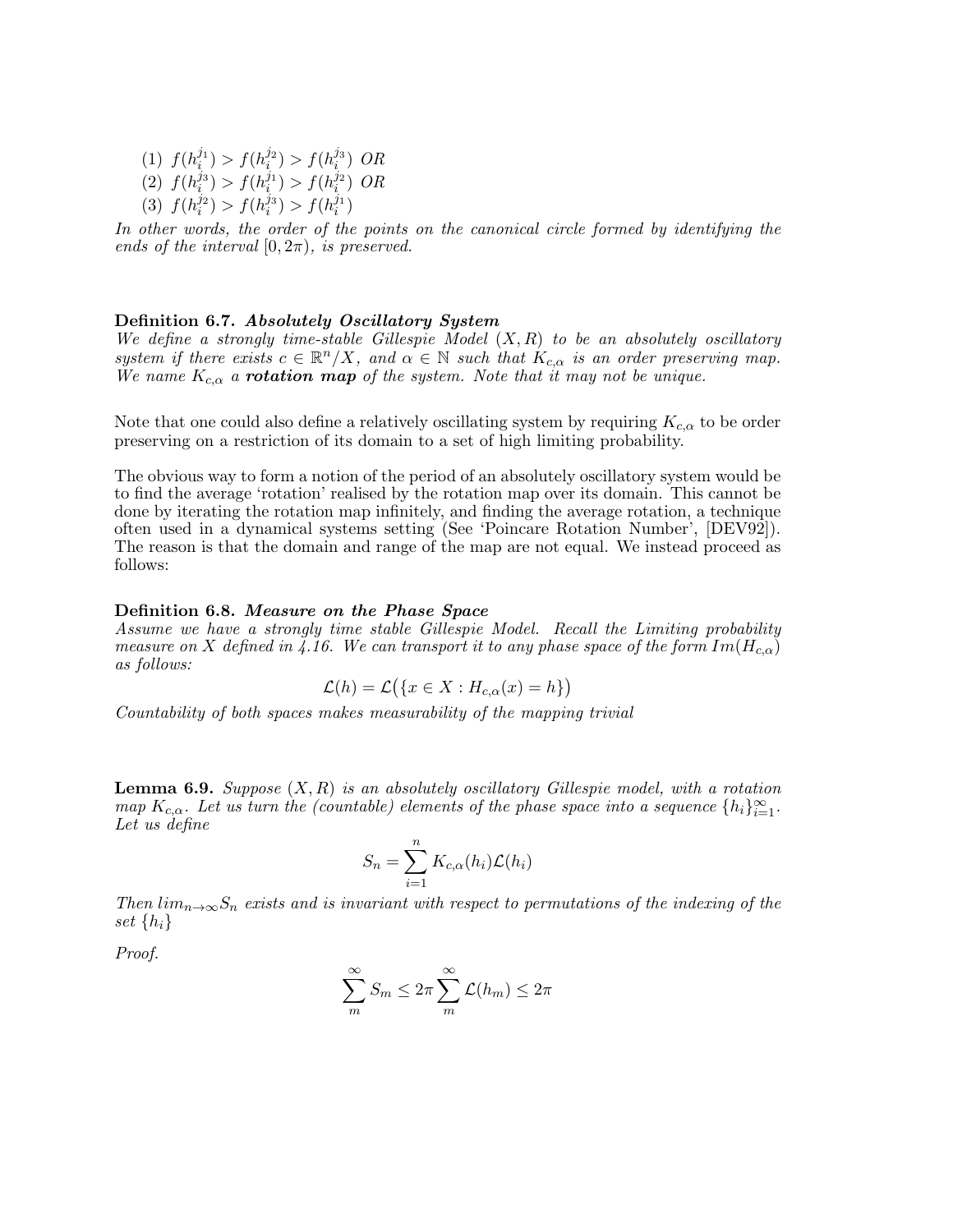Therefore  $\{S_n\}$  is a Cauchy sequence and convergent. Since every term in the summation is non-negative, it is also absolutely convergent, and the limit is therefore independent of the indexing of  $\{h_i\}$ .

### Definition 6.10. Period of the Rotation Map of an Absolutely Oscillatory System

Given a rotation map  $K_{c,\alpha}$ , and taking  $S_n$  as in Lemma 6.9, we define the period of the rotation map,  $\beta_{c,\alpha}$  of an oscillator as

 $lim_{n\rightarrow\infty}S_n$ 

### Lemma 6.11.

Suppose  $K_{c,\alpha}$  is a rotation map. For a simulation o, let

$$
\tilde{S}_{k}^{o} = \frac{1}{k} \sum_{i=2}^{k} (H_{c,\alpha}(o_{i}) - H_{c,\alpha}(o_{i-1}))
$$

Then

$$
\mathcal{P}(\{o: \lim_{k \to \infty} \tilde{S}_k^o = \beta_{c,\alpha}\}) = 1
$$

*Proof.* Given a subsequence  $\{o_{n_i}\}\$  such that  $H_{c,\alpha}(o_{n_i}|X) = h_j$ , we are assured, by the strong law of large numbers, that

$$
lim_{k \to \infty} \frac{1}{k} \sum_{n_i=2}^{k} (H_{c,\alpha}(o_{n_i}) - H_{c,\alpha}(o_{n_{i-1}})) = K_{c,\alpha}(h_j)
$$

with probability one. The result is then a consequence of Theorem 4.13.

 $\Box$ 

Conjecture 6.12. Any two rotation maps of an absolutely oscillatory Gillespie Model have the same period

#### Reasoning

Given two rotation maps  $K_{c,\alpha}$  and  $K_{c',\alpha'}$ , we would expect, by the strong law of large numbers, that ;

$$
\mathcal{P}\bigg(\bigg\{o\in O_y: \big(lim_{k\to\infty}\frac{1}{k}\sum_{i=1}^k K_{c,\alpha}(o_i|x) = \beta_{c,\alpha}\big)\bigcap \big(lim_{k\to\infty}\frac{1}{k}\sum_{i=1}^k K_{c',\alpha'}(o_i|x) = \beta_{c',\alpha'}\big)\bigg\}\bigg) = 1
$$

for any initial system state  $y \in Y$ . If  $\beta_{c,\alpha}$  and  $\beta_{c',\alpha'}$  were different, then the above set of simulations would 'wrap around' the points c and  $c'$  at different rates, in the respective phase spaces. This would be equivalent to the limiting rate of oscillation of a simulation being different with respect to two different viewing points on the substrate state space, which would only be possible if both viewing points were not 'centred' inside the expected oscillation trajectory. However, the placing of the points c and  $c'$  are both necessarily 'centred' in such a way, in order for  $K_{c,\alpha}$  and  $K_{c',\alpha'}$  to define rotation maps.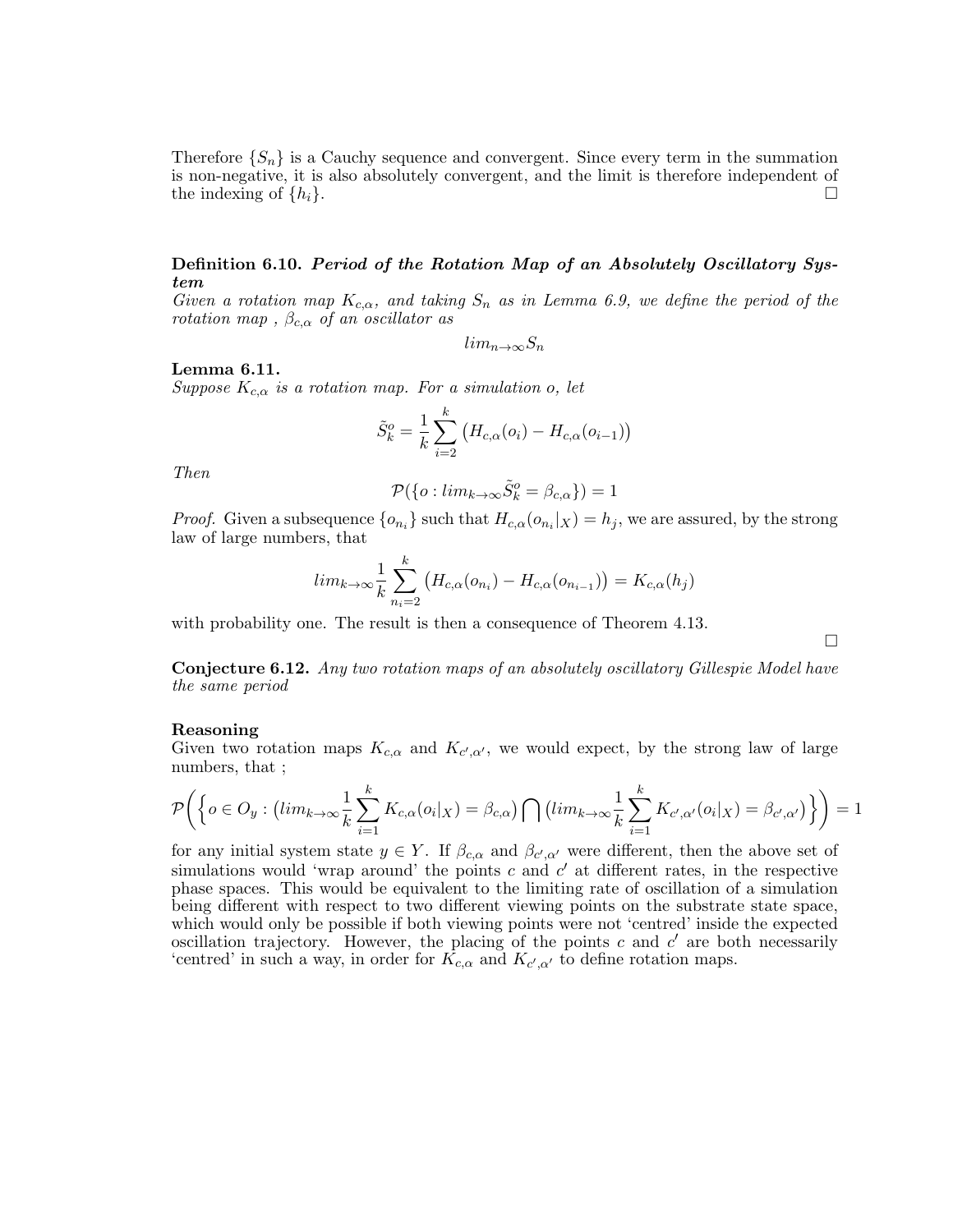### Appendix A. Random Walk Models

#### A.1. One Dimensional Random Walk.

The following Gillespie Model  $(X, R)$  recreates a random walk on the integer lattice:

- $(1)$   $X \cong \mathbb{Z}$
- (2) Reactions  $r_1, r_2$  satisfy assumptions of 2.3
- (3)  $R_1(x) = R_2(x) = 0.5$

### A.2. Modified One Dimensional Random Walk.

The following Gillespie Model  $(X, R)$  recreates a random walk on the integer lattice:

- $(1)$   $X \cong \mathbb{Z}$
- (2) Reactions  $r_1, r_2$  satisfy assumptions of 2.3
- (3)  $R_1(x) = R_2(x) = 0.5(exp(exp(\sum_{i=1}^n x_i)))$

#### A.3. Three Dimensional Random Walk.

The following Gillespie Model  $(X, R)$  recreates a random walk on the three dimensional integer lattice:

- $(1)$   $X \cong \mathbb{Z}^3$
- (2) Reactions  $r_1, r_2, \ldots, r_6$  satisfy assumptions of 2.3
- (3)  $R_i(x) = \frac{1}{6} \quad \forall i \in \{1, 2, ..., 6\}$

A.4. Three Dimensional Weakly Constrained Random Walk. The following Gillespie Model  $(X, R)$  recreates a weakly constrained random walk on the three dimensional integer lattice:

- (1)  $X \cong \mathbb{Z}^3$
- (2) Reactions  $r_1, r_2, ..., r_6$  satisfy assumptions of 2.3
- (3) For some  $r \in \mathbb{N}, d \in (0.5, 1)$ , we have:

$$
R_i(x) = \begin{cases} \frac{1}{6} & x \in B(0, r) \\ \frac{1-d}{3} & x \notin B(0, r), i \in \{1, 2, 3\} \\ \frac{d}{3} & x \notin B(0, r), i \in \{4, 5, 6\} \end{cases}
$$

### Lemma A.1. The Three Dimensional Weakly Constrained Random Walk Model is strongly time stable

Proof. By Theorem 5.5, it is sufficient to prove that the model is of stable mass. But this is obvious upon observation of the definition of stable mass; for any Gillespie simulation  $o \in O$ , we have:

$$
o_k|_X \notin N \Rightarrow \mathcal{P}\big(d(o_{k+1}|_X, N) < d(o_k|_X, N)\big) = 3\left(\frac{d}{3}\right) = d > c
$$

for some  $c > 0.5$ .

 $\Box$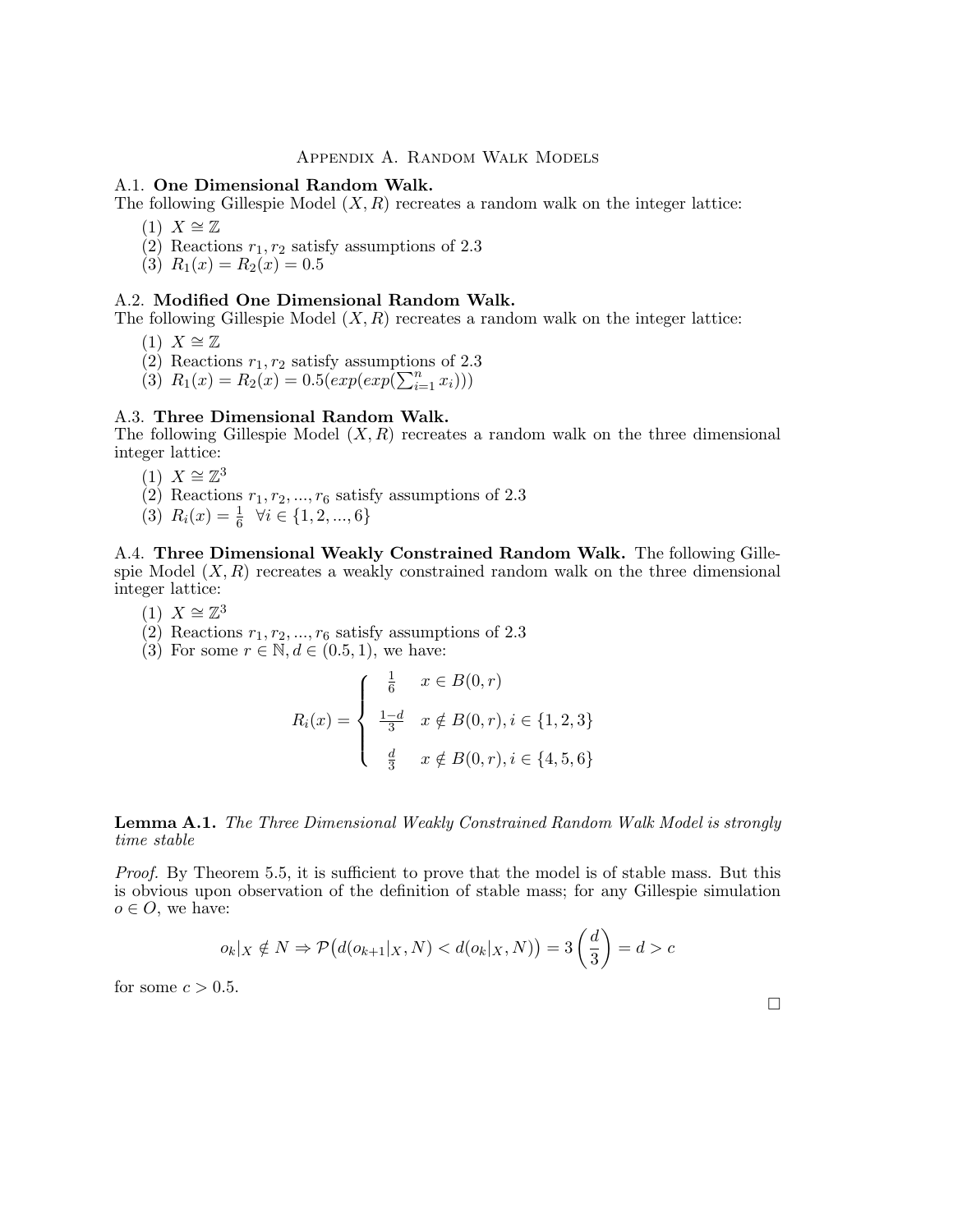### Appendix B. The Circadian Model

The existence of the circadian clock, nearly universal to animal species, is hypothesised to derive from a complex autoregulatory gene network, which undergoes one complete oscillation over an approximately 24 hour period [GOLO3]. The expression of the protein PER1 are understood to be involved in this process. Goldbeter et al. [GOL03] propose a 30 parameter model of the dynamics of PER1 expression levels, which they then realise through the Gillespie Algorithm. We simplified this model, while aiming to reflect the overall dynamics of the process. A summary of the simplified processes affecting PER1 regulation is described below, and derived from [MOR08] (in which an alternative simplified model is suggested):

- (1) The presence of PER1 MRNA in the cell ribosome instigates translation of a protein we shall term IP1 ('Intermediate Protein 1'). This is essentially a completely de-phosphorylated version of the PER1 protein.
- (2) IP1 undergoes several stages of phosphorylation, at a constant rate that we shall term the protein forward rate, into IP2, IP3, etc.
- (3) The final product realised after complete phosphorylation is the PER1 protein. The presence of PER1, which acts as a transcription factor, inhibits transcription of the PER1 MRNA.

Note that both the PER1 protein and PER1 MRNA in this process degrade constantly at a rate proportional to their overall level in the cell.

Upon computational experimentation, I determined that at least 8 intermediate phosphorylation stages were required to induce an obviously oscillatory Gillespie Algorithm realisation of the model. The Gillespie Model  $(X, R)$  used is described below, and a graphical simulation is provided (Figure 3):

# CONSTANTS:  $(Experimentally derived in [GOLO3])$ (1)  $\Omega$  (Scaling constant, setting size of the system) (2)  $v_1 = 30\Omega$  (MRNA transcription rate)<br>(3)  $v_2 = 36$  (MRNA degradation rate) (3)  $v_2 = 36$  (MRNA degradation rate)<br>(4)  $v_3 = 2$  (MRNA translation rate) (MRNA translation rate) (5)  $v_4 = 0.5$  (Transcription Factor degradation rate)<br>(6)  $\lambda = 1.666667$  (Phosphorylation rate) (Phosphorylation rate)

### SUBSTRATES:

 $X_1$  describes the quantity of PER1 MRNA in the ribosome.

 $X_2, \ldots, X_9$  describe the quantities of the intermediate proteins in the nucleus.  $X_{10}$  describes the quantity of the PER1 protein in the nucleus.

$$
X = (X_1, X_2, ..., X_{10}) \cong \mathbb{N}^{10}
$$

REACTIONS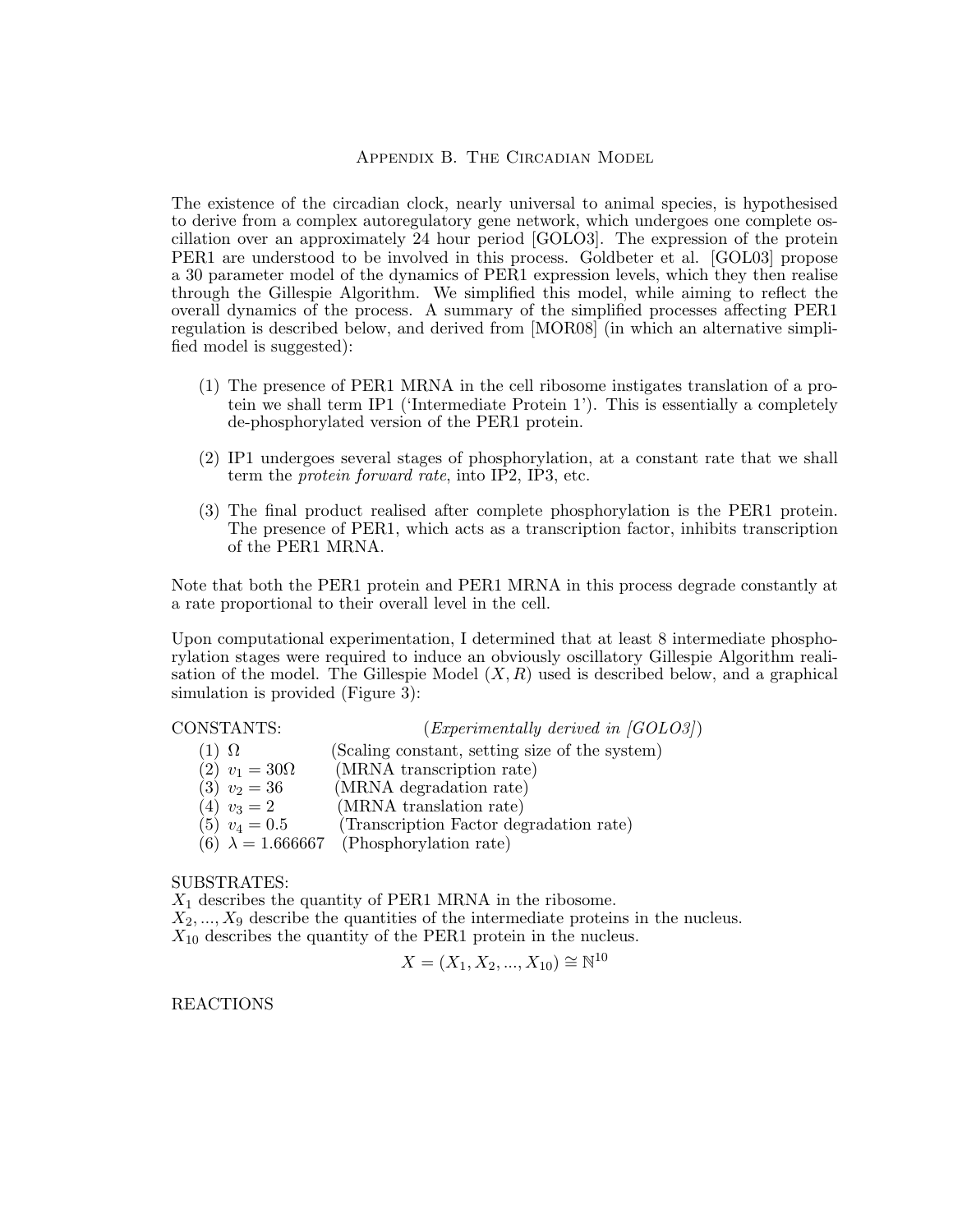The reactions of the system,  $\{r_1, r_2, ... r_{20}\}$ , follow the assumptions of Definition 2.3. The reaction rate function,  $R$ , is as follows:

$$
R_1(x) = \frac{v_1}{1 + x_{10}^4}
$$
  
\n
$$
R_2(x) = v_3 \times x_1
$$
  
\n
$$
R_i(x) = \lambda \times x_{i-1}
$$
  
\n
$$
R_i(x) = \lambda \times x_{i-1}
$$
  
\n
$$
R_i(x) = \lambda \times x_{i-10}
$$
  
\n
$$
R_1(x) = v_2 \times x_1
$$
  
\n
$$
R_i(x) = \lambda \times x_{i-10}
$$
  
\n
$$
R_2(0) = v_4 \times x_{10}
$$
  
\n
$$
R_3(x) = v_4 \times x_{10}
$$

### Appendix C. Deterministic Analogues

#### Definition C.1. Deterministic Analogue

Consider a Gillespie Model  $(X, R)$ , with n substrate and m reaction types. Recall that  $X \cong \mathbb{N}^n$ .

We define the deterministic analogue of the Gillespie Model  $(X, R)$  to be a pair  $(\mathbb{R}^n, \tilde{R})$ , satisfying the properties:

 $(1)$   $\tilde{R}: \mathbb{R}^n \to \mathbb{R}^m$ 

(2)  $\tilde{R}(x) = R(x) \quad \forall x \in \mathbb{R}^n \cap X$ 

 $(3)$  Given any initial value problem of the form:

 $x'(t) = \tilde{R}(x(t))$   $(x_0, t_0) \in$  $(\mathbb{R}^n \cap X, \mathbb{R}^+)$ We have:  $x_i(t) \geq 0$   $\forall t > 0, i \in 1...n$ 

We say  $\tilde{R}$  is an extension of R to  $\mathbb{R}^n$ . It is not unique. We define the deterministic analogue of a Gillespie trajectory, with initial substrate vector  $x_0$  and elapsed time  $t_0$ , to be a solution of the Initial Value Problem:

$$
x'(t) = \tilde{R}(x(t))
$$

Definition C.1 gives the sense that choosing an appropriate deterministic analogue to a Gillespie Model presents a problem. In practice, most Gillespie Models are derived from pre-existing deterministic analogues, rather than vice versa, sidestepping the problem. In any case, a computationally practicable Gillespie model is likely to have a closed-form expression for the reaction rate vector field, which will admit an obvious continuous extension, as can be seen in, for example, the Circadian Model described in Appendix B.

**Conjecture C.2.** Given any Gillespie Model  $(X, R)$ , there exists a deterministic analogue  $(\mathbb{R}^n, \tilde{R})$  such that  $\tilde{R}$  is both continuous and infinitely differentiable.

A proof of the conjecture is outside the scope of the essay. Suffice to say that, given  $n$ points in  $\mathbb{R}^n$ , it is possible to construct a degree *n* polynomial passing through each of them. Similarly, given a countable, nowhere-dense, subset of  $\mathbb{R}^n$ , it is possible to construct a power series function, which is by definition continuous and infinitely differentiable, that passes through each point.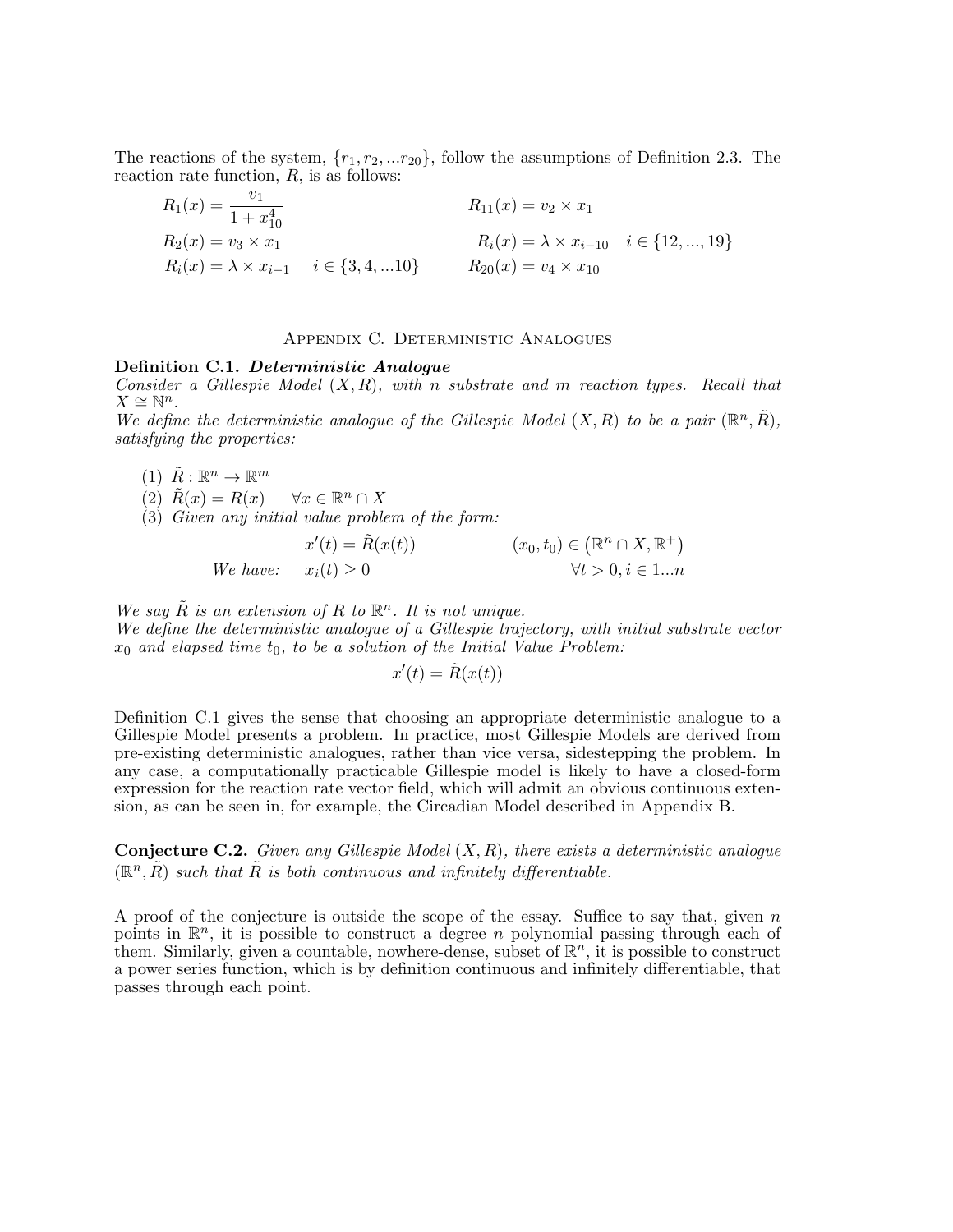### Appendix D. Index of Terminology

Substrate State Space:  $\begin{array}{ccc}\n\textbf{Substrate State Space:} & \textbf{D} & \textbf{Definition 2.1}\n\end{array}$ System State Space:<br>
Reaction State Space:<br>
Definition 2.2<br>
Definition 2.3 Reaction State Space: Reaction Rate Vector Field: Definition 2.4 Gillespie Model:  $Definition\ 2.5$ Classical Gillespie Algorithm: <br>
Gillespie Simulation:  $A$ lgorithm 2.7<br>  $D$  *Cillespie Simulation*:  $D$ Gillespie Simulation: Trajectory of Gillespie Simulation: Definition 2.9 Random Sequence Space:  $Definition\ 2.11$ Modified Gillespie Algorithm:  $Algorithm:$  Algorithm 2.13 Random Dynamical System:  $Definition\ 3.1$ Flow Map:  $Definition 3.5$ Simulation State Space:  $Definition \n4.1$ Decomposition Map:  $Definition 4.3$ Time Stability:  $Definition\ 4.8$ Return Distribution:<br>
Time Stability: Strong, Weak:<br>
Lemma 4.12 Time Stability: Strong, Weak:<br>
Limiting Probability:  $\begin{array}{cc}\n\text{Lemma 4.12} \\
\text{Limiting Probability:} \\
\end{array}$ Limiting Probability:  $\begin{array}{ccc} \textbf{Limit} & \textbf{Definition 4.16} \ \textbf{Rests: Finite, Infinite:} & & \textbf{Definition 5.2} \end{array}$ Rests: Finite, Infinite: Stable Mass Model:  $Definition 5.4$ Phase Function:  $Definition\ 6.2$ <br>
Jump Function:  $Definition\ 6.3$ Jump Function:  $\begin{array}{ccc}\n\textbf{J} & \textbf{Definition 6.3} \\
\textbf{Phase Space:} & \textbf{Definition 6.4}\n\end{array}$ Phase Space: Order Preserving Map:  $Definition\ 6.6$ Absolutely Oscillatory System, Rotation Map: Definition 6.7 Period of Rotation Map:  $Definition 6.10$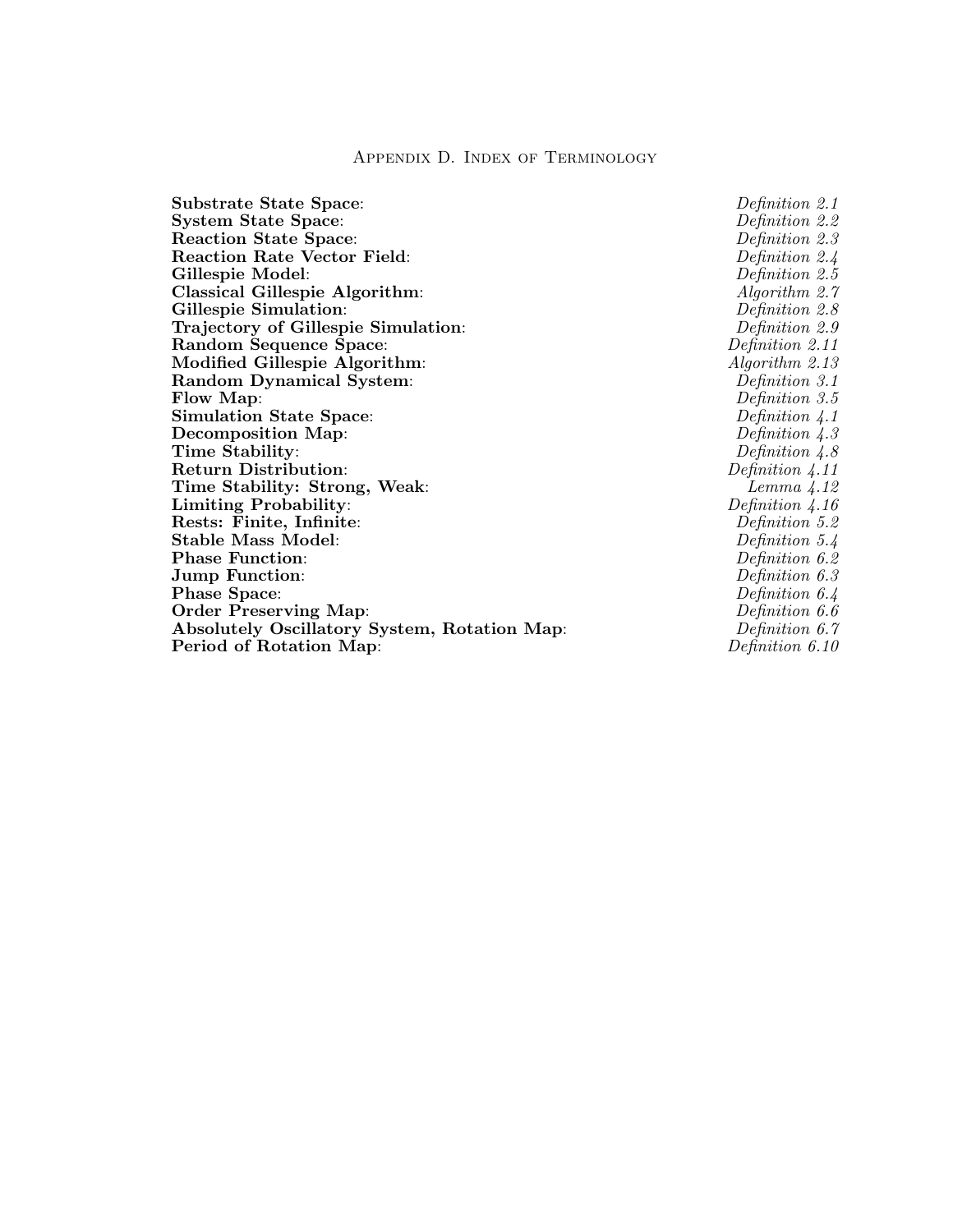

FIGURE 1. Plot of  $sin(x)$  against  $sin(x + \alpha)$ ;  $\alpha = 0.5\pi$ 

Figure 2. A trajectory of the Deterministic Analogue to the Circadian Model described in Appendix B

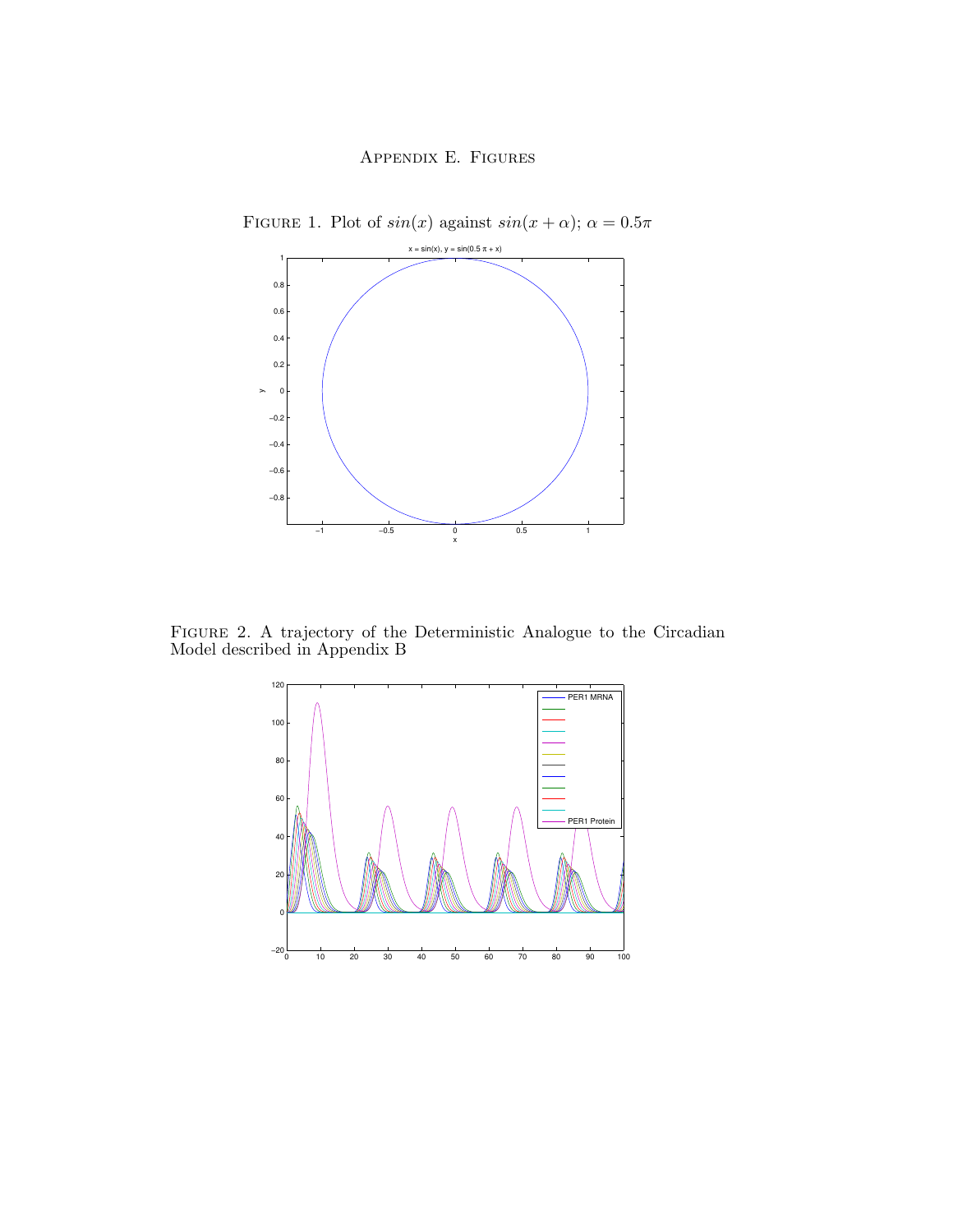Figure 3. A Gillespie trajectory of the Circadian Model described in Appendix B, with scale parameter  $\Omega = 1$ 



FIGURE 4. Plot of  $g(t+\beta)$  against  $g(t)$ . Here,  $g(t)$  is the Gillespie trajectory of PER1 protein in a Gillespie simulation of the Circadian model.  $\beta = 9.8$ 

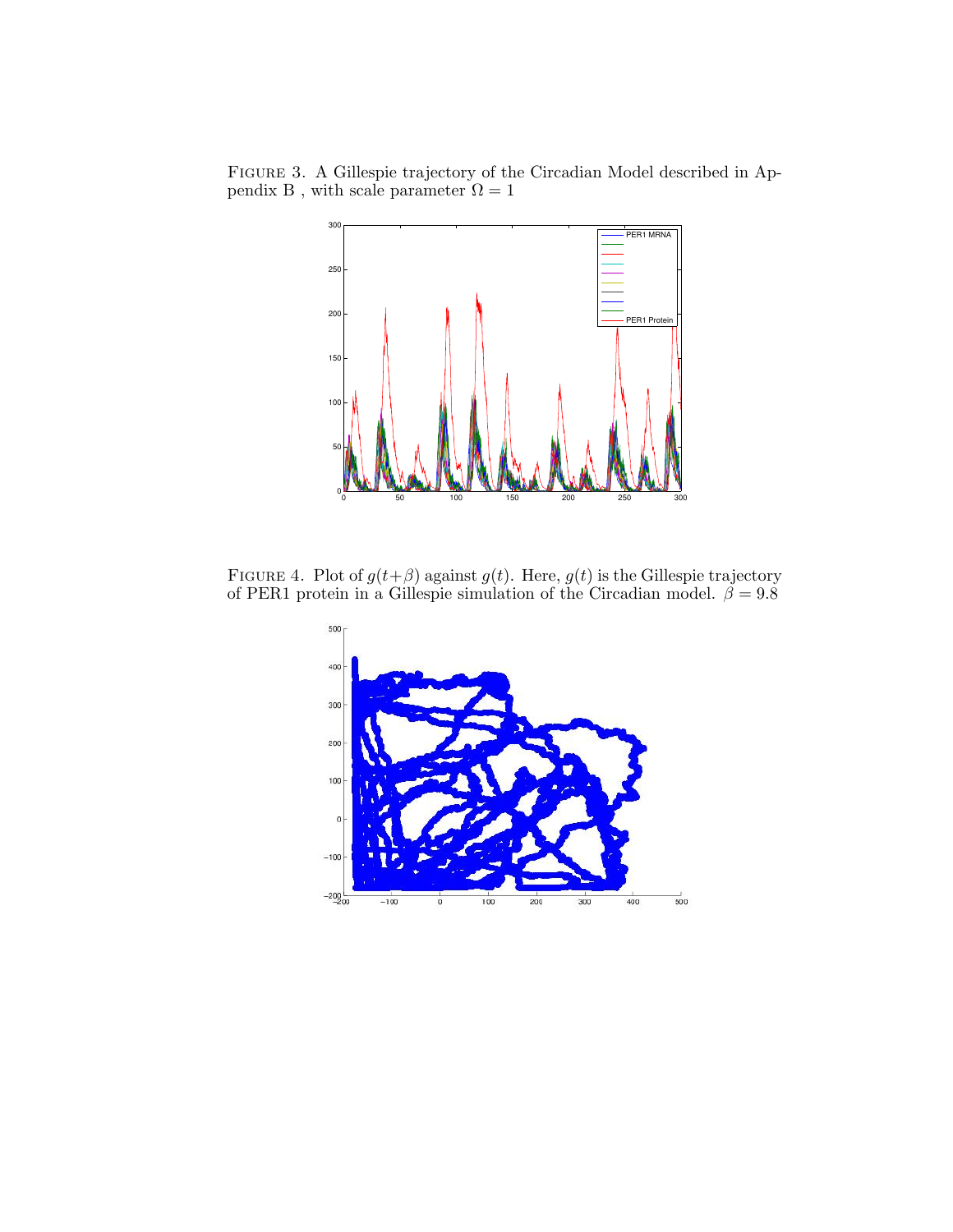### Appendix F. A list of definitions and results that have analogues in MARKOV CHAIN THEORY

Strongly and weakly time stable Gillespie Models correspond to positive recurrent and recurrent ergodic Markov Chains [FAY95]. The construction of these objects involves Lemma 4.9 and Corollary 4.10, which have analogues in [FAY95].

The formulation of Lemma 4.12 was motivated by a similar result in [FAY95].

Theorem 4.13 corresponds to the Ergodic Theorem for Markov Chains [FAY95]

The idea of Definition 4.16 was motivated by an identical result in [FAY95]

All of the proofs of the above results were arrived at completely independently of [FAY95], and do not bear a resemblance to their existing counterparts